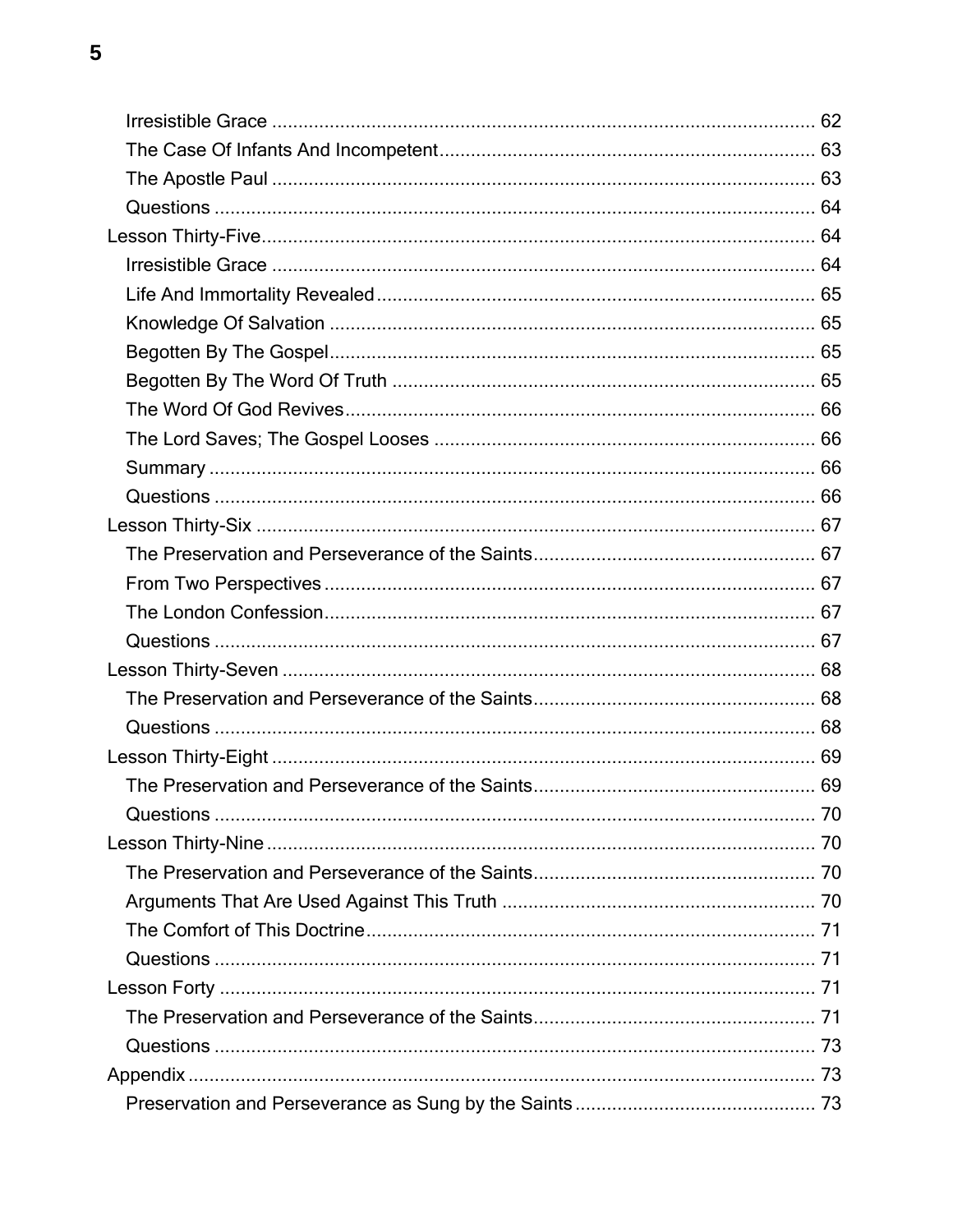# <span id="page-5-1"></span><span id="page-5-0"></span>**Undeniable Doctrinal Truths by Elder Zack Guess Introduction**

The Bible is the most glorious book in the world. It is the only book inspired directly by the Spirit of God. It is the only book that is infallible. The Bible is literally a gold mine of precious doctrines. Among these doctrines are Theology (the doctrine of God), Anthropology (the doctrine of man), Christology (the doctrine of the Person and Work of the Lord Jesus Christ), Pneumatology (the doctrine of the Holy Spirit), Eschatology (the doctrine of the last things) and others. This little study guide, entitled Studies in the Doctrine of Salvation, concerns what theologians call Soteriology. It concerns how God saves sinners from their sins and preserves them in everlasting salvation. In it the doctrine of salvation is studied systematically. This is so because the human mind is made in such a way that things are understood logically and chronologically. God is infinite. He is omniscient. He grasps all truth perfectly and at once. But we are finite. We have to take things one at a time to understand them. This is especially true of the great doctrine of salvation. To properly understand what the Bible says about salvation we have to dig in the gold mine of the Bible and to arrange in our minds what we find there. In other words, we must, prayerfully relying on the Holy Spirit, rightly divide the word of truth. (**2Ti**   $2:15$ ). Truths that we do not study and learn systematically we have a tendency to lose.

Thus the plan of this little study book is systematic. The doctrine of salvation is studied according to the acronym TULIP. The "T" stands for Total Depravity (Mankind Dead in Sins); the "U" stands for Unconditional Election (the Doctrine of Election); the "L" stands for Limited Atonement (Particular Redemption); the "I" stands for Irresistible Grace; the "P" stands for Preservation of the Saints.

The reader might want to read Lesson Five first. This lesson is entitled "Salvation by Grace." It is really a very brief summary of the entire doctrine of salvation. I really should have used this lesson for an introductory lesson but I am choosing to leave it where it is. All the other lessons are in their proper places.

Each lesson is followed by what I trust will be thought-provoking questions which should be easily answered by reading the lesson and by looking up the references from Scripture.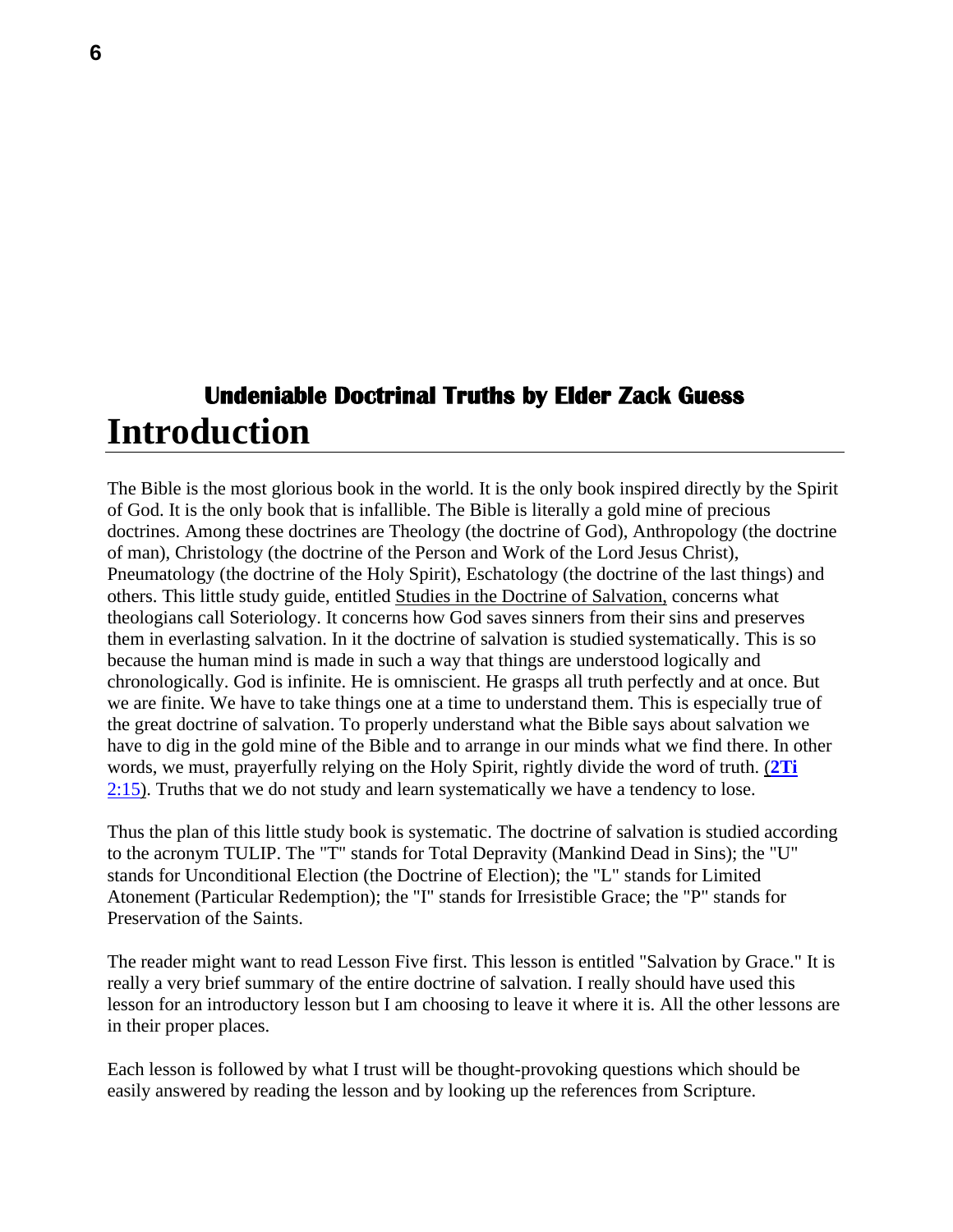Most of the lessons are followed by suggested memory verses. I can't urge too strongly that each reader commit these verses to memory as you move from lesson to lesson. These verses committed to memory will greatly aid you in meditation on the wonder of God's salvation. They will also greatly aid you in explaining to others what you believe. If you will memorize each verse as you come to it the task will not be too great.

I recommend this little study book for individual study, for group study, for family devotions. I have taught these lessons on two occasions at Grace Chapel Primitive Baptist Church, Memphis, Tennessee, and we have greatly enjoyed them and have been benefited by them.

I give many thanks to Brother Keifor Beauchamp who type-set this little work in an attractive and very readable form. Thank God for co-workers like this.

I will be amply paid for my work if just one of God's dear little children benefits thereby. One of the main reasons to study the glorious doctrine of God's salvation is that we may better praise the Lord for saving us from our sins. As the dear servant of God, Elder E. C. Holder, who baptized me forty years ago used to say: "These truths will stand when the world is on fire."

Zack Guess, Memphis, Tennessee

July 1994

## **Lesson One**

#### <span id="page-6-1"></span><span id="page-6-0"></span>Mankind Dead in Sins

God made man good and very good (**Ge** 1:31). He made man in His own image (**Ge** 1:26-27). In this condition man was without sin.

God put man in the garden of Eden and gave him everything that he needed. God gave man only one negative command -- He told man not to eat of the tree of the knowledge of good and evil, and that if man did eat of this tree he would die (**Ge** 2:17).

Satan tempted the woman and told her that she would not die if she ate of the forbidden fruit. The woman believed Satan and ate; she also gave some to her husband and he ate (**Ge** 3:6; **1Jo** 2:16). The woman was actually deceived by Satan, but Adam was not -- he simply rebelled against God's commandment (**1Ti** 2:14).

Now Adam and Eve did not drop dead on the spot even though God had told them that on the day that they ate they would surely die (**Ge** 2:17). We know that God is not a liar, so what did He mean when He said that they would surely die?

To begin with they *began* to die physically the very day that they ate. They became subject to infirmities, sickness, and the aging process which finally killed them. Scientists and doctors have tried for centuries to halt the aging process in mankind but have never been able to do it. Literally, "man is born to die." (**Job** 14:1-5; **Ps** 90:10; 103:15; **1Pe** 1:24; **Jas** 4:14).

This physical death is basically the separation of the soul from the body (**Ec** 12:7).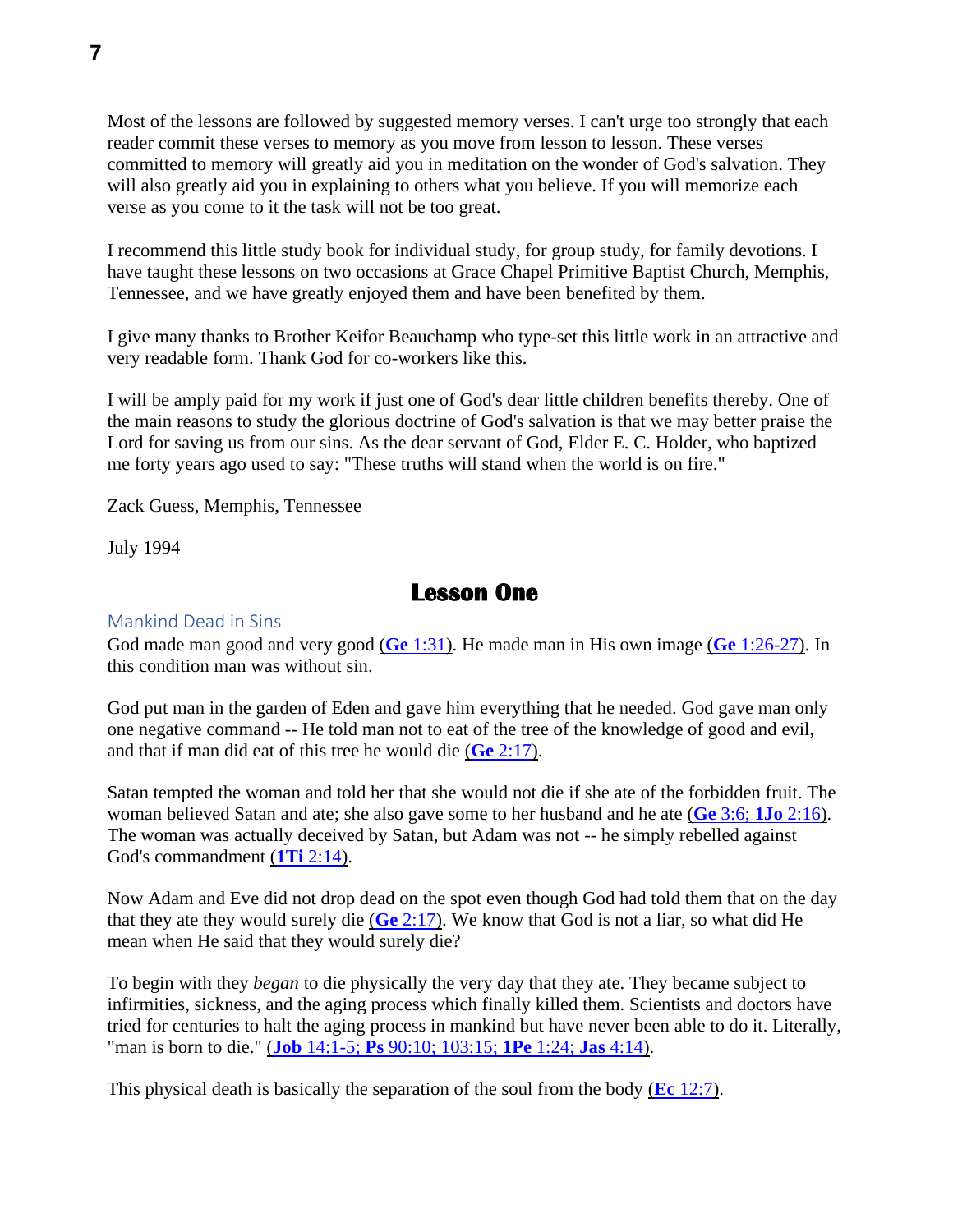But, even more important, Adam and Eve died in another way the very day in which they disobeyed God. This death was the separation of man from God. Before sinning, man had enjoyed fellowship with God; after sinning man no longer had this fellowship with God (**Ge** 3:7M

Both physical death and the death of separation from God are a result of sin (**Ro** 5:12; **Jas** 1:1

### <span id="page-7-0"></span>**Questions**

Did Adam's sin make sinners out of all the other people who would be born? (**Ro** 5:12).

If questions 1 is answered "yes", then why is this so? (**Job** 14:4)

When babies are conceived in their mothers' wombs are they conceived pure and sinless or are they conceived as sinners? (**Ps** 51:5; 58:3).

Do babies ever die in infancy? If so, what brings about their death? (**Ro** 5:12).

Is there anything in the Bible about an age of accountability at age 12 or any other age? If so, where is it found?

## <span id="page-7-1"></span>**Memory Verse: Ro** 5:12

I want to make it plain that God can and does save infants who die in infancy. He saved David's child (**2Sa** 12:23). Whether God saves all infants who die in infancy we don't know because the Bible doesn't say either *yes* or *no* and we are not to argue when the Bible is silent.

One thing is sure from Scripture and that is that babies are born sinners. If they are saved it is by the blood of the Lord Jesus Christ.

The only hope of an infant dying in infancy is salvation as believed and taught from the Scriptures by the Primitive Baptist Churches. Most other people teach that a person must hear and accept the gospel in order to be saved. This is impossible in the case of an infant.

But the Scriptures teach that God can give eternal life to an infant in its mother's womb (**Lu**  1:41,44) or to a very small baby on its mother's breast (**Ps** 22:9). But we must not let this blind us to the fact that babies are sinners. God hated Esau while he was still in his mother's womb (**Ro**  9:10-13). We must not question God.

## **Lesson Two**

## <span id="page-7-3"></span><span id="page-7-2"></span>Mankind Dead in Sins

When man fell into sin and died the death of separation from God, he also fell under the wrath of God (**Joh** 3:36; **Ro** 5:9; 9:22; **Eph** 2:3; **1Th** 1:10). This wrath of God is a terrible thing and those who have to endure it will be in torments forever in hell (**Mr** 9:44). This terrible penalty is a result of sin, which is rebellion against God. If a person dies in his sins, he will have to endure this terrible wrath (**Joh** 8 :21,24). This shows how very terrible the fall into sin in the garden of Eden really was. The only hope anyone has of escaping this terrible penalty is in the lord Jesus Christ.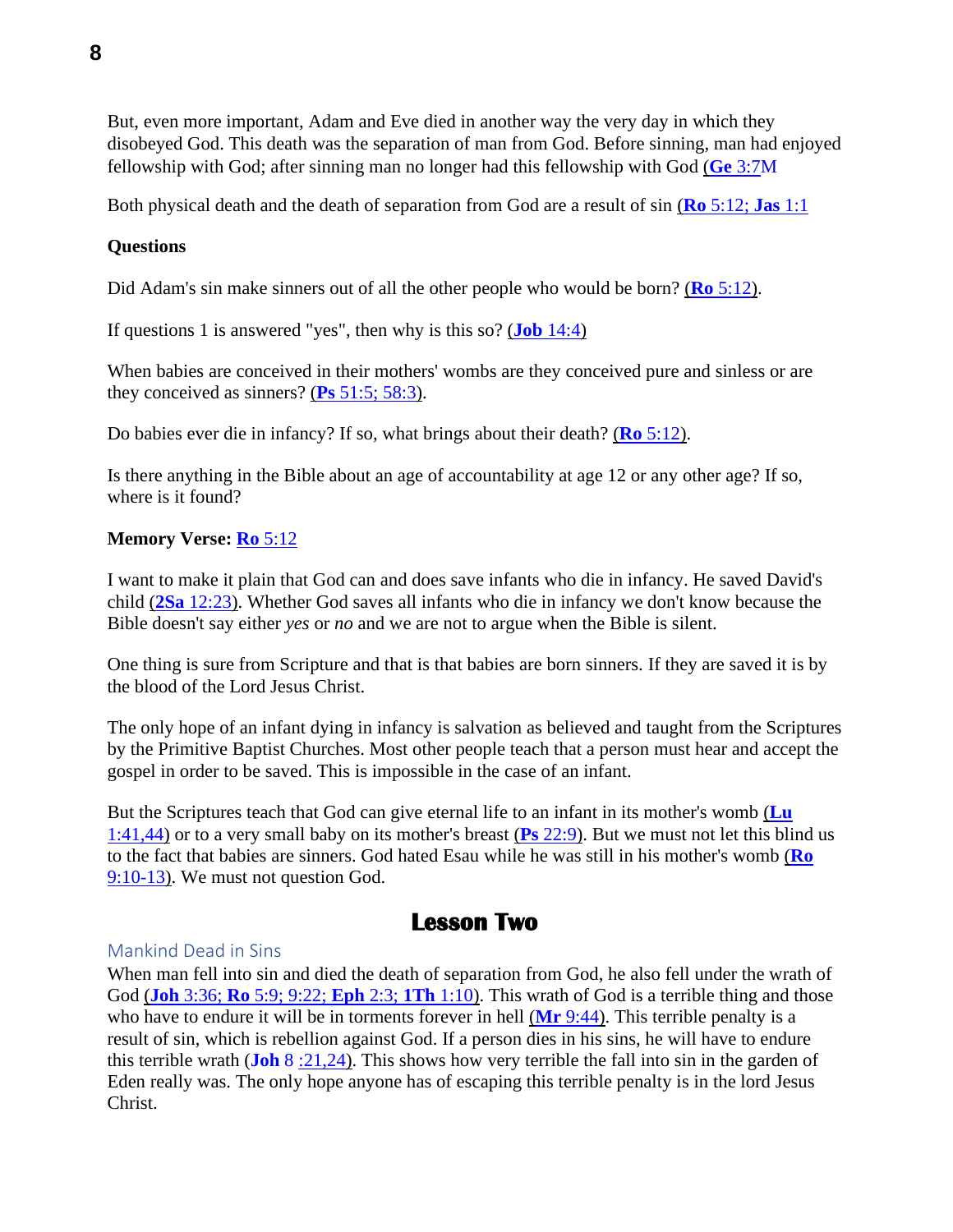When man is in this condition of being dead in sin, he is completely dead to the things of God. He is not just sick -- he is completely dead in trespasses and sins (**Eph** 2:1,5). While in this condition, a man may have physical life but be completely dead as far as understanding spiritual things are concerned. He can eat, sleep, go to church, even read the Bible -- but he can't really know, love, or appreciate the things of God. He can hear and understand a sermon but he can't really understand it in its deepest sense (**Joh** 8:43,47). He simply cannot understand the things of the Spirit of God because he does not have the Spirit of God in Him (**1Co** 2:9-14).

A natural man, dead in sins, may be very religious and may do many good works, but he doesn't do them for the right reason. The Pharisees were very religious but many of them were not God's children (**Joh** 8:13-24). A true spiritually alive child of God will serve God from the heart because he loves Him. A dead sinner may outwardly serve God, but he cannot serve Him from the heart, for his heart is dead toward God.

A dead sinner can't save himself; he can't even *help* save himself; he can't even meet God halfway; he can't even cooperate with God in his salvation.

#### <span id="page-8-0"></span>Questions

Can a man dead in sins "accept Jesus Christ" as his personal Saviour? Why or why not?

Can you tell if a man is dead in sins by looking at him?

Can a very intelligent man, dead in sins, understand the Bible better than a real dumb, spiritually alive child of God? Why or why not?

Can you think of some reasons why a dead sinner might like to go to church?

Why would a dead sinner give a lot of money to the church or to some other Christian cause?

## **Lesson Three**

#### <span id="page-8-2"></span><span id="page-8-1"></span>Mankind Dead in Sins

When man fell into sin his nature became corrupt. By this we mean that his disposition, his desires, his appetites became prone to evil. Man's very nature -- his very instinct, was to do evil (in the Bible sense, everything which is not done to the glory of God is evil). Man does not sin in order to become a sinner -- he sins because he is a sinner. Man, in his natural state, loves sin (**Mt**  12:33; 15:19; **Joh** 3:19).

While in this state man's will is a slave to man's nature. So no man has a free will. There is no such thing as a free moral agent. For example: place a piece of raw meat and a bowl of cereal in front of a lion. Which will he choose? The raw meat, of course. Why? Because he is by nature a meat eating animal. In a sense he was free to choose either the cereal or the meat, but in another sense he was not really *free* because he was controlled by his nature. Likewise, a spiritually dead sinner will always choose to do evil, he will always rebel against the demands of Christ in his life. He will always reject the gospel. Outwardly he may appear pleasant and good, but inwardly, he is always bad. And even his outward good works are bad in God's eyes. This is because "whatsoever is not of faith is sin. " (**Ro** 14:23). The spiritually dead sinner does not have faith so everything he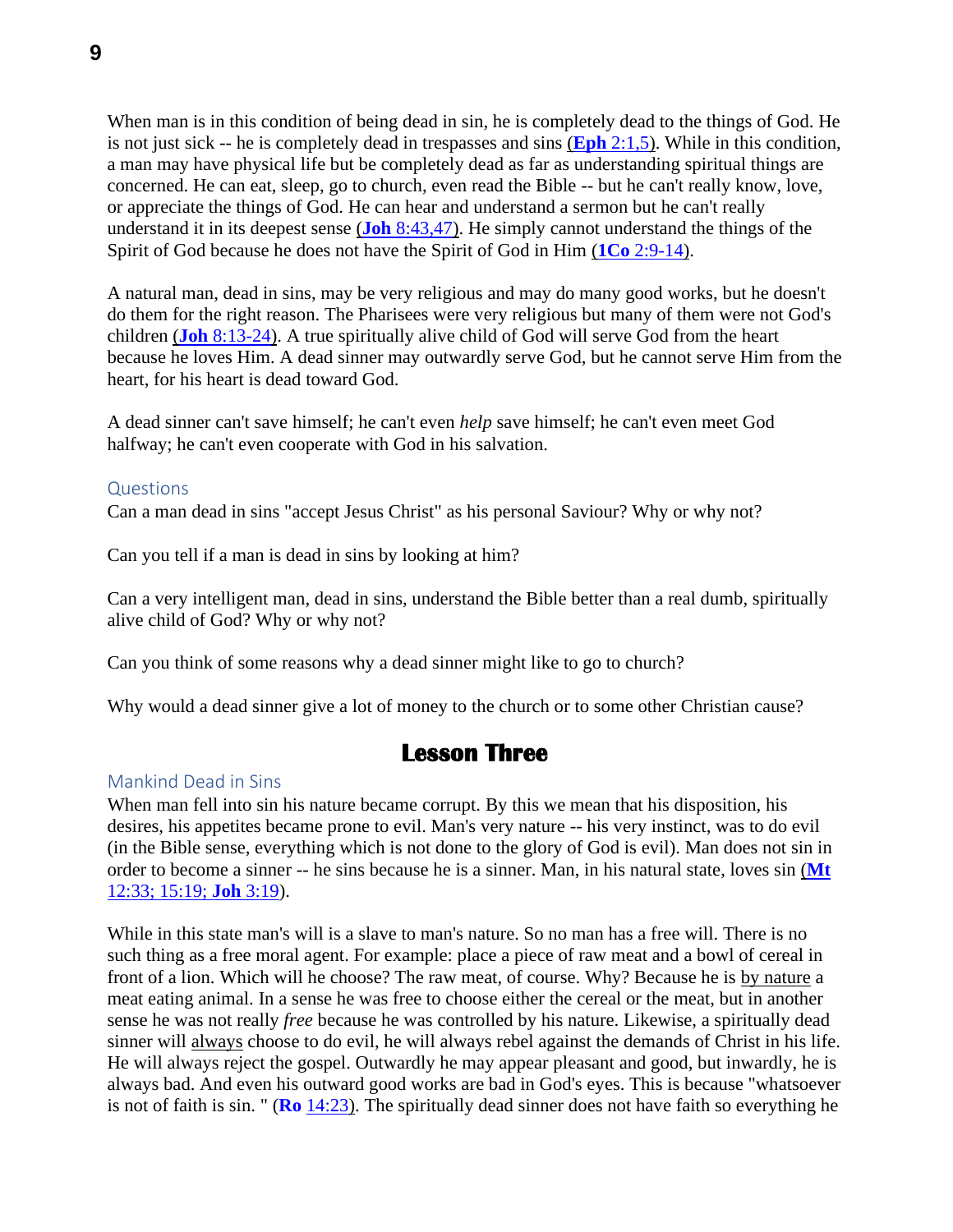does is sinful in the eyes of God (**Heb** 11:6; **2Th** 3:2).

### <span id="page-9-0"></span>**Questions**

Why is even the action of a dead sinner when he is working at his normal occupation sin in the eyes of God? (**Pr** 21:4).

Why didn't God accept Cain's sacrifice? (**Ge** 4:2-5; **Heb** 11:4).

When we say that man doesn't really have a free will, does this mean that God makes him sin? (**Ac** 4:26-28; 2:23; **Pr** 16:4; **Jas** 1:13).

When spiritually dead sinners sin are they doing what they want to do? (**Ro** 1:32; **Joh** 3:19).

What does **Mt** 7:15-20 mean? **1Jo** 4:2-3).

## **Lesson Four**

### <span id="page-9-2"></span><span id="page-9-1"></span>Mankind Dead in Sins

Every part of a spiritually dead sinner is affected by sin. Since this is a very misunderstood subject, let us see what we do *not* mean by the above statement.

### WE DO **NOT** MEAN THAT:

. . . the sinner is completely without a moral conscience. Even the dead sinner has a certain sense of right and wrong (**Ro** 1:32). Even criminals have a certain code of ethics.

. . . the mere natural man does not have any of those qualities which are considered good according to human standards. A mere natural man may in fact be considered an outstanding citizen in his community (**1Co** 13:2-3; **Mt** 7:22-23).

... every man is by nature prone to every form of sin. This would not be possible, because some forms of sin exclude others. For example the sin of stinginess may exclude the sin of luxury -the sin of pride may exclude the sin of adultery or drunkeness.

. . . men are by nature unable of engaging in acts that are outwardly conformed to the law of God (**Lu** 18:11-12).

. . . men are as corrupt as they might be. Men may and do grow worse and worse (**2Ti** 3:13). The *potential* for every form of evil is in the heart of the sinner, but he may not have fully developed this potential.

#### <span id="page-9-3"></span>**Questions**

What are some good qualities that a dead sinner may have? Are these considered good in the eyes of man or good in the eyes of God? (**Mt** 5:46-47)

Can you think of a reason why a dead sinner might live a good life so far as sexual morality is concerned?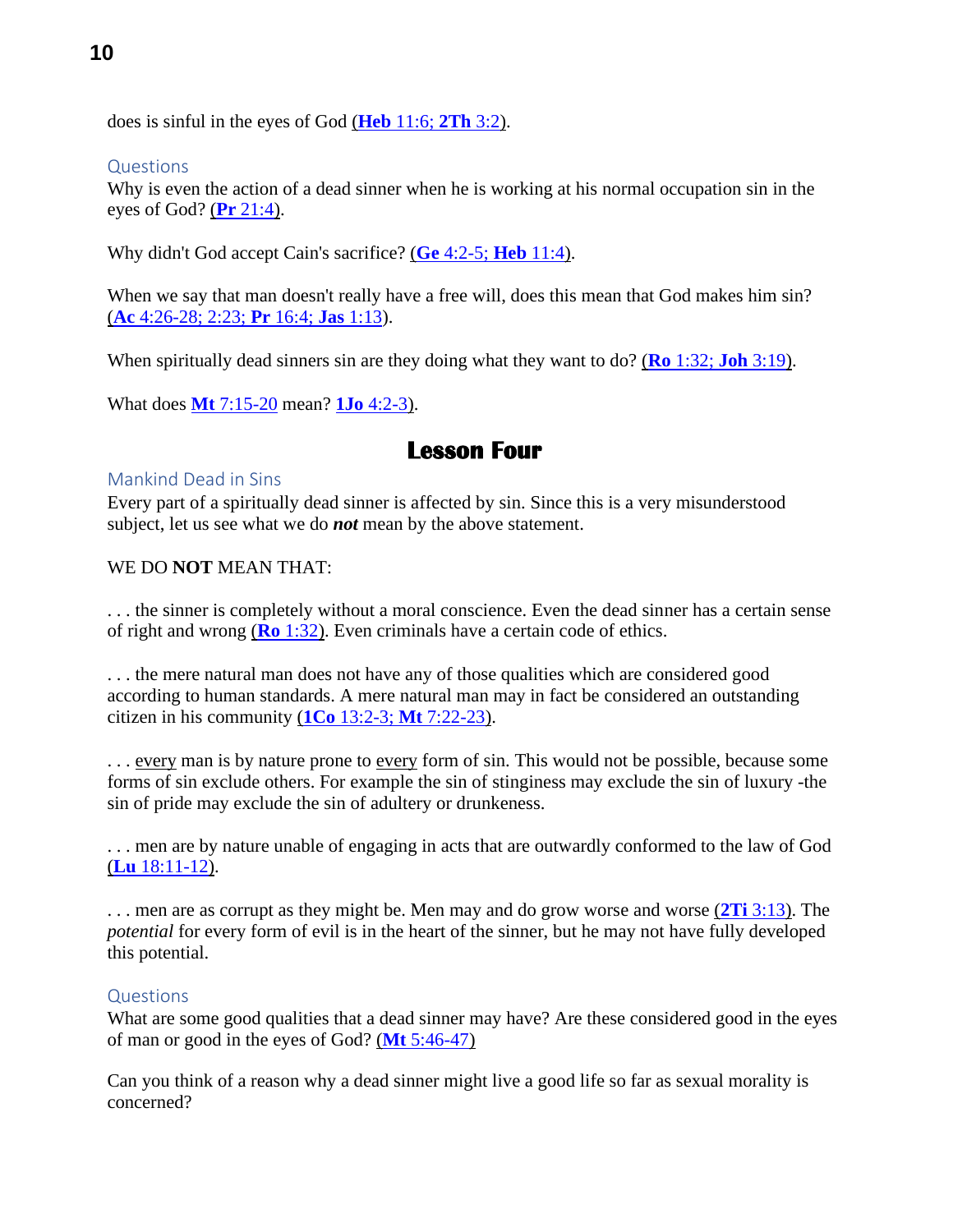Why would some dead sinners not commit murder?

Why would some dead sinners not be drunkards?

Can you think of at least one man in the Bible who outwardly kept the law of God even while he was dead in trespasses and in sins? Why did he keep God's law while he was in this condition?

Are all dead sinners lazy and slothful? Why would a dead sinner be a hard worker?

#### <span id="page-10-0"></span>**Memory Verse: Ps** 51:5

We are already supposed to have memorized **Ro** 5:12 which shows that Adam passed sin down to the whole human race. Let us now memorize **Ps** 51:5 which shows that David and all other people are born into the world as sinners.

## **Lesson Five**

#### <span id="page-10-2"></span><span id="page-10-1"></span>Salvation by Grace

Salvation is entirely by the grace of God. The Bible tells us, "For by grace are ye saved through faith; and that not of yourselves: it is the gift of God: Not of works lest any man should boast." (**Eph** 2:8-9). This scripture sets grace in contrast with works. In fact, salvation can't be by a combination of grace and works because it would no longer be salvation by grace (**Ro** 11:6). The main idea in grace, then, is "kindness which bestows upon one what he has not deserved."

Grace is also set in contrast to the law, therefore if salvation comes by grace, then salvation does not come by the individual keeping the law of God (**Joh** 1:17).

Many people say, "Yes, I believe in salvation by grace. I don't believe that man gets salvation by his works. But I do believe that man must exercise his *will* and accept Jesus Christ as his personal saviour." But the Scriptures plainly teach that salvation is not by the *works* of man nor by the *will* of man (**Ro** 9:16). Salvation is the work of God alone.

This *has* to be so because man by nature is dead in trespasses and in sin and can do absolutely nothing to *save* himself, to *help* save himself, or to even *cooperate* in his salvation (**Eph** 2:5).

God, in his mercy and for reasons known only to Himself chose or elected a people before the foundation of the world and determined that He would save them from their sins ( 1:9). Some people say that God has a book of life and that He writes people's names in it as they accept Jesus Christ as their personal Savior. This is not true. God had all the names of His elect people written in the book of life before the world began (**Re** 17:8). God did not choose or elect some people because they were better than others. He simply chose some according to His good pleasure and didn't choose others according to His good pleasure (**Ro** 9:11-24). We are not to question God about this but we are to trust Him.

These elect or chosen people were still sinners so something had to be done to remove their sins from them. Jesus Christ came and paid for the sins of the elect when He died on the cross. He didn't die for everyone. He died for the chosen or the elect only. And everyone for whom Christ died will be saved eternally in heaven. Christ is not a failure. He did just exactly what He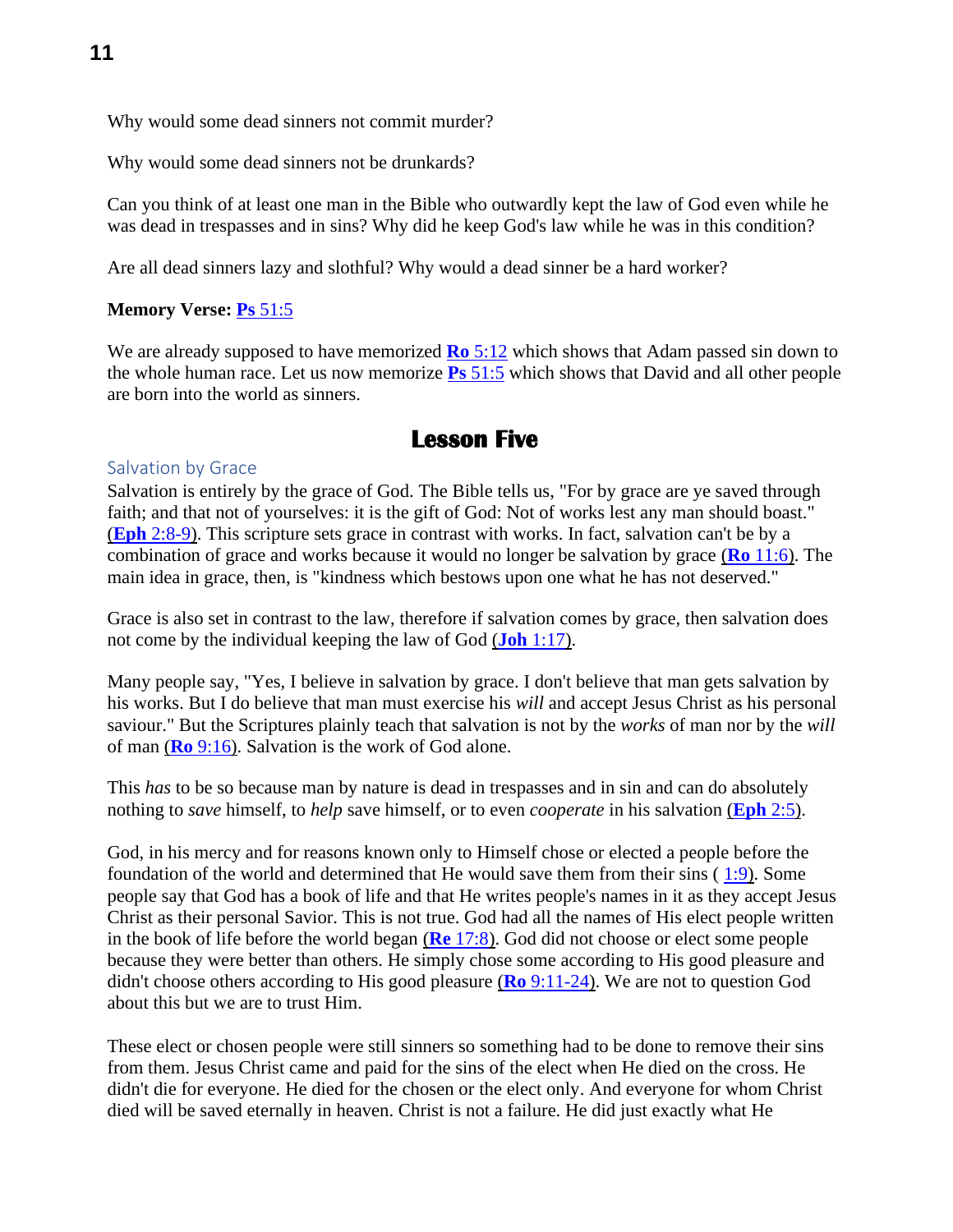intended to do (**Joh** 6:39; 10:11; 17:2; **Mt** 1:21; **Joh** 8:47; 10:26; **Mt** 20:28).

Christ, in His death on the cross, provided salvation for all His people. But that salvation actually has to be brought to them. This is the work of the Holy Spirit. The Holy Spirit brings the elect to Christ to receive spiritual life. As the Holy Spirit calls, those who are called always come because the call is so powerful (**Joh** 6:37,44; 3:8; 10:27-30).

After God's people are born again, or have eternal life, then God preserves them in grace so that they can never lose their salvation. They may stumble and fall but the Lord will always pick them up again. When they die their spirit will go to God and their bodies will return to dust. At the resurrection their bodies will be raised and glorified; their bodies and spirits will be rejoined and they will be eternally happy in the presence of God. (**Php** 1:6; **Joh** 10:27-30; **Ro** 8:28-39; **Joh** 6:39,44).

The gospel is not an instrument that brings about the new birth. But *after* a person is born again then he is able to respond to the gospel in a positive way. The gospel does not give spiritual life but it *manifests* spiritual life. The Lord has to touch the heart of a person *before* he can truly accept and embrace the teachings of the gospel (**2Ti** 1:10; **Ac** 16:14).

To try to show the work of each person in the Trinity in the work of salvation, let us give a homely illustration:

God the Father is the architect who drew up the plan of salvation. He designed it perfectly in every detail. He did this before the world began. God the Son was the Contractor of the work of redemption. He took the plan drawn up by the Father before the foundation of the world and built the house of salvation by coming into this world, living perfectly before the Father, and dying the death of the cross.

The Holy Spirit is the One who actually gets God's people and puts them into possession of the house of salvation. He does this when He causes them to be born again.

In Scripture, this work of the Trinity can be seen in **1Pe** 1:2.

**Memory Verses:** We have memorized **Ro** 5:12 and **Ps** 51:5. Let us now memorize **Eph** 2:1 and **1Co** 2:14.

**Note:** The following article should be read and studied before proceeding to Lesson 6.

## **DEAD MEN CAN'T SEE**

#### <span id="page-11-0"></span>*A Study of 1Co 2:14*

#### <span id="page-11-1"></span>The Natural Man

"But the natural man receiveth not the things of the Spirit of God: for they are foolishness unto him: Neither can he know them, because they are spiritually discerned." This passage from **1Co**   $2:14$  tells us that the natural man (the man who has not been born from above by the Holy Spirit) is totally unable to receive or even to understand anything of a truly spiritual nature. The natural man may be extremely intelligent and well-read; he may be very cultural and sophisticated; he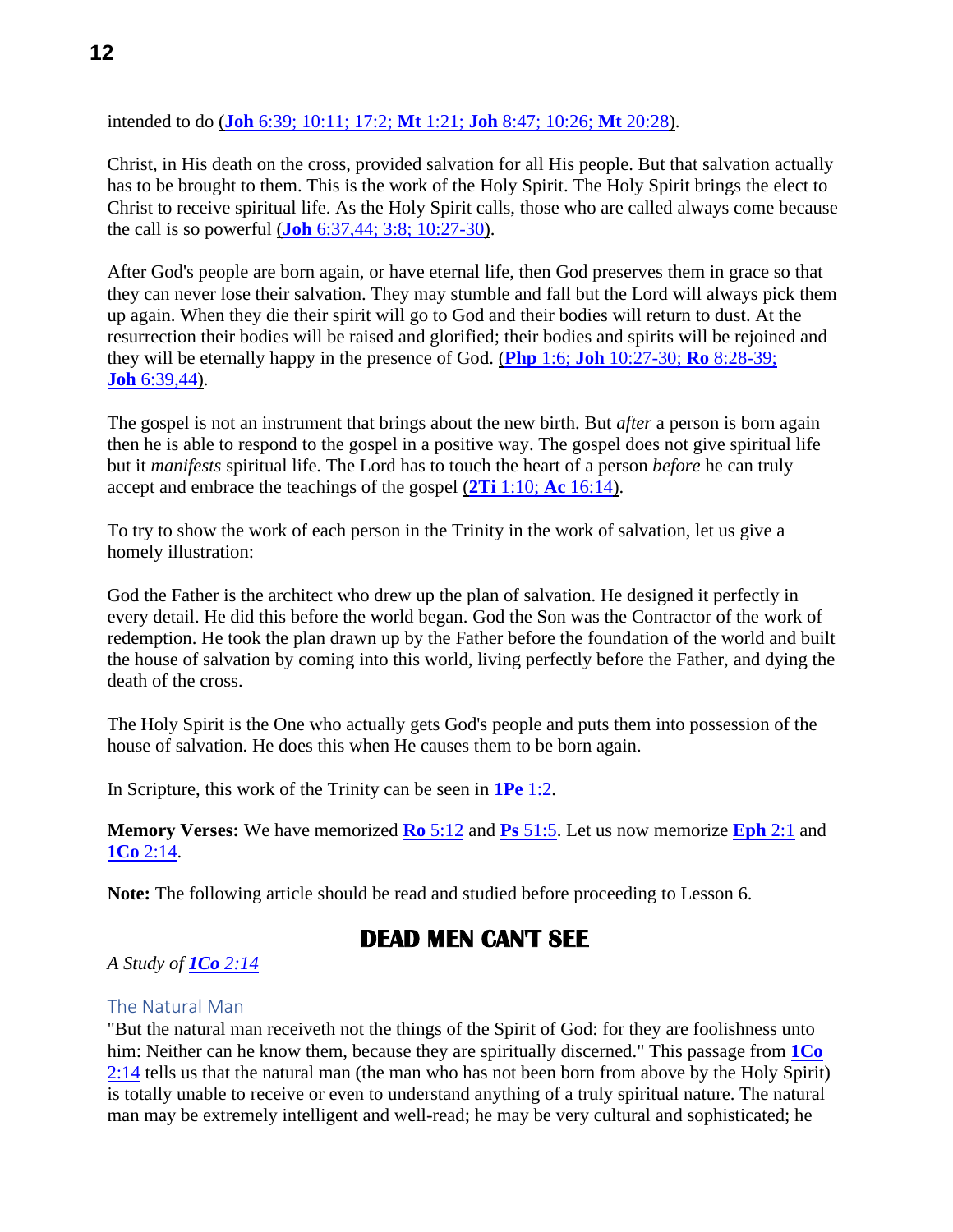may be artistic and able to converse in several languages -- but he cannot understand even one small spiritual truth while he remains in his natural state.

This man may read the Bible and even memorize whole chapters from it, but he cannot really grasp its true and deepest meaning. This man may go through the motions of prayer, but he is not really praying as far as God is concerned.

Why is this so?

Because the natural man does not have spiritual life. He is totally dead to the entire realm of the Holy Spirit. How did the get to be this way? The first man on the earth, Adam, disobeyed God's command and brought death -- both spiritual and physical death -- down upon the entire race of mankind. The Apostle Paul states the case in **Ro**  $\frac{5:12}{2}$  -- "Wherefore, as by one man (Adam) sin entered into the world, and death by sin; and so death passed upon all men, for that all have sinned."

The purely natural man has physical life but he is spiritually dead. In the Bible this is called being "dead in trespasses and sins." (**Eph** 2:1). All men are nothing more than natural men from their very conception, and they remain this way unless God gives them spiritual life. David even said, "Behold, I was shapen in iniquity; and in sin did my mother conceive me." (**Ps** 51:5).

Natural men do not realize how very dead they are!

Christ once talked to a group of these natural men who didn't realize that as far as spiritual things were concerned, they were utterly dead. He was speaking to a group of Pharisees, the religious leaders of the day. He said, "Why do ye not understand my speech? Even because ye cannot hear my word." (**Joh** 8:43). This is a remarkable statement. These men did actually hear the words spoken by Jesus, yet Jesus said that they didn't hear His words. Furthermore, he said that they *could not* hear His words. So there must have been a deeper level of hearing that went beyond the mere physical sound of Jesus' voice. And as far as this level was concerned, these Pharisees were dead, even though they had physical life.

And they are not the only ones who are dead.

Christ said, "He that is of God heareth God's words: ye therefore hear them not, because ye are not of God." (**Joh** 8:47). So only the people of God can really *hear* and spiritually *understand* the words of God. They are foolishness to everyone else.

I would like to ask a question. Are God's words foolish to you?

## <span id="page-12-0"></span>Alive, Yet Dead

How can a man have physical life, be intelligent and active, and yet be dead to the things of God? Why is a man who is able to comprehend physical realities unable to do the same with spiritual phenomena? The simple answer is this: "He that hath the Son hath life; and he that hath not the Son of God hath not life." (**1Jo** 5:12). So a man may have tremendous physical vitality and be as dead as a stone to the true realities. This explains why many scientists with very high levels of intelligence are able to deny the things of God and some of them actually deny the very existence of God. They may be very brilliant men but they are also dead men.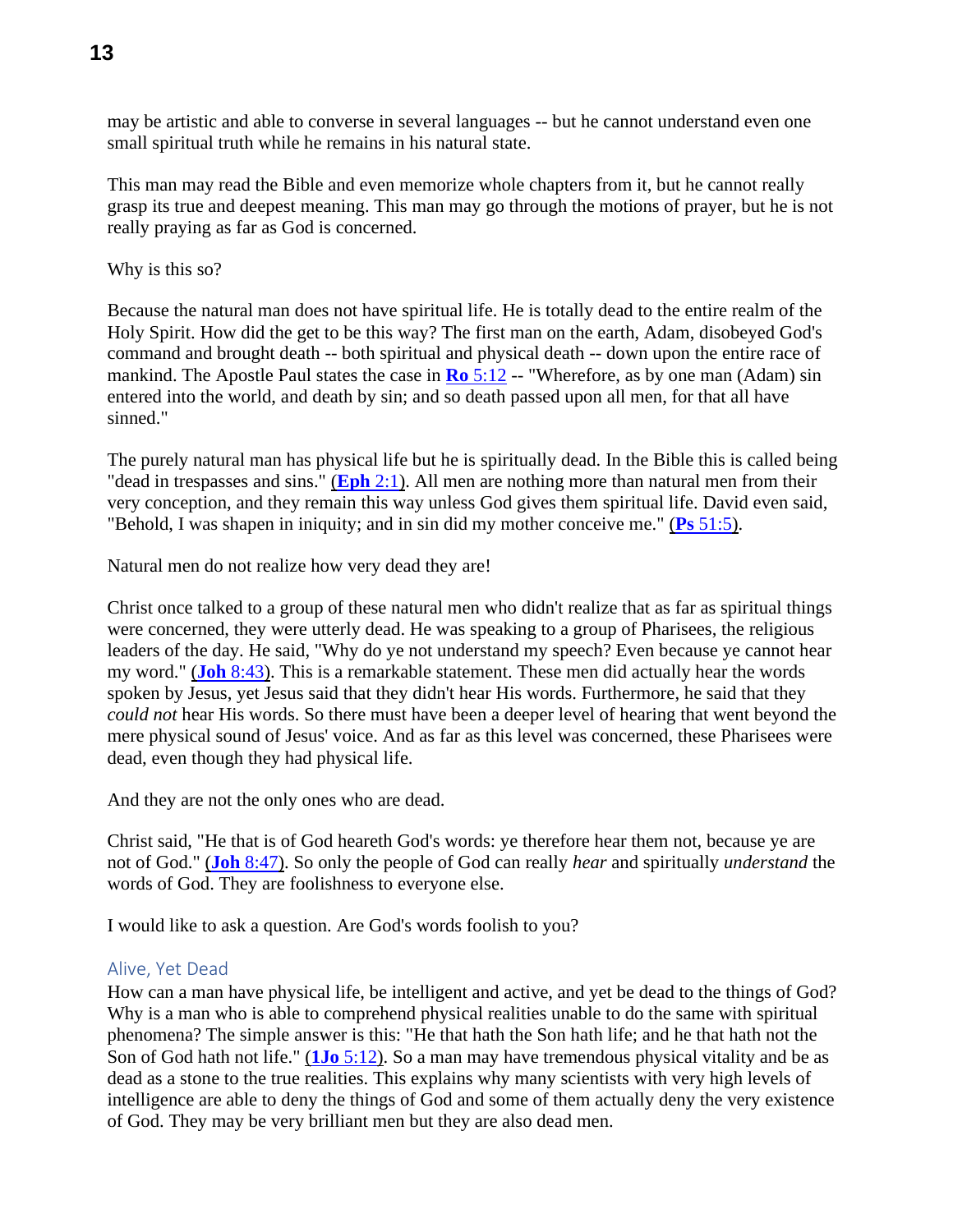John said that, "Except a man be born again, he cannot see the kingdom of God." (**Joh** 3:3). All men are natural men and nothing more at conception. But God gives spiritual life to some by causing them to be born again, and then they are able to see and understand the glorious realities of the kingdom of God. Then they are possessors of both natural and spiritual life. And it must be added that a man is no more able to obtain spiritual life by his own efforts than he is to obtain natural life on his own. The giving of spiritual life is wholly the work of God who gives spiritual life to whom He pleases (**Ro** 9:15).

But to better understand the mystery of how a man can be alive physically but dead to spiritual things at the same time, let us consider the following: A dog has natural life. There are many things that a dog has in common with a man. They both eat, they run, they breathe, they play, they hunt, etc. but when it comes to the world of rational thought and speech, the dog is *dead* to the man's world of thought.

In like manner, a man may have physical life and be able to function brilliantly in the world of thought, but, at the same time, be completely dead in so far as the spiritual realm is concerned. A natural man and a "born-again" spiritual man have much in common. They both have physical needs and appetites; they both operate on a high intellectual level and are able to think in the abstract. They can both communicate with speech and can work with mathematics. They can both marry and raise families. There is so much that they have in common. But when they reach the limit of natural realities and enter the threshold of the things of God, the purely natural man must **stop**. He **cannot** enter here. He is **not** equipped to do so. He is **dead** to this world!

A purely natural man is as dead to the things of the Spirit as the dog is dead to the man's world of the intellect.

A mere natural man may read the Bible, may learn all of its original languages, may make a close study of its grammar, and still not *really* understand what God is saying in it. He may think that he understands -- many of those Pharisees thought that they understood, too, but Jesus said that they did not understand His speech and could not even hear His word (**Joh** 8:43).

On the other hand, the most ignorant and handicapped child of God can understand more of the *true meaning* of Scripture and other spiritual things than the most brilliant of natural men. In fact, the natural man can understand *exactly nothing* of the true import of Scripture. Jesus said in this regard: "I thank thee, O Father, Lord of heaven and earth, because thou has hid these things form the wise and prudent, and hast revealed them unto babes. Even so, Father: for so it seemed good in thy sight." (**Mt** 11:25-26).

The spiritual man will love the Lord God; it is impossible for the natural man to do so.

The spiritual man has repented of his evil ways and turned to God for mercy. Have you repented toward God? Do you feel the need of repentance? The natural man does not even feel the need of repentance.

## <span id="page-13-0"></span>The Case of the Dead Bible Scholar

I have on my desk a book written by a very brilliant and learned student of the Bible. In his own words he says that this book "is the outcome of an endeavor which has extended over forty years to discover who the man Jesus Christ really was." It seems wonderful that a man would spend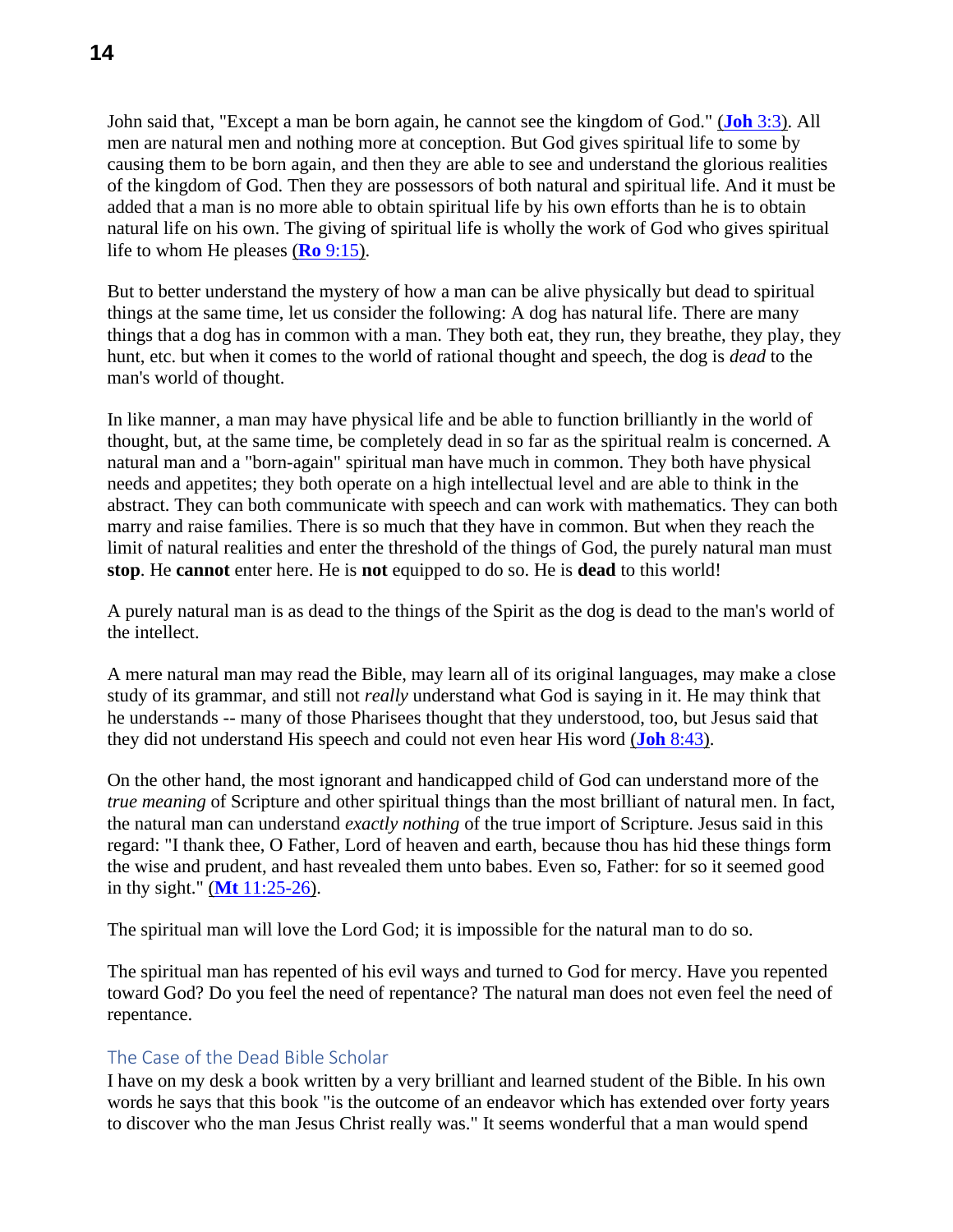forty years of hard labor to find Jesus Christ. The only problem is that from all appearances the author is a *dead man.* He did not find the real Lord Jesus Christ, the Son of God, because he did not have eyes to see or ears with which to hear. He did not seek Jesus because he wished to adore and worship Him, but that he might blaspheme Him and tell lies about Him. What this man has written in his book shows so clearly that Jesus Christ can't be found by the natural man, no matter how brilliant and studious he may be.

The name of the scholar is Hugh J. Schonfield. the name of his book is The Passover Plot. Let us examine a part of it. We may gain some insight into the workings of the mind of the natural man. This man thinks he is a free agent (all natural men make a loud boast of their vaunted freedom). But to all appearances he is an abject slave to Satan and to sin. Satan is the real author of all the lies about the Son of God which he promotes in his book. Schonfield states that as a youth, the Person of Jesus greatly attracted him (p. 12). But what a morbid attraction it proved to be! He was not like the Wise Men who wanted to find Jesus to worship Him; rather, he was like King Herod who wanted to find Jesus that he might hurt and kill him.

In this man's diligent search he even made a translation of the Christian Scriptures from the original Greek. But in the process he denied that the Scriptures are the inspired word of God (p. 14). He does this primarily because he wishes to do away with the miraculous element in the New Testament. He wants to deal with Jesus merely as a man of flesh and blood and to explain Him apart from being the divine Son of God. This is a common tactic among men who are dead in trespasses and in sins.

In doing away with the supernatural he denies that Jesus Christ was born of Mary the virgin (p. 48). This is a flat denial of the Scriptures (**Mt** 1:18-25), and amounts to calling God a liar. To use his own words, Schonfield says: "There was nothing peculiar about the birth of Jesus. He was not God incarnate and no Virgin Mother bore him. The Church in its ancient zeal fathered a myth and became bound to it as dogma" (p. 50).

#### <span id="page-14-0"></span>The Fairy Dust of Faith

A blind man **cannot** see. A man dead in sin **cannot** receive spiritual things. Jesus, in speaking to His disciples about the Holy Spirit, said: "Even the Spirit of truth; whom the world **cannot**  receive, because it seeth him not, neither knoweth him . . (**Joh** 14:17). All that a purely natural man can see is limited to the natural world. The things of the Spirit appear as utter foolishness to him. Schonfield shows his utter inability to "see" in the following statement: "With the birth stories of Jesus, and of John the Baptist also, we pass directly from the world of sober reality into the world of fairy tale" (p. 49); a horribly blasphemous statement that reveals the author's complete blindness. But then, even though he means to be irreverent and sarcastic, he unwittingly utters a great truth. He says, "All we need is the application to our eyes of the fairy dust called faith to enable us to see and acknowledge this."

Schonfield meant to be sarcastic but what he said contained a great truth. Men cannot see without faith. Not all men have faith (**2Th** 3:2). Men cannot please God without faith (**Heb** 11:6). No one has the ability to just reach out and *get* faith. Faith is a gift of God's grace (**Eph** 2:8). God sovereignly gives this gift to whomever He pleases and withholds it at His pleasure (**Ro** 9:15-16). As far as true Christians are concerned, "We walk by faith, not by sight" (**2Co** 5:7). This is why one with faith can believe the account of miracles in the Bible and those, like Schonfield, who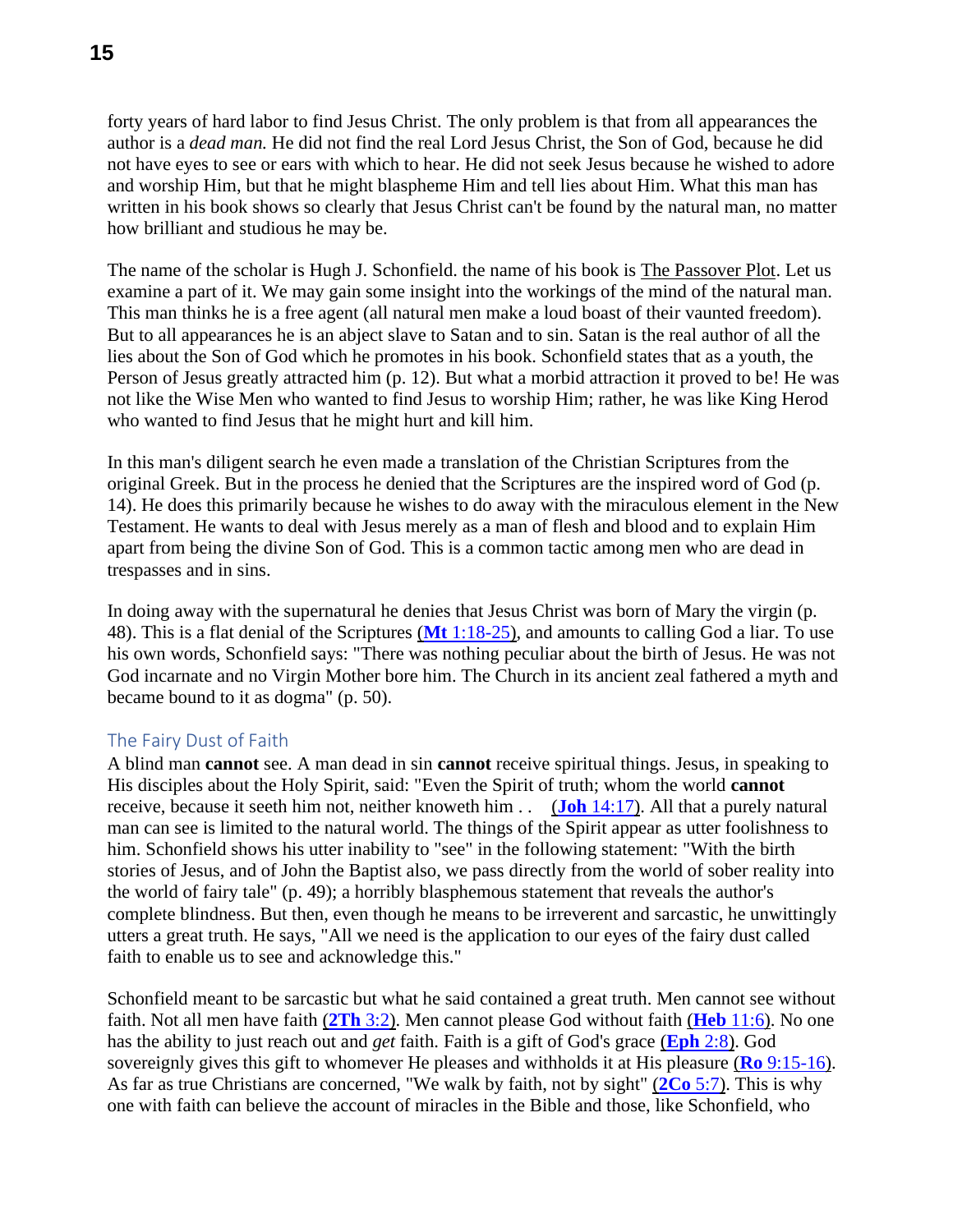have only natural sight, are utterly incapable of such belief. This lack of faith is what makes the Bible such a strange book to him.

#### <span id="page-15-0"></span>The Passover Plot

Schonfield's main thesis is that Jesus *thought* He was the Messiah. He planned His life so that it would be a fulfillment of the Old Testament Scriptures. He even planned His death on the cross, but he arranged that a narcotic would be given Him so that He would just appear to be dead. He also arranged that someone would take Him down, put Him in a cave-tomb, and revive Him. Then He would appear as if He had risen from the dead. Schonfield says, however, that when the Roman soldier thrust his spear into Jesus' side that He was wounded so badly, He revived just long enough to give some last minute instructions and then He died never to rise again.

In speaking of this plan Schonfield says, "A conspiracy had to be organized of which the victim was himself the deliberate secret instigator. It was a nightmarish conception and undertaking, the outcome of the frightening logic of a sick mind, or a genius" (p. 132).

It is difficult to see how more blasphemous ideas could be entertained or more ungodly words could be written. If anyone doubts this conclusion he has good reason to wonder whether he has eyes to see or ears to hear.

What do you think the Almighty God thinks of these words written about the Son of God who took on Himself a body of flesh and lived, suffered, and died on behalf of His people? What do you think the Lord will do about such words as these? What would you men do if someone called your wife a whore? Would you just smile and shake his hand and agree with him? If you did, what kind of a an excuse for a man would you consider yourself to be? What do you think the God of heaven will do to one who calls His Son a liar and a fraud and never repents of it?

Vengeance is mine; I **will** repay, saith the Lord." (**Ro** 12:19)

#### <span id="page-15-1"></span>Christian Beware

Satan is no fool. He will do anything he can to win the favor of God's people and, like the spider, entice them into his net. We must beware. Schonfield says a lot of nice things about Jesus, but this must mean nothing to us when we consider the total impact of his message. He does this to gain the sympathy of a Christian audience. It is as if someone tortured and killed your family and then said, "Oh, what a lovely family you had."

And even in the nice things that this dead man says about Jesus, he lies. For instance: "We have to accept the absolute sincerity of Jesus. But this does not require us to think of him as omniscient and infallible" (p. 41). Or again: "The historical Jesus has always been there for the finding, not faultless, not inerrant, not divine, but magnificently human" (p. 185).

Christ said that He was the divine Son of God. Schonfield says that Christ is a liar.

"Let God be true, but every man a liar..." (**Ro** 3:4).

If Christ was a mere man there is no hope for us; there is nothing but despair. Paul tells us the full implications of this: "And if Christ be not risen, then is our preaching vain, and your faith is also vain . . . And if Christ be not raised, your faith is vain; ye are yet in your sin . . . If in this life only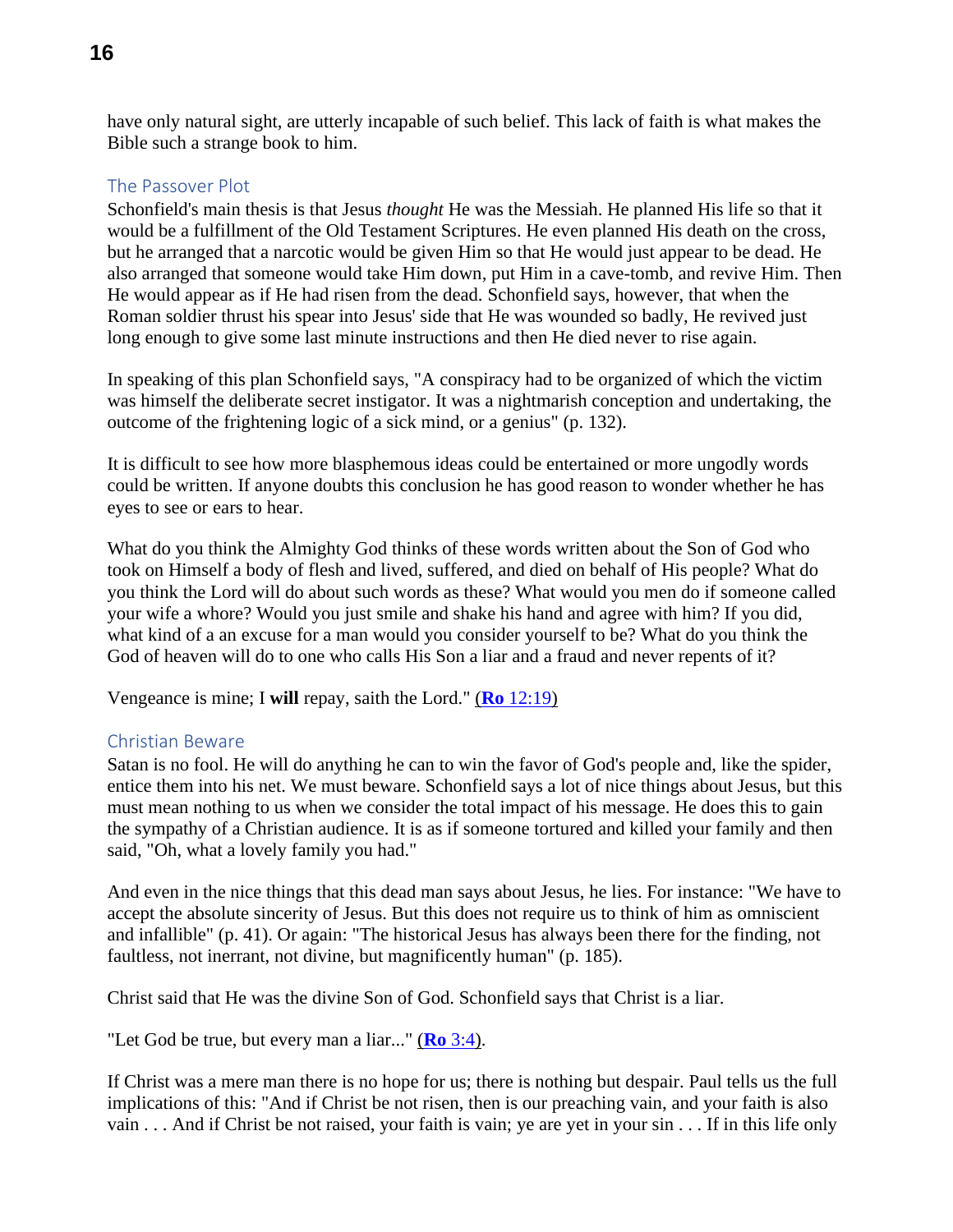we have hope in Christ, we are of all men most miserable" (**1Co** 15:14,17,19).

I am thankful that I do not share the blasphemy of this dead man, Schonfield. My God is the God of the Scriptures. He lives and moves. He is King of Kings and Lord of Lords (**Re** 19:16) I believe Him when He says, "I am he that liveth, and was dead; and, behold, I am alive for evermore, Amen; and have the keys of hell and death" (**Re** 1:18).

Because I believe this, I want to say, "Alleluia: for the Lord God omnipotent reigneth" (**Re** 19:6).

#### <span id="page-16-0"></span>Can You Hear?--Can You See?

Do you share this faith in a triumphant, resurrected, reigning Christ, whom you acknowledge as Lord? If so, then, "Blessed are your eyes, for they see: and your ears, for they hear" (**Mt** 13:16).

Are you an unbeliever? If so, then remember that, "the Lord Jesus shall be revealed from heaven with his mighty angels, in flaming fire taking vengeance on them that know not God, and that obey not the gospel of our Lord Jesus Christ: who shall be punished with everlasting destruction from the presence of the Lord, and from the glory of His power" (**2Th** 1:7-9).

## **Lesson Six**

#### <span id="page-16-2"></span><span id="page-16-1"></span>Mankind Dead in Sins

Our assignment for this time was to read *DEAD MEN CAN'T SEE* by Bro. Zack Guess. This is a study of the truth contained in I Cor. 2:14. After reading this, let us answer the following questions:

#### <span id="page-16-3"></span>Questions

According to the Scriptures, what is a natural man?

If the things of God are foolishness to a person, what does that indicate to us about that person?

What did Jesus mean in **Joh** 8:43 when He said, "Ye cannot hear my word?"

What has to be done to a man before he is able to really understand and appreciate the things of God?

What are some of the things that a natural man and a born again spiritual man have in common? What are some of the things they don't have in common?

Why do natural men commonly deny the miracles in the Bible?

Why is it dangerous when someone writes a lot of nice things about Jesus Christ, but also writes some very wrong things about Him? (See **2Co** 11:13-15)

## **Memory Verses: Joh** 8:47 and **Ro** 3:23

We have memorized **Ro** 5:12; **Ps** 51:5; **Eph** 2:1, and **1Co** 2:14. Let us now memorize **Joh** 8:47 and **Ro** 3:23.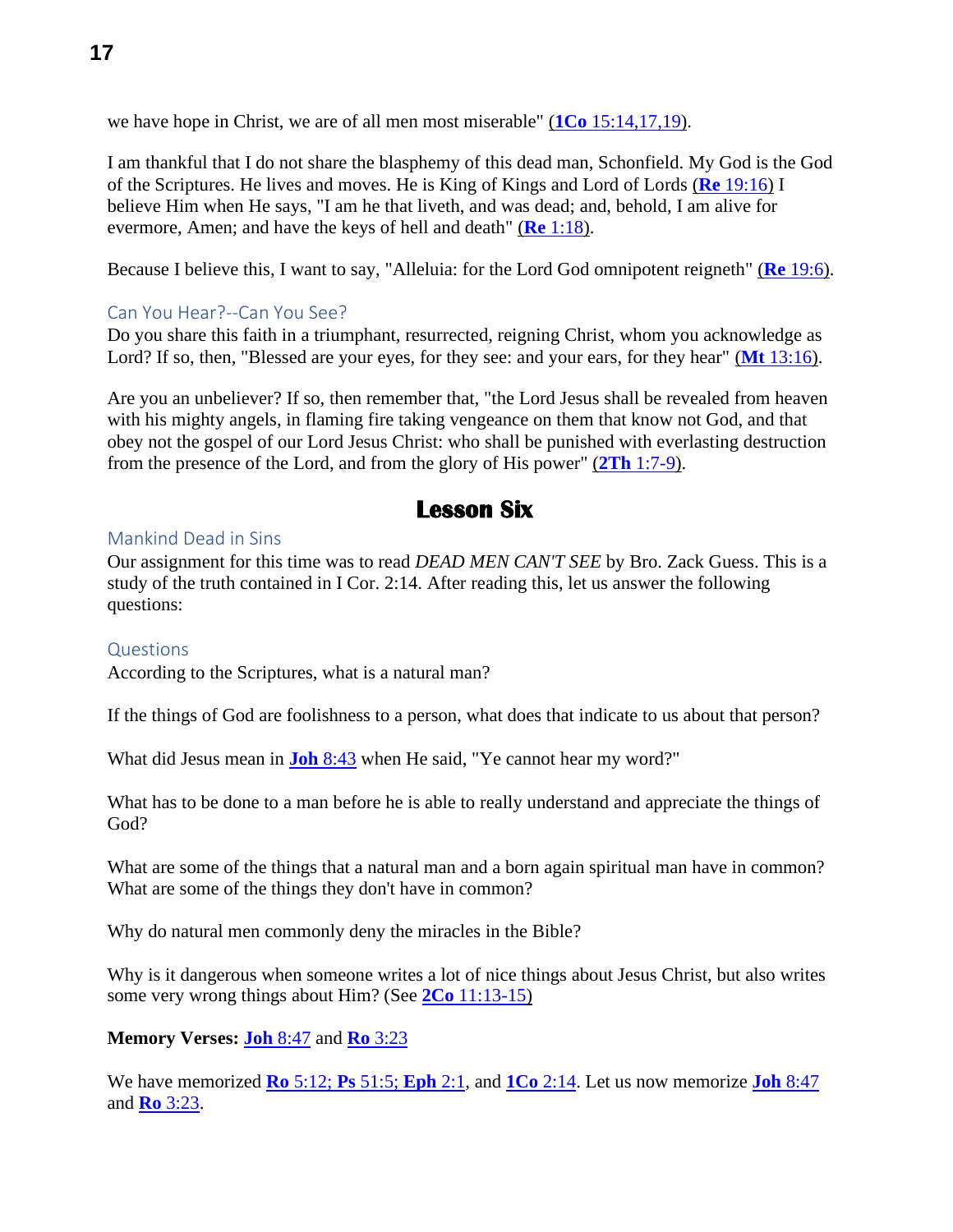## **Lesson Seven**

## <span id="page-17-1"></span><span id="page-17-0"></span>Mankind Dead in Sins

When man became dead in sins, **every part** of him was affected. Therefore, there is **no** part of man that is able to respond to God while man is in this condition of being dead in sin. There is **no**  good left in man -- not even a slight spark. Sin has affected every faculty of man's being just as a drop of poison would affect every molecule of a glass of water. Sin has stained every faculty in man, and thus it affects his every act.

An examination of the Scriptures will abundantly show that sin has warped every faculty in man: *Ro 8:7* The mind is depraved. *Jer 17:9* The heart is depraved. *Joh 3:19* Man is depraved in his affections or desires. *Tit 1:15* The conscience is depraved. *Ps 58:3 & Ro 3:13* The speech is depraved Even the feet are depraved. *Ro 3:10-19 & Isa 1:5-6* Man is depraved from head to foot. Because man is thus totally depraved or completely dead in trespasses and sins, he cannot, **until quickened by the Spirit of God**, turn from sin to God in Godly repentance and faith (**Jer** 13:23; **Joh** 6:44,65; 12:39-40).

This doctrine that we have been studying has sometimes been called the doctrine of Total Depravity or Total Inability.

#### <span id="page-17-2"></span>Questions

Is the expression "let your conscience be your guide" a safe one to go by? Why or why not?

Since the heart is deceitful, what is the only safe guide we can use to govern our lives by?

Why did the chief priests and Pharisees want to kill both Jesus and Lazarus, even though they knew that Jesus had raised Lazarus from the dead?

Why will the world experience trouble and bloodshed until the Lord Jesus Christ returns?

**Memory Verse:** Romans 3:10

We have memorized **Ro** 5:12; **Ps** 51:5; **1Co** 2:14; **Eph** 2:1; **Ro** 3:23; and **Joh** 8:47. For our last verse on this subject let us memorize **Ro** 3:10. This will give us seven basic Scriptures on this subject which will enable us to witness to others and to defend this Scripture truth.

## **WHAT DOES THE BIBLE SAY ABOUT ELECTION?**

<span id="page-17-3"></span>*Note: The following article should be read and studied before proceeding to Lesson 8.*

**Introduction** 

#### <span id="page-17-4"></span>The Importance of the Doctrine

Before you begin to read this article, please get your Bible and have it close by you as you read. This article is designed to point out what the Bible, itself, actually has to say about the important DOCTRINE OF ELECTION. References from the Scriptures will be given to support every point that is made, and it is suggested that you look up each of these references for yourself, as they occur. As you begin to see the rich and full support of Scripture for this doctrine, it will, no doubt, become apparent to you why this truth has been one of the most prized and cherished ones loved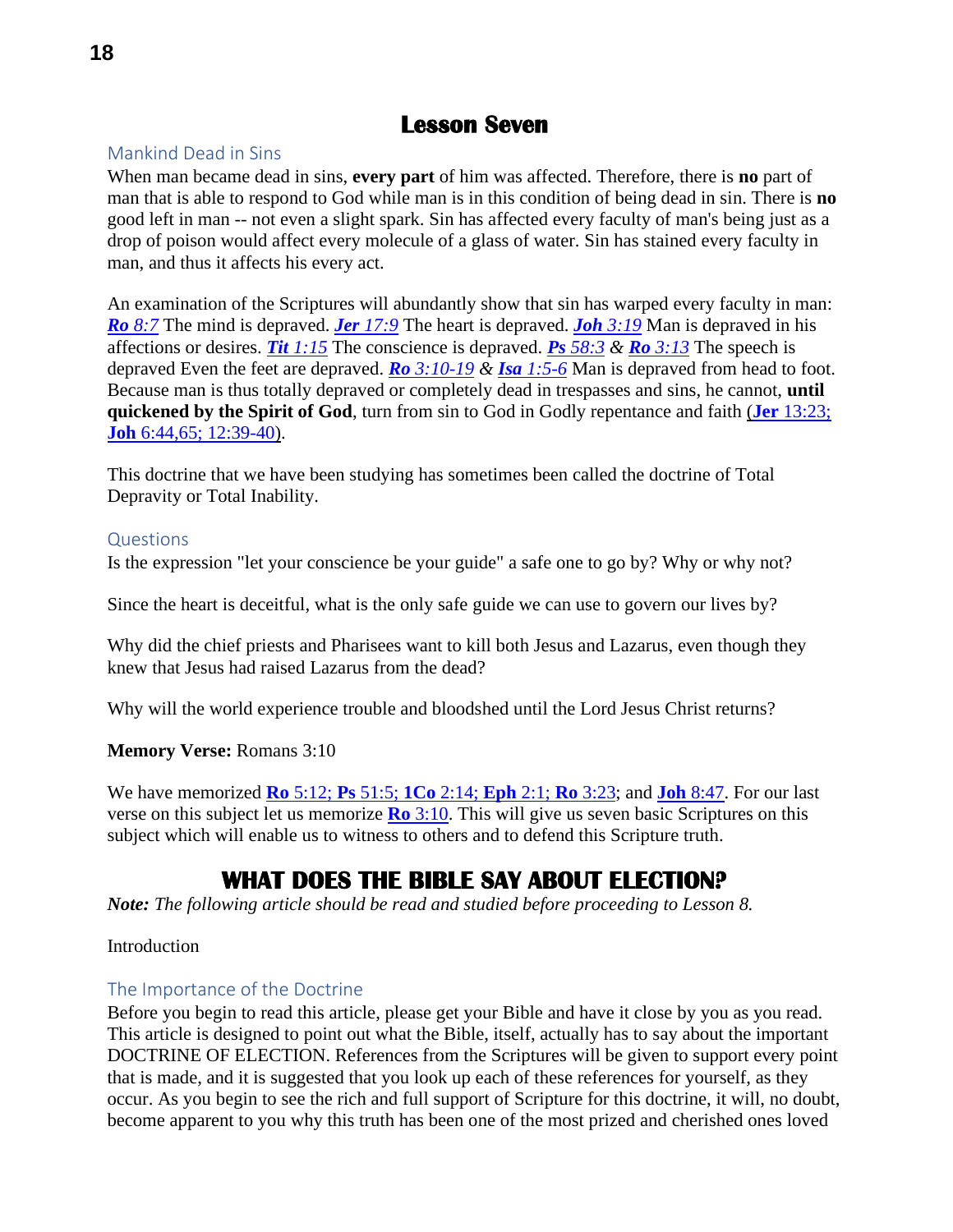and defended by the people of God for thousands of years. However, Satan also knows how vital this doctrine is and it is for this reason that no other single truth in all the history of the church has been so viciously and consistently attacked as the TRUTH OF ELECTION. Satan's primary goal is to bring dishonor on the person and work of the Lord Jesus Christ. To believe in, to rejoice in, and to support the doctrine of election is to honor Christ. To deny the teaching of election is to dishonor the Lord and to deny the glory that is due Him, and **Him alone**.

#### <span id="page-18-0"></span>Different Types of Election

There are at least three types of election spoken of in the Scriptures:

Election of an individual to an office or to a work.

National Election: the election or choice of a nation for a particular work.

The election of individuals from a state of death in sin to a life in Christ.

Each of these needs is to be considered briefly in the light of Scripture, but particular attention must be paid to the last phase of election mentioned--in fact, this election of individuals to salvation is usually what people have in mind when they think or speak of the DOCTRINE OF ELECTION. No matter what type of election is being spoken of in the Bible, the basic idea is always "to choose from, to pick out from." Notice this basic idea in the discussions that follow of the several different types of election taught in the Bible.

#### <span id="page-18-1"></span>Election Of An Individual To An Office Or Work

Many times in Scripture God chooses an individual to fill a particular office or to do a certain work. Jeremiah was chosen or elected by God to be a prophet long before he was born (**Jer** 1:5). God chose David to be king over Israel (**1Ki** 8:16). Jesus chose His apostles to do a certain and particular work (**Ac** 1:2). These few references will suffice to show that there is indeed in the Bible an election or choice by God of certain individuals to particular offices or to perform certain tasks. Notice that none of these individuals volunteered for the job or office; none of them cooperated with God in their choice. God did all the choosing, all the electing. God did not choose these individuals because in His prior knowledge of all events He saw that they would come to love Him and gladly do His will. In fact God called Paul when Paul was actively opposing Him (**Ac** 9:1-18). He chose Peter even though He knew that Peter would later deny Him (**Lu** 22:54-  $\overline{62}$ ). In other words, God did not choose these individuals to do a work for Him because they were worthy to be chosen; rather He chose them out of His mercy, in spite of themselves and their sinfulness, BECAUSE HE DESIRED TO DO SO. He did what it pleased Him to do. His choice or election originated entirely in Himself and was not based on any conditions that must be met in those whom He chose.

#### <span id="page-18-2"></span>National Election

The same general principles discussed immediately above also apply to another type of God's election taught in the Bible--His National Election. God has chosen particular nations to do particular things or to fulfill certain destinies. The most prominent example of national election in Scripture, of course, pertains to the nation of Israel. God chose Israel to be His particular people of covenant privilege. Israel is often called God's elect (**Isa** 45:4). God chose Israel and determined that it was through this nation that He would give the law, the prophets, and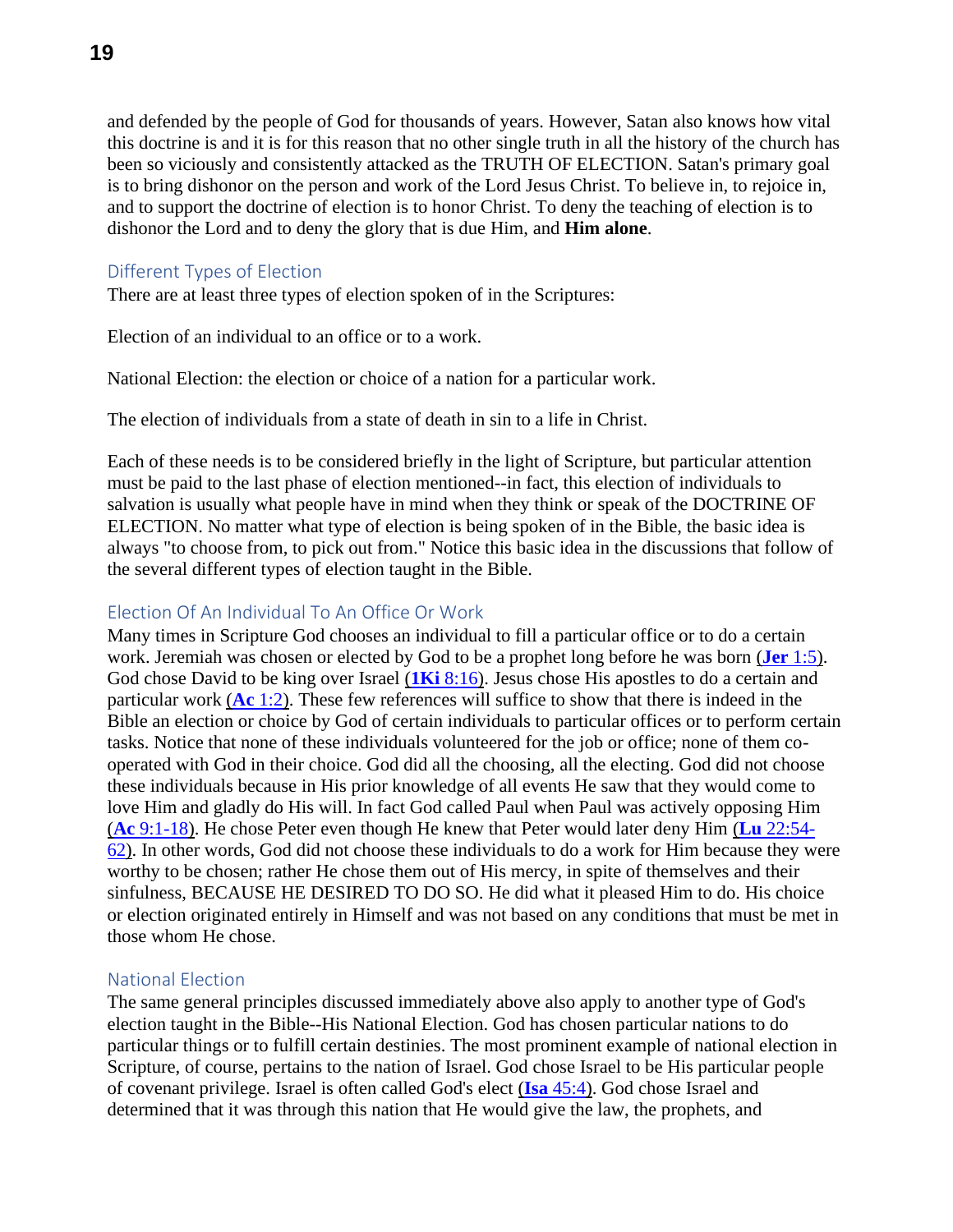eventually this was the nation through whom the Savior would come, according to the flesh.

The question is, why did God choose Israel? Why didn't He choose some other nation? Why make particular choice of any nation? Why practice discrimination against the nations that were not chosen? Did God choose Israel because she was larger? Smaller?

The Scriptural answer is plain. It is found in **De** 7:6-8. This Scripture plainly states that the choice of God was not because Israel had any distinctive traits about her which set her apart from the other nations. The only reason why God chose Israel was because He loved her. His choice was free and sovereign. He did not love her because she was loveable; on the contrary she was stubborn, rebellious, and unfaithful. God's love for Israel originated entirely within Himself and is one of the wonderful mysteries of His Divine Person.

#### <span id="page-19-0"></span>The Election Of Individuals To Salvation

The climax of this discussion has now arrived. God's election, selection, choice of a people to Himself, in Christ Jesus, for eternal salvation is a basically important truth that deserves much prayerful meditation and study.

It would be well to state the doctrine as concisely and clearly as possible at the very start. Election is that decree of God which He eternally makes, by which, with sovereign freedom, He chooses to Himself a people, upon whom He determines to set His love, whom He rescues from sin and death through Jesus Christ, unto Himself in everlasting glory. Every clause in this definition is upheld by a great mass of Scripture as will be shown in the following discussion. But first, why was election necessary anyway? Why did man need salvation? What did he need salvation from? If he did need salvation, could he not save himself without the need of outside help? If he was not able to completely save himself could he not at least co-operate with whomsoever it was that was trying to save him? These questions must be carefully considered in the light of Scripture in order to get a correct teaching on the subject of election.

Adam, the father of all humanity, disobeyed God and brought ruin upon himself, but not only himself was affected, but all of his posterity, that is, all the human race (**Ro** 5:12). Paul tells us that the result of sin is death. Physical death was included as punishment for Adam's sin, but a much worse death than physical death was also under consideration--a death in sin. A man may be very much alive physically and indeed quite healthy and still be dead in trespasses and in sins (**Eph** 2:1-5). Now, as it is true that a man who is physically dead cannot perform any physical activity, it is also true that a man who is dead in sin cannot perform any spiritual activity (**1Co**   $2:14$ ). He is just as dead to spiritual things including salvation as a physically dead man is to physical things. How much help could a dead man give to a doctor who is trying to bring him back to life after he has been dead for some time? The answer to this foolish question, of course, is that he would be able to give the doctor no help whatsoever, because he is dead. The same answer would have to be given if the question were asked about how much a man dead in sins would be able to help get himself out of this state of death into a state of spiritual life and fellowship with God.

The reader may think this discussion about being dead in sin has nothing to do with election and that the above paragraph has been completely irrelevant and off the subject--but not so! This discussion is necessary to prepare us to correctly answer the above question. We now can answer why man needed salvation--because he was dead in sins. What did he need salvation from?--this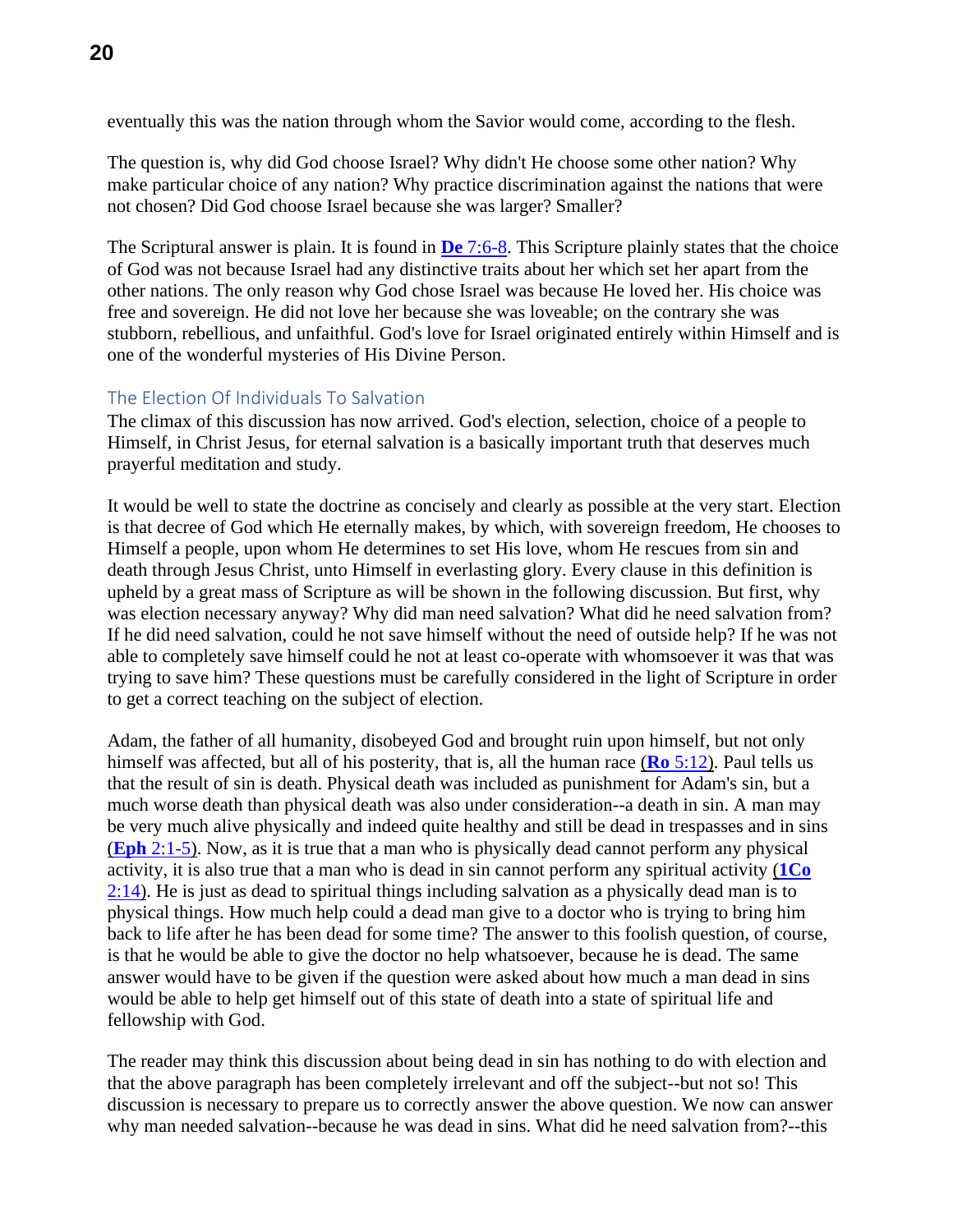state of death into which he fell in Adam (**Ro** 5:12). Could he not save himself or at least cooperate with someone for his salvation? Absolutely not! Why? Because he was dead and dead men are capable of no activity. Is salvation then impossible? With men, yes, salvation is impossible. God must do the work of salvation, from beginning to end (**Mr** 10:27). How then does God save and who does He save? This brings us face to face with the Bible teaching of God's election.

Considered against the background of man's being dead in sin, election is seen very clearly. Since the whole of humanity is fallen in sin from which they cannot save themselves, none will be saved apart from the redeeming grace of God which is in Christ Jesus. ELECTION IS THE SOVEREIGN CHOICE OF GOD AS TO WHO MAY RECEIVE THIS GRACE. Election is God's design to choose from sinful mankind all of whom deserve condemnation, those who He will save. The source of this salvation is Jesus Christ, and the means through which this salvation is applied to the individual is the Holy Spirit, but the actual choice of who will be included in this salvation is the work of God the Father (**1Pe** 1:2).

It must be emphasized that the basic idea in election is that of choice or selection. We must admit this if we study the Scriptures and give a true and faithful interpretation of the words that are contained therein. Two Greek words, contained in the original of the New Testament plainly show this basic idea of sovereign choice in election. EKLEKTOS is an adjective signifying "the chosen". This word is used in such passages as **Mt** 24:22,24; **Ro** 8:33; **Col** 3:12. The same word is translated "chosen" in **Ro** 16:13 and **Re** 17:14 among other places. EKLOGE is a noun, meaning "that which is chosen". It is used in **Ro** 9:11; 11:5; 7:25; **1Th** 1:4; **2Pe** 1:10. Even if you had never heard of the doctrine of election before now, if you have carefully referred to each of the Scriptures mentioned, you are now perfectly aware that election is a very Scriptural doctrine. Some ministers are so opposed to this clear Bible teaching that they would much prefer that those who hear them would steer clear of the many passages which teach this doctrine. This approach involves dishonesty and an unwillingness to bow before Scripture. Others will admit that election is taught in the Bible but will deny in several subtle ways, that it is talking about the choice of some sinners out of the whole race of sinners to salvation. The perversions of the doctrine of election will be considered a little later, but now it is necessary to get back to the discussion of the Bible teaching of election itself.

The doctrine of election declares that God, before the foundation of the world, chose certain individuals from among the fallen members of Adam's race to be the objects of His undeserved favor (**Eph** 1:4; **2Ti** 1:9). These and these only, He purposed to save. God could have chosen to save all men (for He had the power and authority to do so) or He could have chosen to save none (for He was under no obligation to show mercy to any). But He did neither. Instead, He chose to save some and to leave the rest in their sinful condition. Men, by their sins, have cut themselves off from the Lord of heaven and have forfeited all rights to His love and favor. It would have been perfectly just for God to have left all men in their sin and misery and to have shown mercy to none. GOD WAS UNDER NO OBLIGATION WHATSOEVER TO PROVIDE SALVATION TO ANYONE.

Those who were not chosen to salvation were passed by and left to their own devices. Man has not the right to call God's justice into question for not choosing every one to salvation (**Ro** 9:14- 24). Knowing of the goodness and mercy of God we are obligated to accept God's revelation of Himself and His work as it is presented to us in His word, and knowing that He is infinitely good,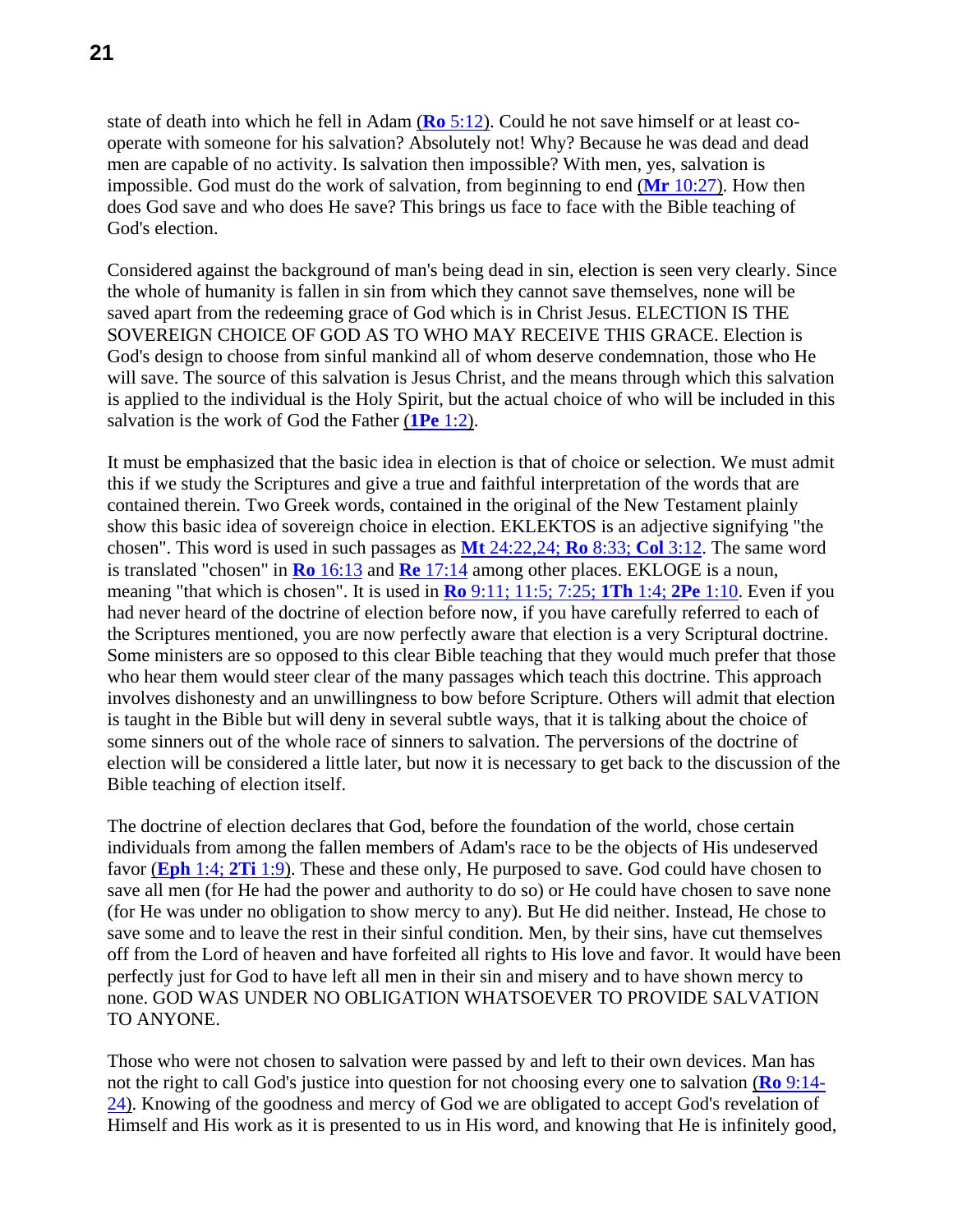refuse to foolishly charge Him with being wicked and unjust. This is the very height of sin, and the foolish accusations against the goodness of God in His work of election are motivated by the God-hating Satan.

Why did God elect His people unto Himself? His choice of particular sinners unto salvation was not based upon any foreseen act or goodness or willingness on the part of the elected ones (**Ro**  9:11). God's choice was based entirely on His own good pleasure and sovereign will (**Eph**  1:5,11). Election, then was not determined upon anything that man would do, will, or think, but resulted entirely from the purpose of God. Remember that this same principle held true in God's election of men to certain offices and works; it also held true concerning God's choice of certain nations to particular works and destinies (**De** 7:6-8). God did not choose Israel to be His special covenant people because she had some good to merit God's choice. God does His choosing in all phases of election according to the good pleasure of His will. God's choice was not based on man's goodness, works, faith, holiness, not even on his faithfulness to the gospel.

In a paragraph or two following, some popular and wide-spread objections to the doctrine must be considered. This is necessary because the truth must be defended. But right now, it would be good to look at this doctrine from a positive standpoint. This is the way election should be looked at, not as a harsh doctrine to be dreaded, but as a beautiful truth to be cherished and loved. And it is beautiful when it is considered that there are no spiritual blessings apart from election. If you have enjoyed spiritual blessings it is because you are one of God's elect. Do you enjoy praying, singing praises to God, reading His Holy Word, hearing and rejoicing in the blessed Gospel of Christ, living an honorable life that God may be glorified thereby? If the answer is "yes", THEN YOU ARE ONE OF GOD'S ELECT. You are bound for heaven because God loved you before the world began (**1Th** 1:4). The apostle Paul broke forth into jubilant song when he began to write about all the blessings that stem from election. "Blessed be the God and Father of our Lord Jesus Christ, who hath blessed us with all spiritual blessings in heavenly places in Christ: according as He hath chosen us in Him before the foundation of the world, that we should be holy and without blame before Him in love." Thus all blessings stem from election and it is a beautiful doctrine to rejoice in.

In view of the beauty of this doctrine and of the comfort to be derived from it, it is, at first glance, somewhat difficult to understand why such wrath and opposition has been directed against it. Even when Christ preached this doctrine, Himself, as He did so beautifully in John 6, some of His own disciples called it a "Hard Saying" (**Joh** 6:60). The truth is that Satan hates this doctrine with a passion, because it gives all the honor and glory to God for salvation, and each of us, even the elect, still have a sinful nature which we will have to contend with till death (**Ro** 7:15-25). This sinful nature wants to have a little glory of its own. Our sinful nature is plagued by pride. We like to think that there was at lease a little something good or beautiful in us that caused God to love us. Our pride strives to prevent us from admitting that in ourselves we are completely helpless and unless a sovereign God had loved us when we were unlovable and chosen us in Christ, we would have gone into everlasting damnation. In heaven the triune God will get all the credit for salvation. Here man wants a part of it. The way some men discount the power of God in election, they seem to think the song they will be singing in heaven will be somewhat as follows: "Praise God for His work of election! Praise the Son for His work of redemption! Praise the Spirit for His work of regeneration! Praise the missionary board for sending the preacher to me! Praise the preacher for coming and preaching the gospel to me! Praise me for receiving the gospel and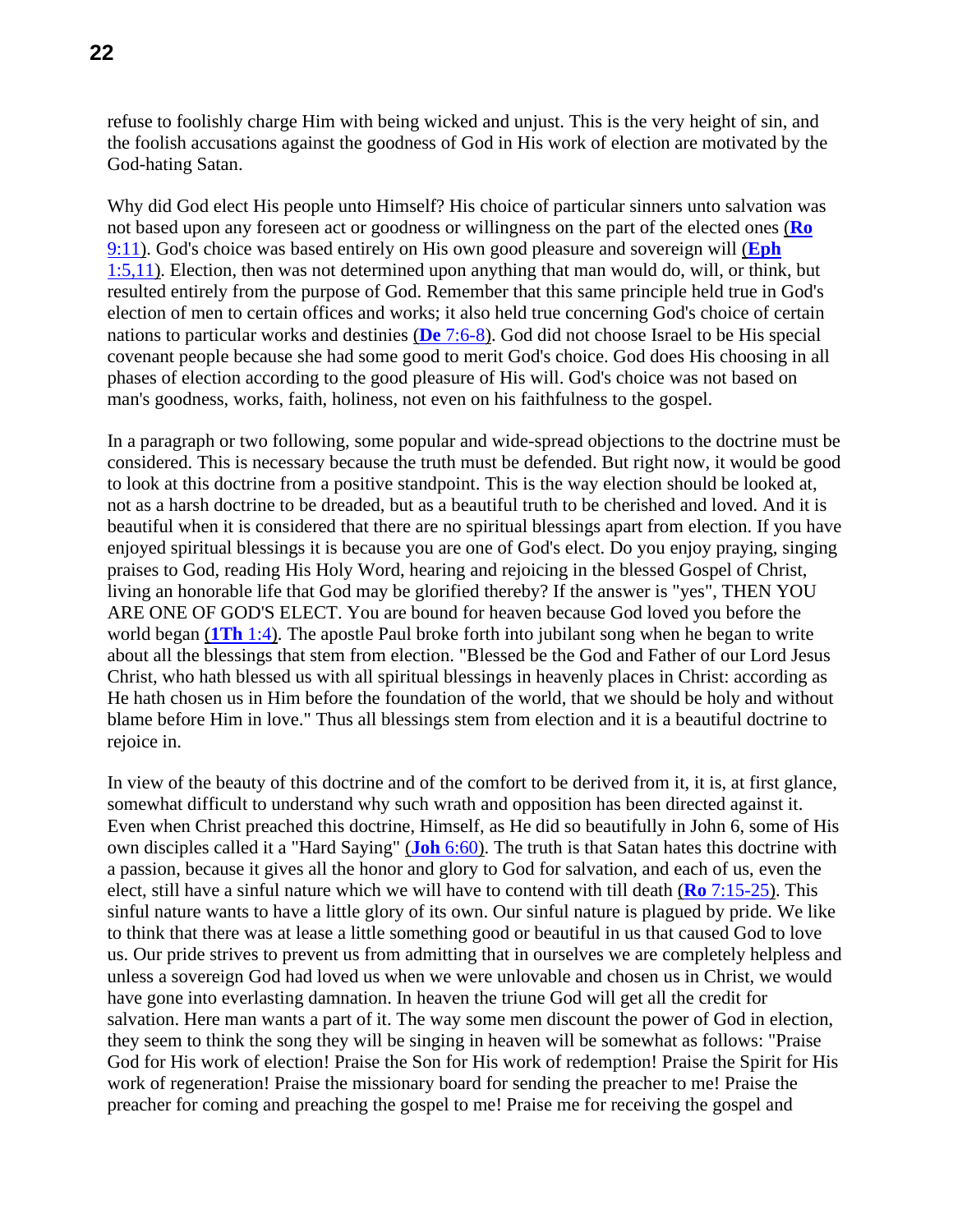thereby becoming saved!" You can readily see that here the work of the preacher or the sinner is fully as important as the works of the Father, Son, and Holy Spirit. No matter where the breakdown occurs, salvation is thwarted if one of the above parties fails to do his part. But, praise God, salvation is not left up to man. It is the work of God, Who makes no mistakes, and will have ALL the praise! There won't be any songs like the above sung in heaven. The so-called "soulwinners" will have to give way before the God of Heaven. The heavenly chorus will give all the praise to the one who actually wrought salvation. "Any they sung a new song, saying, Thou art worthy to take the book, and to open the seals thereof: for Thou wast slain, and hast redeemed us to God by Thy blood out of every kindred, and tongue, and people, and nation . . (**Re** 4:9).

#### <span id="page-22-0"></span>Some Objections Considered

What are some of those objections that are raised against the glorious teachings of God's election? First, and most horrible, there are some objections that contain charges against God Himself. These objections are not new, They have been raised as long as the doctrine has been preached and taught: even when it was taught by Christ and the apostles. There are two of these types of objections found in Romans 9. It would be well to examine these and observe the Apostle Paul's inspired answer to them. Our answer today can be nothing but the same answer of inspiration.

#### <span id="page-22-1"></span>OBJECTION:

"What shall we say then? Is there unrighteousness with God?" (**Ro** 9:14).

#### <span id="page-22-2"></span>INSPIRED ANSWER:

"God forbid". Our answer must be the same today if the foolish and sinful objection is raised that God is unfair because He chose some to salvation and left others out. The God of heaven and earth, Who has revealed Himself to us in many ways is incapable of committing wrong. The reasons He has given us in His word should be sufficient for us. Speculation on any further reasons is futile and sinful. Trying to limit God's actions to our own notions of what we think would be right or wrong for Him to do is the very height of unenlightened presumption. What are the reasons God has given us for His work of election?

"That He might make known the riches of His glory. . ."(**Ro** 9:23).

It is "according to the good pleasure of His will. . ." (**Eph** 1:5).

"To the praise of the glory of His grace. . ." (**Eph** 1:6).

We cannot go beyond these answers that are revealed in Scripture. If there are still questions that are unanswered to us we must bow in humility before the truth of Scripture.

#### <span id="page-22-3"></span>OBJECTION:

If election is true then "Why doth He yet find fault? For who hath resisted His will?" (**Ro** 9:19).

#### <span id="page-22-4"></span>THE ANSWER FROM SCRIPTURE:

"Nay but, O man who art thou that repliest against God. Shall the thing formed say to Him that formed it, why hast thou made me thus?"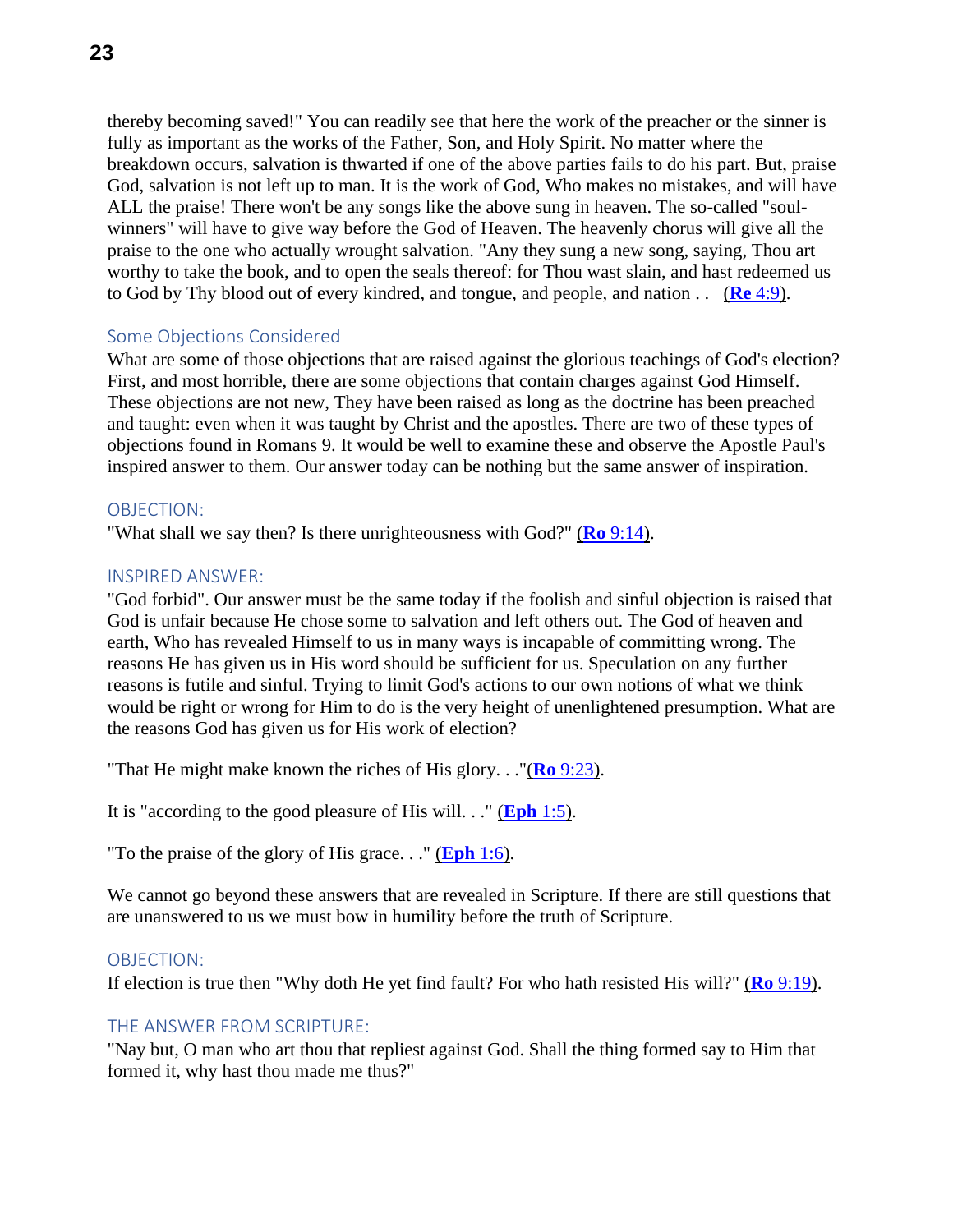#### <span id="page-23-0"></span>OBJECTION:

Another objection that is commonly raised against the doctrine of election is that it is fatalistic. It leads men to be careless sinners. A man may say, "If I'm not one of the elect, I'm going to hell no matter what kind of life I live, so eat, drink, sin, and be merry".

#### <span id="page-23-1"></span>ANSWER:

This is a very old objection. It is at least as old as Paul's time (**Ro** 6:1-2). How is this objection to be answered? Simply this - if a man has the above attitude, there is no evidence that he is one of God's elect. God's elect have an inborn spiritual life that prompts them to bring forth fruits of righteousness that God's name may be honored by their lives (**Mt** 7:15; 12:33). There have been many of God's elect who, far from having the above sinful attitude, have given their lives as martyrs in the service of their Lord. A licentious person has no grounds for claiming that he is one of God's elect. Election does not lead to sinfulness of life. On the contrary, the child of God is continually seeking to "make His calling and election sure" unto himself and to others (**2Pe** 1:10). One of God's elect will be grief-stricken when he falls into sin, will seek repentance and God's forgiveness.

#### <span id="page-23-2"></span>Some Perversions Of The Doctrine

Having show what election is, it will now be necessary to briefly show what election is not. This is necessary because many who must freely admit that the doctrine of election is abundantly taught in the Bible, seek to pervert it and attempt to dilute it.

One perversion of this doctrine is that God elected or chose only the Jews and that was only as His representative nation on earth. It has already been pointed out that God did choose the Jews or the nation of Israel for a specific purpose. This was His national election or choice of Israel to perform certain functions. But this national election was not the election of God's chosen ones to salvation. The Jews were chosen to deliver to the world the law, the prophets, the priesthood, etc., but they were not all chosen for salvation (**Joh** 8:39-44). It is a very simple matter to demonstrate that election unto salvation pertained to Gentiles as well as Jews. Paul, a Jew, in writing to the church composed mostly of Gentiles at Ephesus states that "God has blessed us (Jew and Gentile) according as He hath chosen (elected) us (Jew and Gentile) in Him before the foundation of the world, that we (Jew and Gentile) should be holy and without blame before Him in love." (**Eph**  1:3-4). The whole epistle abounds with the words we and us. A Jewish writer and mostly Gentile readers, both chosen and predestinated.

Another perversion of the doctrine of election is that God chose only the apostles. When Christ mentions His own in **Joh** 17, He speaks of the apostles. Election then, it is affirmed, is only God's choice of the apostles, and nothing more than this. It has again, already been pointed out that God did elect or choose the apostles and other men as well, to fill certain offices or to do particular work, but this election is not the election of all God's people to salvation. It is easy to show that there is a lot more to election than merely pertains to the apostles. Peter shows this plainly in his first epistle: "Peter, an apostle of Jesus Christ, to the strangers scattered throughout Pontus, Galatia, Cappadocia, Asia, and Bithynia, Elect according to the foreknowledge of God the Father . . " (**1Pe** 1:1-2). Peter covers a broad region and states that there are those of the elect scattered throughout this region. To scatter the eleven remaining apostles over such an area would be to scatter them mighty thin indeed. Certainly eleven men could not be scattered throughout such an area. Peter also states that these elect are strangers. The Apostles were not strangers to Peter. They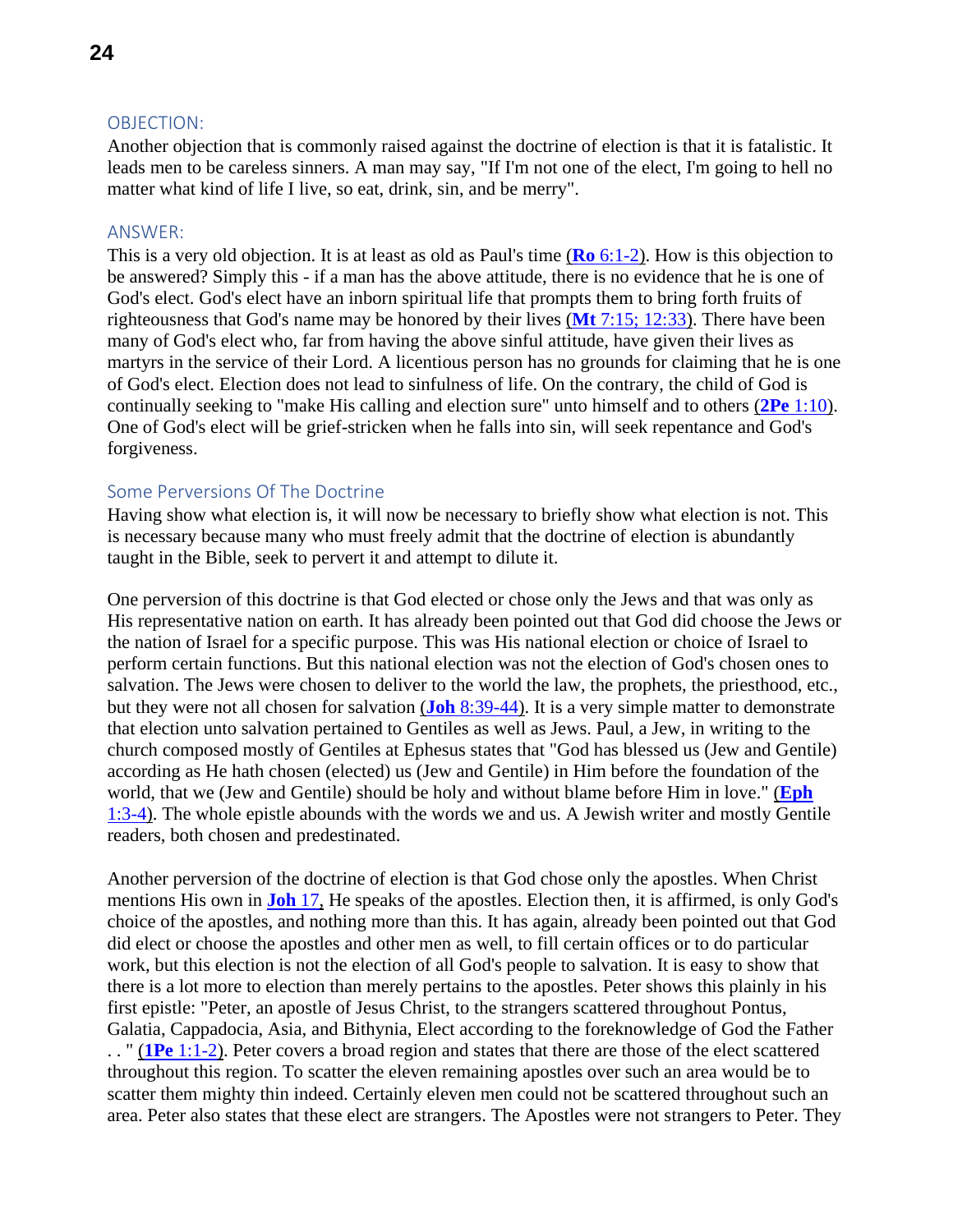had lived and labored together and were intimately acquainted. So, this perversion of the doctrine of election is just another vain philosophy of men.

Finally, one more corruption of this precious doctrine must be answered. Some teach erroneously that election was based on a foreknowledge by God of some good in men or on a foreknowledge that some men would accept Christ and these would be the elect. This interpretation not only contradicts the idea of sovereignty, but ignores the basic meaning of the word foreknow in Scripture when it pertains to election. In the first place, if this interpretation were correct, then God would not be electing anyone. He would merely be ratifying the choice of the sinner. There is a great deal of difference between election and ratification. In the second place, when the word foreknow is used in Scripture pertaining to election it does not mean mere knowledge beforehand but carries with it the idea of regard with favor. This is easily seen in **Ro** 8:29; 11:2. **Ro** 8:29 does not say that "those whom God foreknew SOMETHING ABOUT, He predestinated." It says "WHOM He did foreknow." God foreknew people here, not things about people. The same is true in **Ro** 11:2. When the Bible speaks of God knowing particular individuals, it often means that they are objects of His special regard and concern. In **Am** 3:2, God, speaking to Israel says, "You only have I known of all the families of the earth, . . ." The Lord knew about all the families of the earth, but He knew Israel in a special way. In **Mt** 7:23, Jesus says to some men, "And then will I profess unto them, I never KNEW you: depart from Me ye that work iniquity." It is certain that Christ knew ALL ABOUT these evil men, but He never knew them as the objects of His favor and love. While it is certain that God had a prior knowledge of man's actions, it does not follow that any such actions were to be the basis of God's choice of them.

#### <span id="page-24-0"></span>**Conclusion**

In summary, election in the Bible is the unconditional choice of individuals. The choice was based on God's love and purpose, not merit; neither merit potential nor merit foreseen. Election was the act of a sovereign God who cannot be halted or even questioned. This doctrine is the central truth of all the Scriptures. It is present in every passage, implied or pre-supposed in every part. To deny this truth is to make of God a helpless God, dependent upon the will of man, able to work only after man has made his decisions. GOD FORBID. Let us rejoice in the God of Scripture, the Almighty one to Whom all the praise, honor, and glory is due forever! THAT GOD IS THE ELECTING GOD.

## **Lesson Eight**

#### <span id="page-24-2"></span><span id="page-24-1"></span>The Doctrine of Election

Our assignment for this time is to read the pamphlet "What Does the Bible Say About Election?" by Eld. Zack Guess. After reading this, let us answer the following questions:

#### <span id="page-24-3"></span>Questions

What are the three basic types of election taught in the Scriptures?

Give an example from Scripture of the election of an inidividual to a special work. (**Jer** 1:5; **Ac** w

Give an example from Scripture of the election of a particular nation for some special purpose.

What is the basic idea in election, no matter which type is under consideration?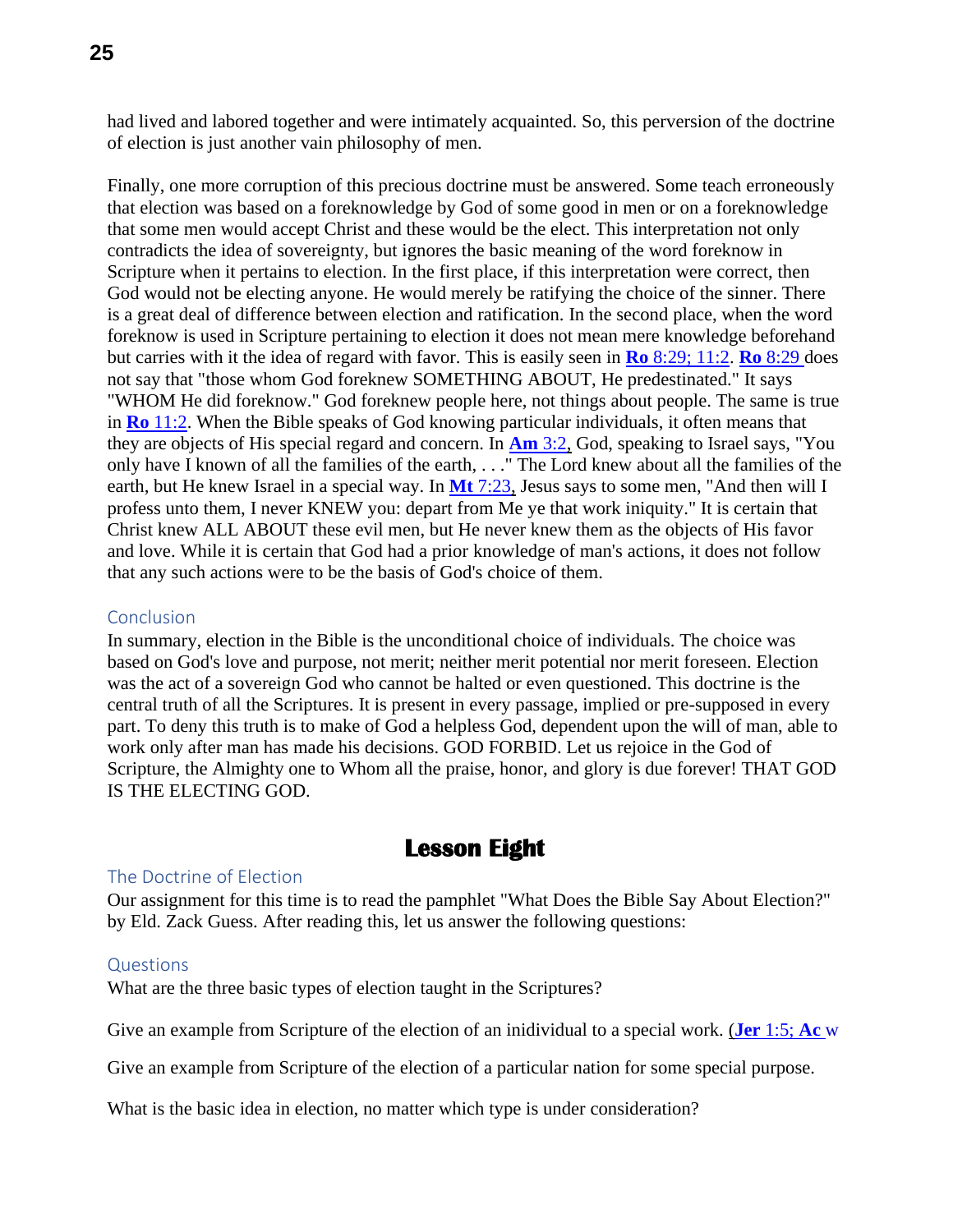Why did God choose Paul to be an apostle?

Why did God choose Israel as His special Old Testament people?

**Memory Verse:** Let us memorize **Eph** 1:4.

## **Lesson Nine**

#### <span id="page-25-1"></span><span id="page-25-0"></span>The Doctrine Of Election

Our assignment is to continue to read the pamphlet "What Does the Bible Say About Election?" by Bro. Zack Guess. As we read this, let us answer the following questions:

#### <span id="page-25-2"></span>**Questions**

What is the final destiny of an individual whom God elects to salvation?

Which Person in the Holy Trinity elected people to salvation? (**1Pe** 1:2)

When did the work of God's election take place? (**Eph** 1:4; **2Ti** 1:9)

Was God obligated to save anyone? Why or why not?

Why did God choose some persons to salvation and others He did not?

Was there any thing in man that caused God to choose to elect him?

**Memory Verse:** We have memorized **Eph** 1:4. Let us memorize **2Ti** 1:9.

## **Lesson Ten**

#### <span id="page-25-4"></span><span id="page-25-3"></span>The Doctrine of Election

Our assignment is to continue to read the pamphlet "What Does the Bible Say About Election" by Bro. Zack Guess. As we read this, let us answer the following questions:

#### <span id="page-25-5"></span>**Questions**

Is election a beautiful doctrine or is it a harsh doctrine? Give reasons for your answer.

What are the benefits that flow to God's people through election?

How can you tell if you are one of God's elect people?

Why does sinful human nature object to the Bible teaching of election?

How does the Bible teaching of election bring glory to God?

If someone says that God is unfair in His work of election, how are we to answer him? (**Ro** 9:14- 18)

**Memory Verse:** We have memorized **Eph** 1:4 and **2Ti** 1:9. Let us memorize **1Pe** 1:2.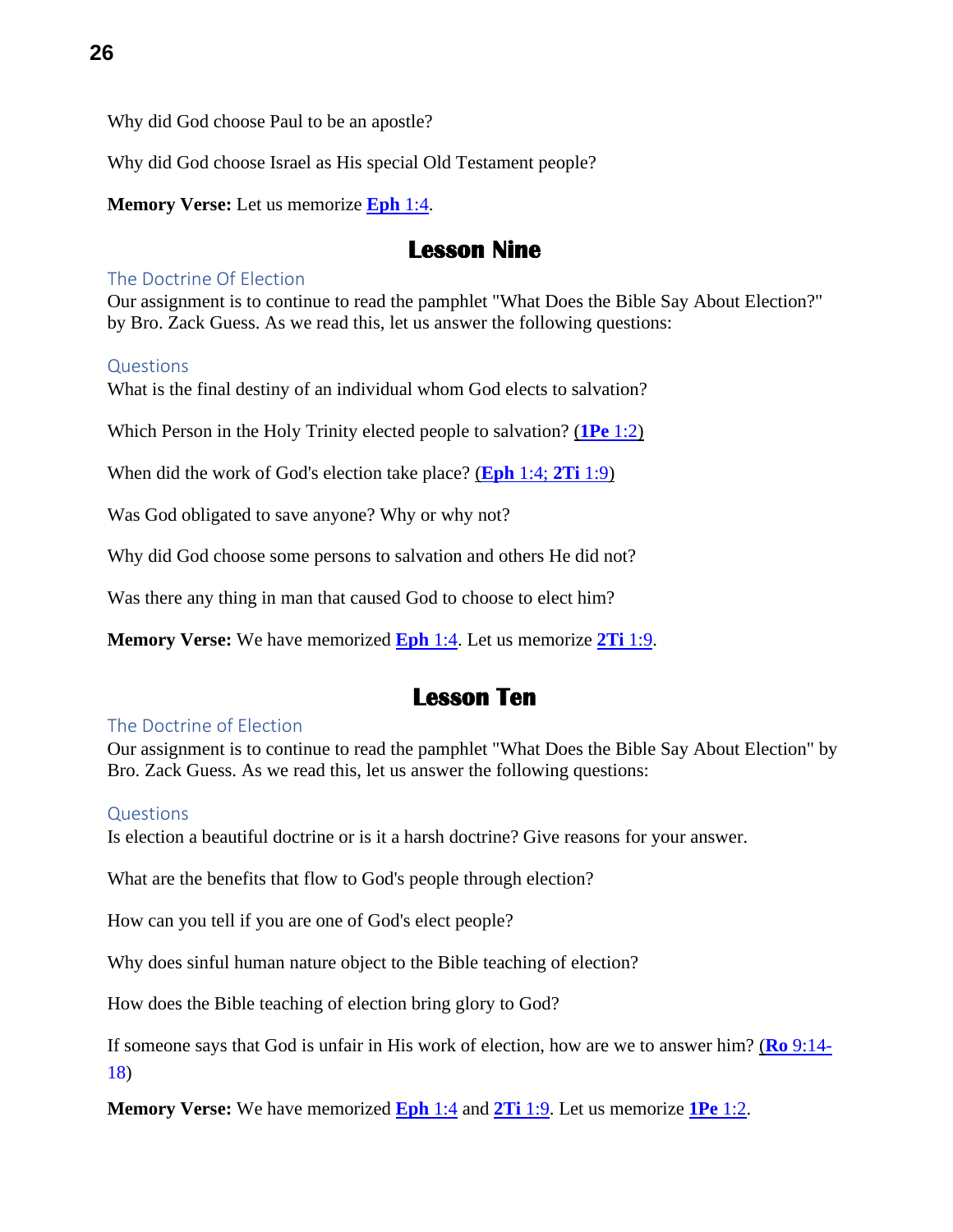## **Lesson Eleven**

### <span id="page-26-1"></span><span id="page-26-0"></span>The Doctrine of Election

Our assignment is to continue to read "What Does the Bible Say About Election?" As we read, let us answer the following questions:

### <span id="page-26-2"></span>Questions

If someone said the doctrine of election causes men to be careless sinners, how should we answer him?

If someone said that election pertained only to the Jews, how should we answer him?

If someone said that election pertained only to the apostles, how should we answer him?

If someone said that God foreknew who would accept Him and that He elected them because of this, how should we answer him?

What is the Bible usually talking about when it uses such words as "know" and "foreknow"?

**Memory Verses:** We have memorized **Eph** 1:4; **2Ti** 1:9, and **1Pe** 1:2. Let us memorize **Ro** 8:33.

## **Lesson Twelve**

## <span id="page-26-4"></span><span id="page-26-3"></span>The Doctrine of Election

We can see God manifesting His purpose of election down through the centuries. Even in the second generation of mankind, Abel was a man of faith and Cain was of the wicked one (**Ge** 4:45; **1Jo** 3:12; **Jude** 25; **Heb** 11:4). Abraham was an idolator (**Jos** 24:2; **Ac** 7:1) when God called him. Why did God choose Abraham and not someone else? Simply because it was His good pleasure to do so. God loved Jacob and hated Esau even though these two boys were twins. And He did it simply because it pleased Him to do so (**Ge** 25:21-23; **Mal** 1:2-4; **Ro** 9:10-13). God certainly didn't choose Jacob because he was better than Esau, as an examination of their lives will show.

In the New Testament, we see individuals who were of God though they had formerly been His enemies (the Apostle Paul), and we see individuals who were not of God (Judas Iscariot, for example). On the day of Pentecost after our Lord's resurrection we see two kinds of people: those that spoke of the "wonderful works of God" and those that mocked the work of the Holy Spirit (**Ac** 2:11,13).

Throughout history there have been two kinds of people in the world--those of God and those not of God. What makes the difference? God's eternal decree of election.

## <span id="page-26-5"></span>Questions

Why did God choose Abel and reject Cain?

Why did God choose Abraham?

From reading **Ge** 25 and **Ge** 27, did God choose Jacob because he was better than Esau?

Did God choose Paul because Paul had a great love for the Lord Jesus Christ?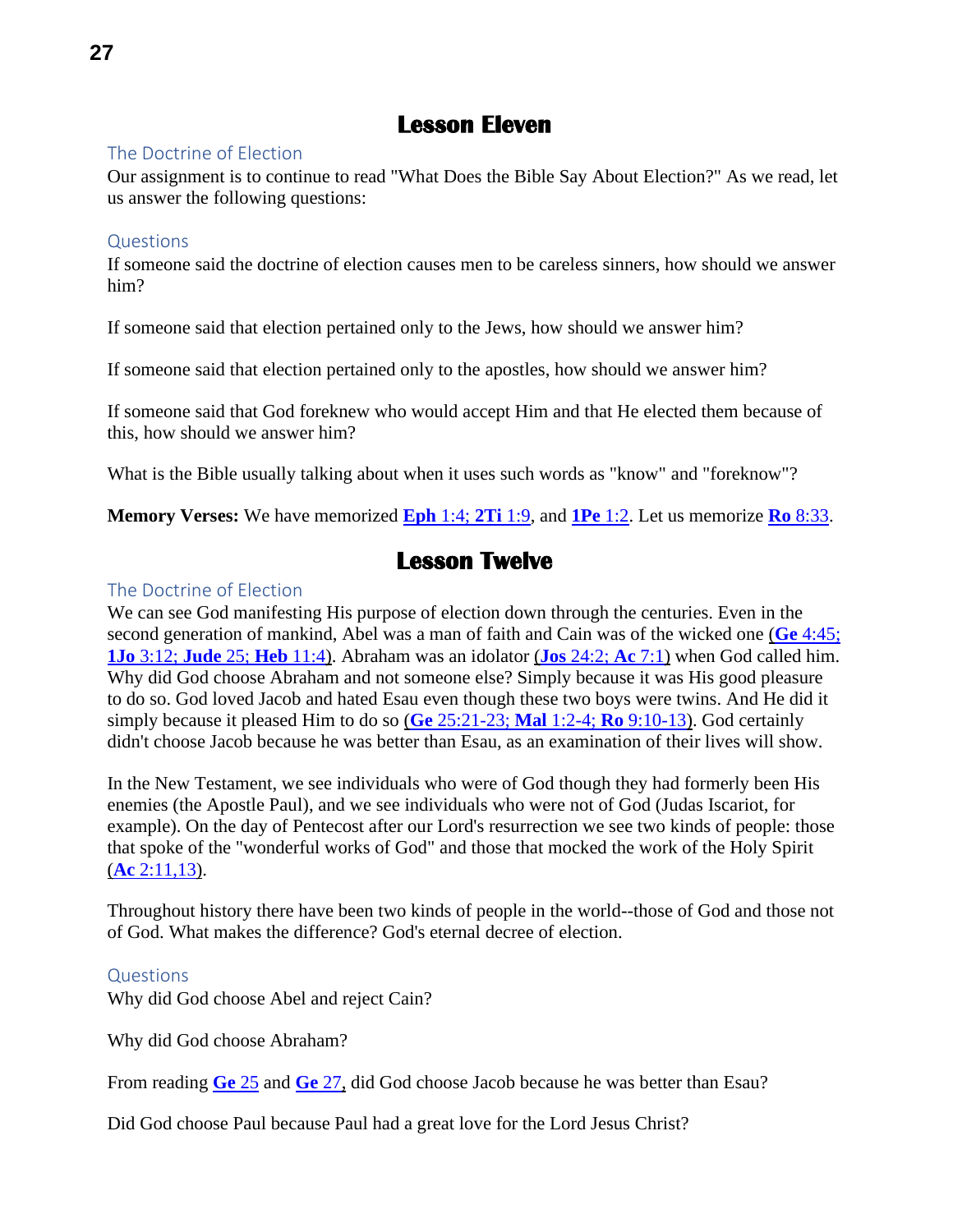**Memory Verse:** We have memorized **Eph** 1:4; **2Ti** 1:9; **1Pe** 1:2, and **Ro** 8:33. Let us memorize **Ro** 9:11.

## **Lesson Thirteen**

### <span id="page-27-1"></span><span id="page-27-0"></span>The Doctrine of Election

God does just exactly what He wants to do. This is plain from **Da** 4:35. So if God wanted to save all men it is certain that all men would be saved. But it is certain that not all men are saved ( 8:44), so it stands that God did not intend to save all men. He elected or chose to salvation all whom He intended to save. God is the supreme sovereign and election is an expression of God's sovereignty. Election gives all glory to God. "There are only two systems of theology. One of those gives all the glory to God, the other divides it with man." (J. W. Porter)

Arminianism is any system of doctrine that makes salvation conditional on the acts, will, or merit of man. "All men are by nature Arminians; and the absolute sovereignty of God is a doctrine hateful to the natural and depraved heart. False teachers have taken advantage of this natural feeling and have for ages inflamed the prejudices of Christian men and women against the exercise of sovereignty on the part of God." (J. R. Graves)

"Arminianism is the slickest lie the devil has ever invented in all his age-long opposition to God. It is his supreme effort to deface the godhood of God. It exalts man and insults God. It festers human pride and detracts from divine glory." (T. P. Simmons)

"The Bible not only teaches the doctrine (of election) but makes it prominent--so prominent that you can get rid of election only by getting rid of the Bible." (Bishop)

<span id="page-27-2"></span>Questions What is an Arminian?

Why is Arminianism so popular?

What is meant by God's sovereignty?

Is the Arminian idea of God the Biblical idea of God? Why or why not?

Why is the doctrine of election glorifying to God?

**Memory Verse:** "Knowing, brethren beloved, your election of God, for our Gospel came not unto you in word only, but also in power, and in the Holy Ghost, and in much assurance; as ye know what manner of men we were among you for your sake." **1Th** 1:4-5

## **Lesson Fourteen**

## <span id="page-27-4"></span><span id="page-27-3"></span>Particular Redemption

We have been studying the doctrine of election. Election itself actually saved no one; it only marked out particular sinners (the elect) for salvation. Those chosen by the Father were given to the Son who must redeem them or purchase their salvation by His own blood. Redemption in the Scriptures carries with it the idea of a captive being set free on the payment of the proper ransom price. The ransom price paid by the Son of God for His people was His own life. (**Mt** 20:28).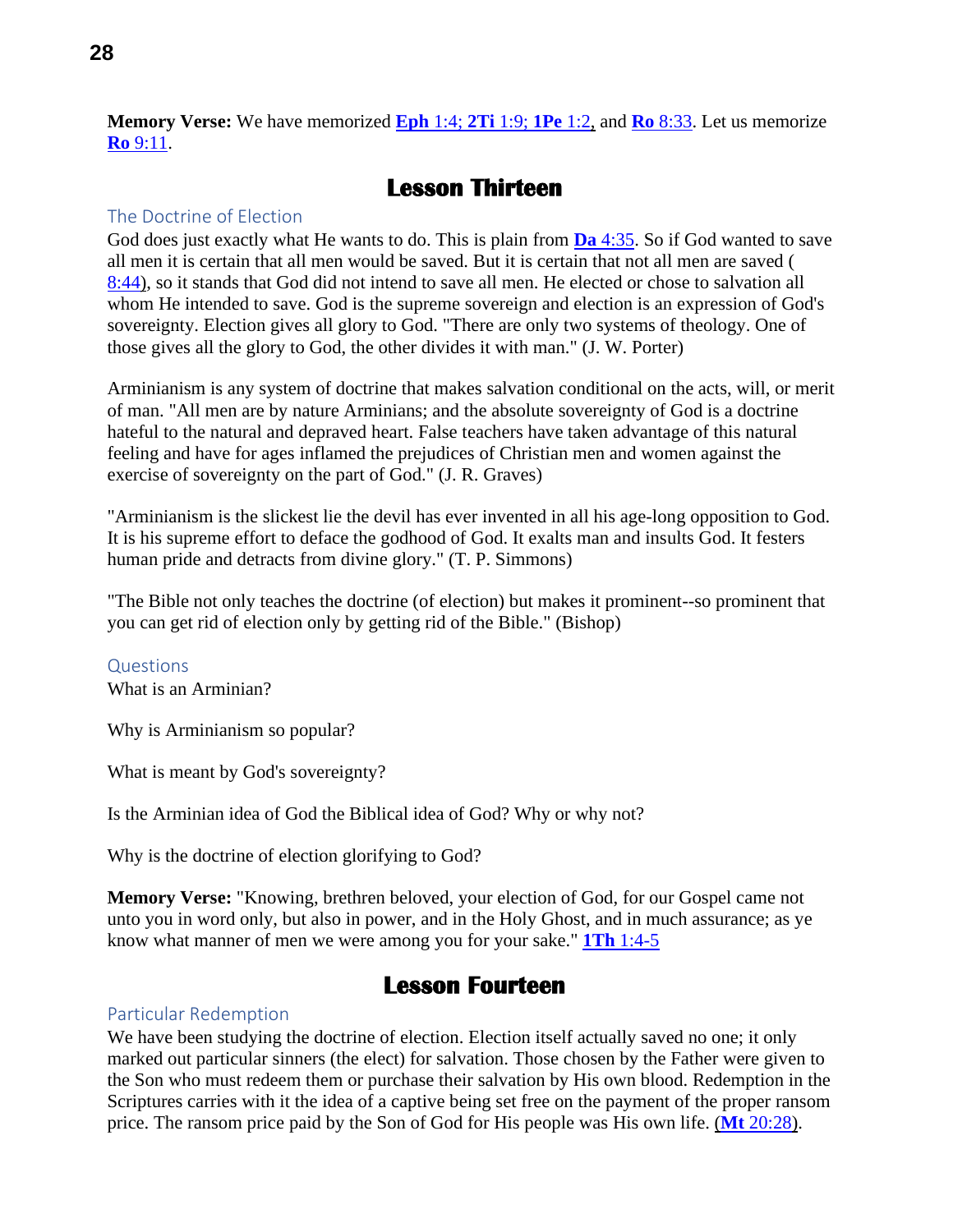When Christ paid this price on the cross He actually got what He paid for and He did just exactly what He came to do (**Mt** 1:21).

Many people teach that Christ did not actually save anyone by His death on the cross. But rather, they say, He died to provide salvation for each and every human being in the world. However, they say, each human must do his part or the work of Christ is in vain. Most of these people will admit that there will be many people in hell--in fact most of them teach that there will be more people in hell than in heaven. So perhaps without realizing it, they have Christ a great failure who lost a great many of the ones for whom He died. They have many people in hell for whom Christ died.

This is terrible and it is simply not true. The Bible teaches that Christ did not lose even one for whom He died. (**Joh** 6:38-39).

If Christ died for every individual of the human race then every individual will be saved.

But the Scriptures plainly teach that there are those who will not be saved. (**Mt** 7:23; 25:41; **Joh**  8:44). Therefore, Christ did not die for everyone, else all would be saved.

#### <span id="page-28-0"></span>Questions

What does redemption mean?

Who did the work of redemption in the salvation of sinners?

For whom did Christ die?

Did Christ's death actually secure salvation for those for whom He died?

If Christ actually died for every member of the human race, what would be the final destiny of every human being?

## **Memory Verse: Mt** 1:21

## **Lesson Fifteen**

## <span id="page-28-2"></span><span id="page-28-1"></span>Particular Redemption

The simple fact is that Christ simply did not die for all men. He did not intend to save all men or He would have done so. He certainly has enough power to do what He wants to do. Many have the perverted idea that there will be persons in everlasting hell whom God loves. Would you let someone you love suffer such a fate? Some say that God's love changes to hate when the sinner rejects God's offer of salvation. But God's love is not of this nature. God's love is like God Himself--it is simply eternal and unchangeable (**Jer** 31:3; **Mal** 3:6). God simply doesn't love all men (**Ro** 9:13) and Christ didn't die for all men (**Joh** 10:11).

John Owen has pointed out that there are three possibilities of the extent of the death of Christ:

1. Christ died for all the sins of all men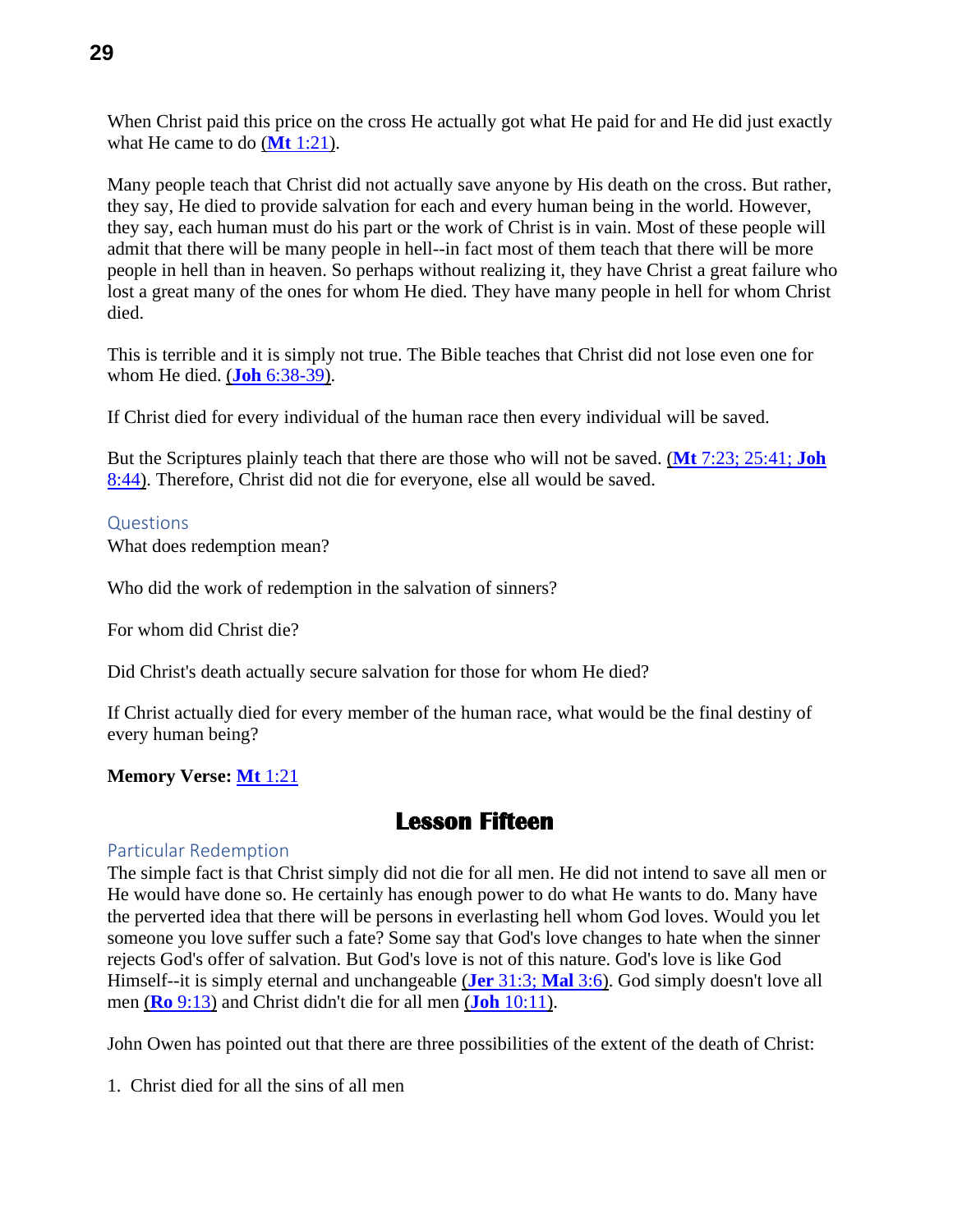or

**30**

- 2. Christ died for all the sins of some men
- or

3. Christ died for some of the sins of all men.

If 1 is true, then all men will be saved. We know this is not true.

If 3 is true, then no one will be saved.

If 2 is true (and it is), then some men will be saved. These are the "elect" spoken of in Scriptures.

Some people say that Christ died for your sins, but that your unbelief will keep you from being saved. But is not unbelief a sin? If Christ died for all the sins of some, He also died for the sin of unbelief.

People who believe that Christ died to provide salvation for everyone but did not actually secure salvation for anyone believe in the General Atonement. Those who believe (rightly so) that Christ did not die for everyone, but that He actually secured salvation for everyone for whom He died, believe in the Limited Atonement (the work of Christ being limited intentionally by God to the elect) or in Particular Redemption (being purchased for particular individuals--the elect).

Loraine Boettner has aptly described the General Atonement as a wide bridge that only goes halfway across a stream. Everyone gets on the bridge but no one gets across the stream. He describes the Limited Atonement as a narrower bridge which goes all the way across the stream. Not everyone gets on the bridge, but every one who gets on goes all the way to the other side.

#### <span id="page-29-0"></span>Questions

Will any that God loves go to hell?

Does God's love ever change?

Will unbelief keep one for whom Christ has died out of heaven?

Why didn't Christ die for everyone?

**Memory Verse:** We have memorized **Mt** 1:21. Let's learn **Joh** 10:11.

## **Lesson Sixteen**

#### <span id="page-29-2"></span><span id="page-29-1"></span>Particular Redemption

Redemption from sin was accomplished by the suffering and death of the Lord Jesus Christ. This happened nearly two thousand years ago. Therefore, when we talk about redemption, we are talking about an accomplished historical fact. We are not talking about something that remains to be accomplished or completed, but something that was completely finished over nineteen hundred years ago. The book of John points this out as follows: "When Jesus therefore had received the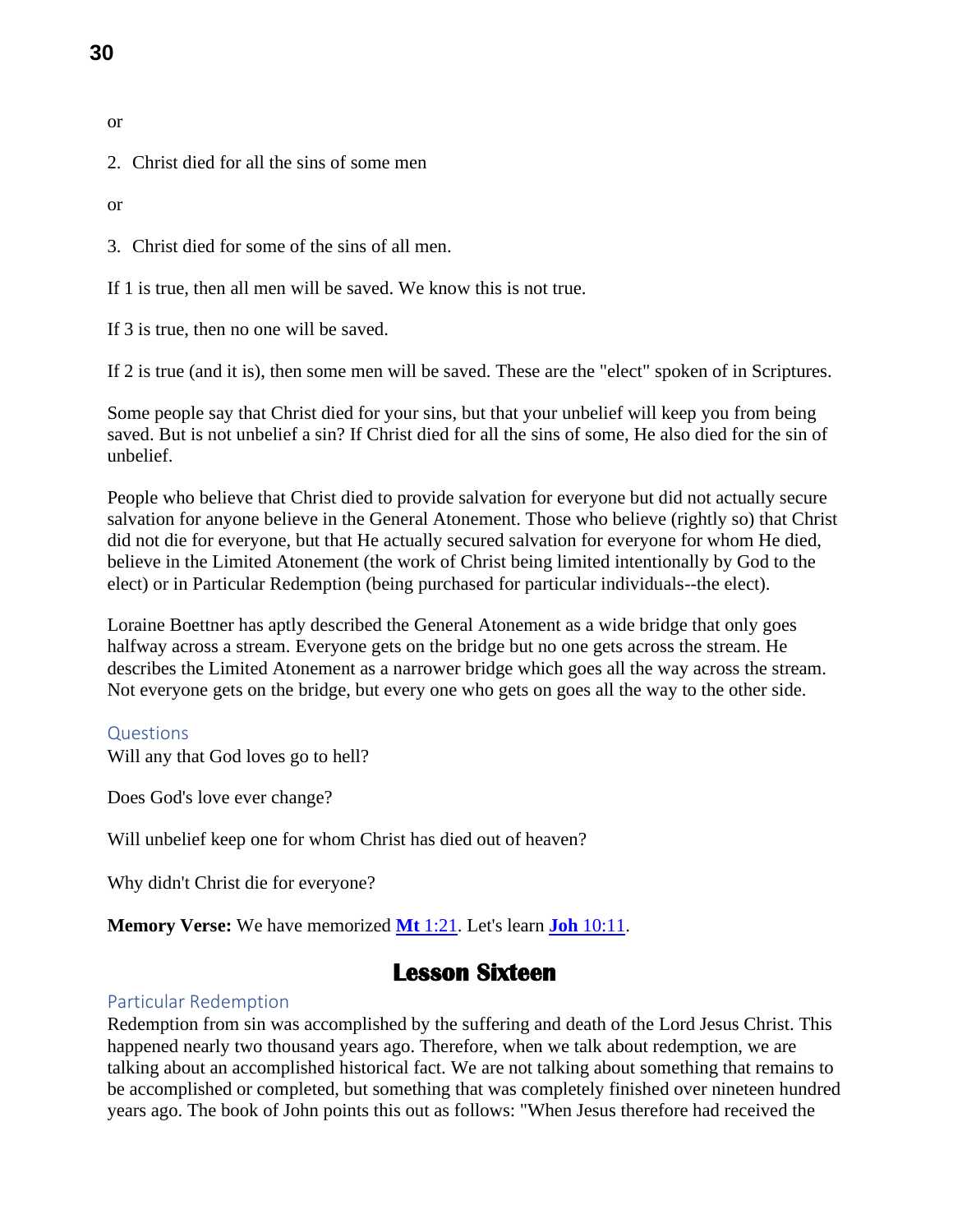vinegar, he said, It is finished: and he bowed his head, and gave up the ghost." (**Joh** 19:30) Whatever was necessary for the removal of sin from the people of God was accomplished at Calvary. It has been done perfectly and nothing from man needs to be added to it! This was the work of Christ for His people. We will consider later the work of Christ in His people (the new birth.) But we can say now that everyone that Christ did something for on Calvary will, sometime in their lives on earth, experience the work of Christ in them as the benefits of salvation are brought to them by God, the Holy Spirit.

To further show, from Scripture, that Christ actually finished the work of redemption on Calvary, let us examine the following passages:

"Forasmuch as ye know that ye were not redeemed with corruptible things, as silver and gold, from your vain conversation received by tradition from your fathers; but with the precious blood of Christ, as of a lamb without blemish and without spot" (**1Pe** 1:18-19).

Neither by the blood of goats and calves, but by his own blood he entered in once into the holy place, having obtained eternal redemption for us." (**Heb** 9:12)

Notice here, that it doesn't say that He tried to obtain eternal redemption or that "He did His part; now you must do yours to make it complete." He actually obtained eternal redemption for those for whom He died. If He died for the entire human race, then they have all been redeemed and there will be no one in hell. But from other Scripture we know that this is not true. So for whom did Christ die? For the elect. Every one of them will be eternally saved because Christ actually redeemed them from their sins on Calvary.

"And they sung a new song, saying, Thou art worthy to take the book and to open the seals thereof: for thou wast slain, and hast redeemed us to God by thy blood out of every kindred and tongue, and people, and nation." (**Re** 5:9)

Not one drop of Christ's blood was shed in vain! But those who teach that Christ tried and intended to redeem the whole human race teach that much of Christ's blood was, in fact, shed in vain.

Christ's death was a substitutionary death. He actually died as a substitute for certain people (the elect). He satisfied the debt that these people owed to God. The elect were set free because their debt had actually been paid. If I go to the bank and pay off the debt for one hundred particular men, then these men are actually debt free. But not everyone that owes the bank money is free of debt.

We find this principle of substitution set forth in the following Scriptures:

"Even as the Son of man came not to be ministered unto, but to minister and to give his life a ransom for (lit. instead of, in the place of) many." (**Mt** 20:28)

"For he hath made him to be sin for (lit. in behalf of) us, who knew no sin; that we might be made the righteousness of God in him." (**2Co** 5:21)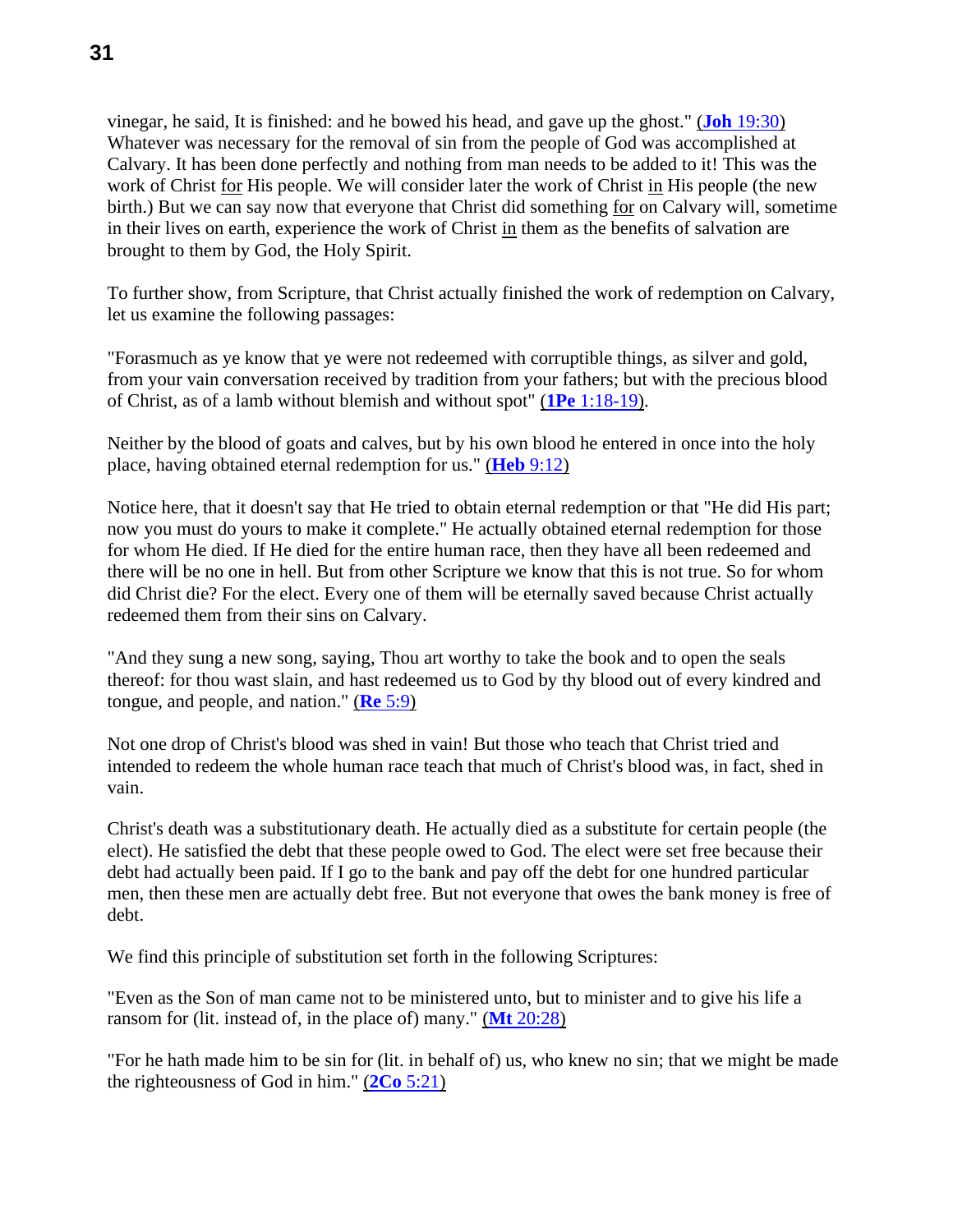#### <span id="page-31-0"></span>Questions

When was redemption accomplished?

Does any of the work of redemption remain to be done?

What was the redemption price?

Who offered the redemption price to God? When was it offered?

What do we mean when we say that Christ died as a substitute?

**Memory Verse:** We have memorized **Mt** 1:21 and **Joh** 10:11. Let us memorize **Mt** 20:28.

## **Lesson Seventeen**

#### <span id="page-31-2"></span><span id="page-31-1"></span>Particular Redemption

We have already stated that the doctrine of Particular Redemption teaches that Christ died for the elect and the elect only. Christ did not die for any that would perish in hell. Let us examine this teaching and see how reasonable and consistent it is.

All those for whom Christ gave His life as a ransom are either ransomed or they are not. It is very evident, from Scripture and from observation, that not all the human race is ransomed from the penalty of God's law. Now, if some for whom Christ gave His life are not ransomed then it follows that Christ at least partially died in vain! This, of course, is absurd. Since we know that Christ did not die in vain, we must conclude that He did not die for every individual in the human race.

The very song of the redeemed in glory is a joyful song of election and particular redemption: "Thou wast slain, and hast redeemed us unto God by thy blood out of every kindred, and tongue, and people, and nation." (**Re** 5:9) The elect are said to have been redeemed out of or from among (**Re** 14:4) the mass of mankind. There is certainly no universal redemption taught here.

Consider further the fact that if there are people in hell for whom Christ died, suffering for their own sins, then God is demanding double payment. Christ paid for their sins on the cross, and they are suffering for the same sins in eternal torment. God does not operate like this. He is a God of justice. When His justice has been satisfied, those for whom satisfaction has been made go free. The elect are Christ's by right of purchase. (**1Co** 6:20; **Ga** 3:13, etc.)

To teach universal redemption is to teach that Christ died for the damned in hell as much as for the saved in heaven! This would make the atonement a very haphazard and loose arrangement. But the atonement (redemption) was precise and exact. God's justice demanded that Christ pay the exact penalty of the sins of those who are saved.

There are many passages of Scripture where Christ is said to die for certain ones, not for every human being. Let us examine some of these.

**Joh** 10:11--Here the elect are called His sheep. Notice that in this chapter there are other humans mentioned who are called "thieves," "robbers," "hireling," "wolf." But Christ said that He laid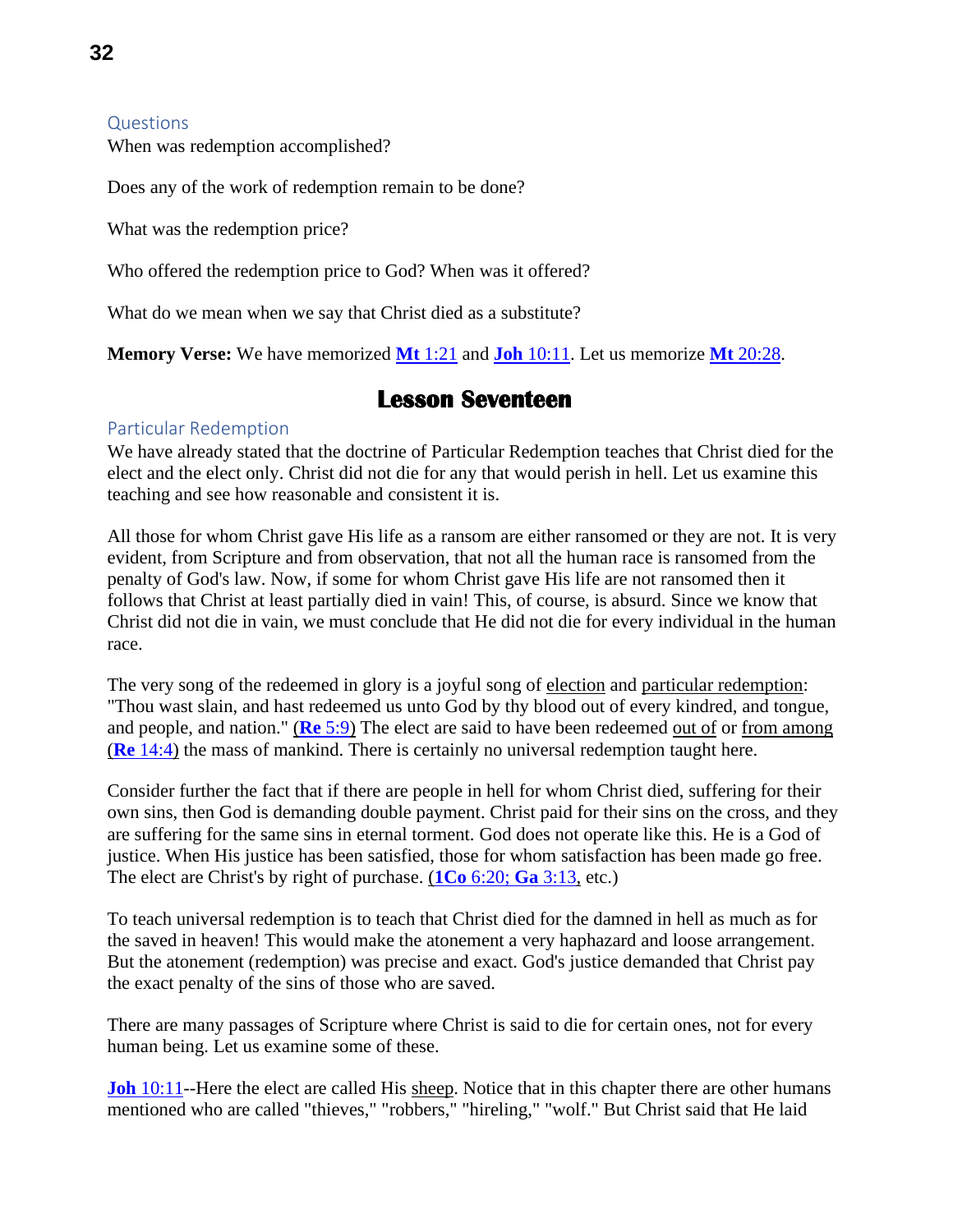down His life for the sheep. **Joh** 10:26 plainly says that some of the Jews were not His sheep. Therefore, He did not die for them. This Scripture alone is ample proof that Christ did not die for every individual in the human race.

**Mt** 1:21--Here the elect are called His people. And the emphatic statement was that He would save them from their sins. He would actually save them--not just make provision for their salvation.

**Joh** 6:37,39; 17:9--In these passages the elect are spoken of as those whom the Father had given to Christ.

**Heb** 2:13--Here they are called the children.

### <span id="page-32-0"></span>Questions

If some for whom Christ died are not saved, what does this tell us about the work of Christ?

If Christ died for the sins of some people who will suffer for these same sins in hell, what does this tell us about the justice of God?

Did Christ die for those who will be in hell?

What are some of the names in Scripture by which those for whom Christ died are called?

**Memory Verse:** We have memorized **Mt** 1:21; **Joh** 10:11, and **Mt** 20:28. Let us memorize **Heb**   $9:12.$ 

## **Lesson Eighteen**

## <span id="page-32-2"></span><span id="page-32-1"></span>Particular Redemption

There are some Scriptures which seem at first glance to support the idea of universal redemption. But the Bible doesn't contradict itself and teach particular redemption in some places and universal redemption in others. On closer study, each of the Scriptures which might seem to support the idea of universal redemption in fact teach that Christ died for the elect and for none other.

One of the most commonly used Scriptures to support the idea of universal redemption is **Joh**  3:16--"For God so loved the world, that he gave his only begotten Son, that whosoever believeth in him should not perish, but have everlasting life."

I.

Let us note, first of all, that God does not love all men without exception: "Jacob have I loved, but Esau have I hated" (**Ro** 9:13); "The foolish shall not stand in thy sight: thou hatest all workers of iniquity" (**Ps** 5:5); "I never knew you: depart from me, ye that work iniquity" (**Mt** 7:23); "Ye are of your father the devil..." (**Joh** 8:44).

These and other Scriptures plainly teach that God doesn't and never has loved each and every member of the human race.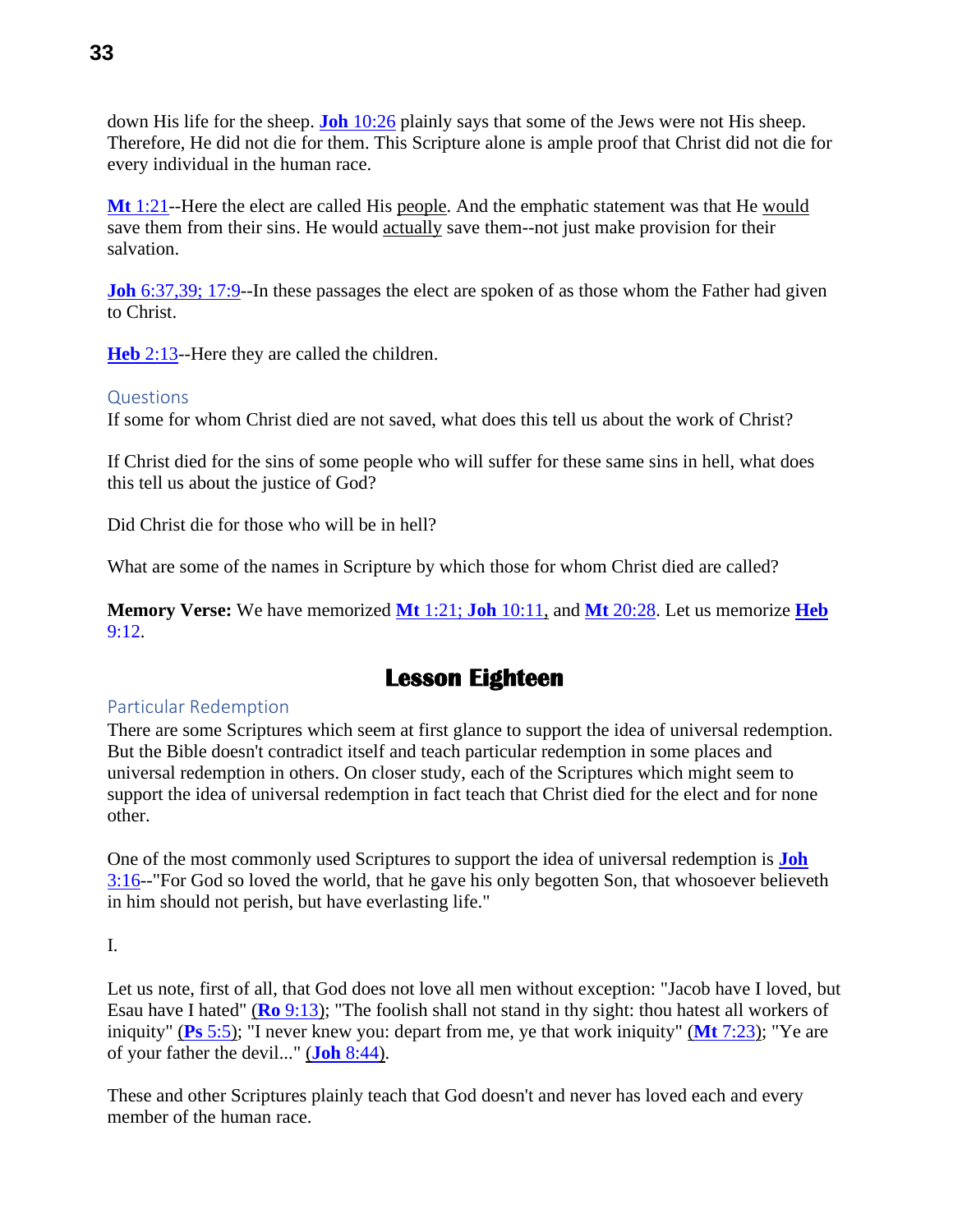But the Scriptures don't contradict each other, so what is meant when it is said that God loved the world?

## II.

The word "world" is used in many different ways in Scripture. Anyone who will simply examine a concordance and look up the passages where "world" occurs, will soon discover that this word is used in the New Testament in a variety of ways. Sometimes the word "world" is used of unbelievers in distinction from believers (**Joh** 14:17; 15:18-19; 17:9,14). Sometimes it refers to people in general (**Joh** 12:19). Sometimes it refers to the created material system (**Joh** 1:10). In the great majority of instances it is a general and indefinite expression which has reference to the Gentiles in contrast with the Jews. Sometimes the word means everyone on earth (**Ro** 3:19).

Here, in **Joh** 3:16, the word "world" means God's elect in all nations--Gentiles as well as Jews. As a typical Jew, Nicodemus thought that God loved nobody but Jews. The Jews of Christ's time on earth believed that all but Jews were unclean and could only be saved by becoming Jewish proselytes. This idea prevailed even among some of the Jews who had been baptized into the Christian church (**Ac** 15:5).

In **Joh** 3:16, the Lord told Nicodemus that God so loved the world (elect Gentile as well as elect Jew), that He gave His only begotten Son, that whosoever (elect Gentile as well as elect Jew) believeth on Him should not perish but have everlasting life.

Commenting on **Joh** 17:9, dear old Elder C.E. Smith said, "And so Jesus prayed for those He died for, and He died for those He prayed for."

III.

The "whosoever believeth" in **Joh** 3:16 is a descriptive term, not a conditional term. No one can be a believer in Christ but a born-again child of God. All God's elect become believers when they are born of God. Christ told some who were not God's chosen ones, "But ye believe not, because ye are not of my sheep..." (**Joh** 10:26). In **Ac** 13:48, it is said, "And as many as were ordained to eternal life believed." Notice that they didn't believe in order to become ordained to eternal life. They believed because they were ordained to eternal life. Believing doesn't give one eternal life; one believes because he has eternal life. The ability to believe (faith) is given to the child of God in the new birth (**Php** 1:29; **Eph** 2:8; **Joh** 6:29). Notice it says in **Joh** 6:47, "He that believeth on me hath (already has) everlasting life." So belief (the exercise of faith) is an evidence of life, not a condition to be met in order to get life. A baby cries because it is alive--a person believes in Jesus Christ because he has spiritual life.

## <span id="page-33-0"></span>**Questions**

What is some of the Biblical evidence that God doesn't love all men?

What are some of the ways the word "world" is used in the Scriptures?

What does the word "world" mean in **Joh** 3:16?

Who can believe on the Lord Jesus Christ?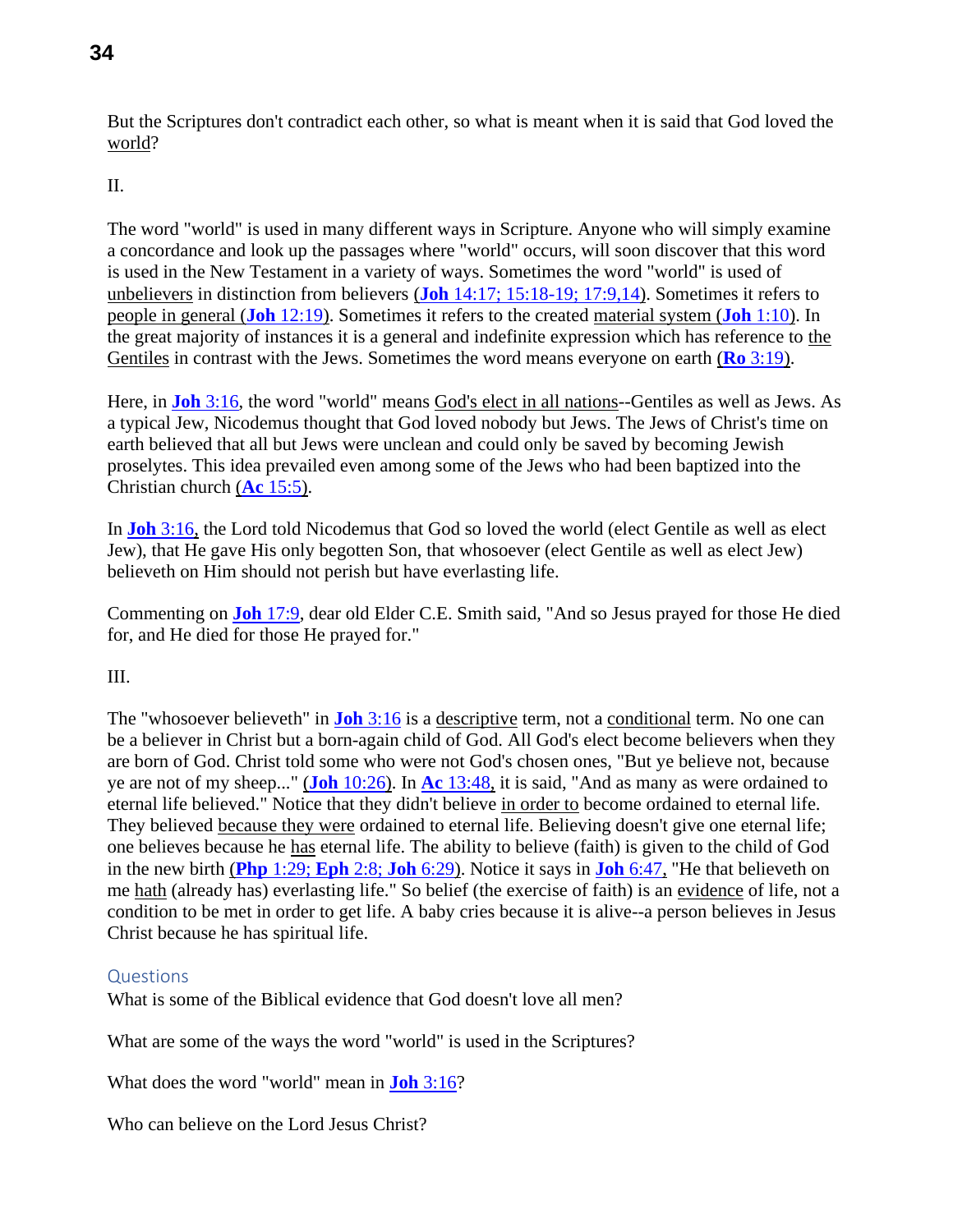What is faith?

**Memory Verse:** We have memorized **Mt** 1:21; **Joh** 10:11; **Mt** 20:28, and **Heb** 9:12. Let us memorize **1Pe** 1:18-19.

## **Lesson Nineteen**

### <span id="page-34-1"></span><span id="page-34-0"></span>Particular Redemption

In the following lesson, we will continue to examine some Scriptures which are used by some to teach the doctrine of universal redemption.

I.

"And he is the propitiation for our sins: and not for ours only, but also for the sins of the whole world" (**1Jo** 2:2).

First we must examine the word "propitiation." The idea of propitiating is that of appeasing one who has been offended. The offended one has been pacified--his good will has been won or regained. Thus the basic idea is that of satisfaction--the offended party has been satisfied.

So we can see that whoever Christ is the propitiation for--satisfaction has been made to God for them. For, here God is the offended party. His righteous law has been broken by mankind and His holiness has been offended. He would have forever remained offended at all mankind had not Christ made satisfaction. The question is, who did Christ make satisfaction for? If He is the propitiation for every human being, then every human being will be saved. But we know that not every human being is saved so who constitutes the "whole world" spoken of in this text?

The answer is essentially the same that we gave on **Joh** 3:16 in the previous lesson. As was pointed out there, the word "world" is used in many ways in Scripture. Sometimes this term means only a relatively small part of the world, as when Paul wrote to the church at Rome that their faith was "spoken of throughout the whole world" (**Ro** 1:8). No one but other Christians would praise these Romans for their Christian testimony. The world in general didn't even know that such a church existed at Rome. So the reference to "world" here was only the believing world, which constituted an insignificant part of the entire world. Shortly before Jesus was born, "There went out a decree from Caesar Augustus, that all the world should be taxed" (**Lu** 2:1). The "world" here was only the comparatively small part of the total world which was controlled by Rome.

In ordinary conversation we speak of the business world, the sports world, the world of politics, etc. But we always understand each of these "worlds" in a limited sense.

If in **1Jo** 5:19, "We know that we are of God, and the whole world lieth in wickedness," the author meant every individual of mankind, then he and those to whom he wrote were also in wickedness, and he contradicted himself in saying that they were of God.

The "our" in **1Jo** 2:2 refers to Jewish Christians, for John was an apostle to the "circumcision" (**Ga** 2:9) and these were the people to whom he ministered primarily. The "whole world" in **1Jo**  2:2 refers to God's elect scattered among the Gentiles. To understand the meaning of **1Jo** 2:2, we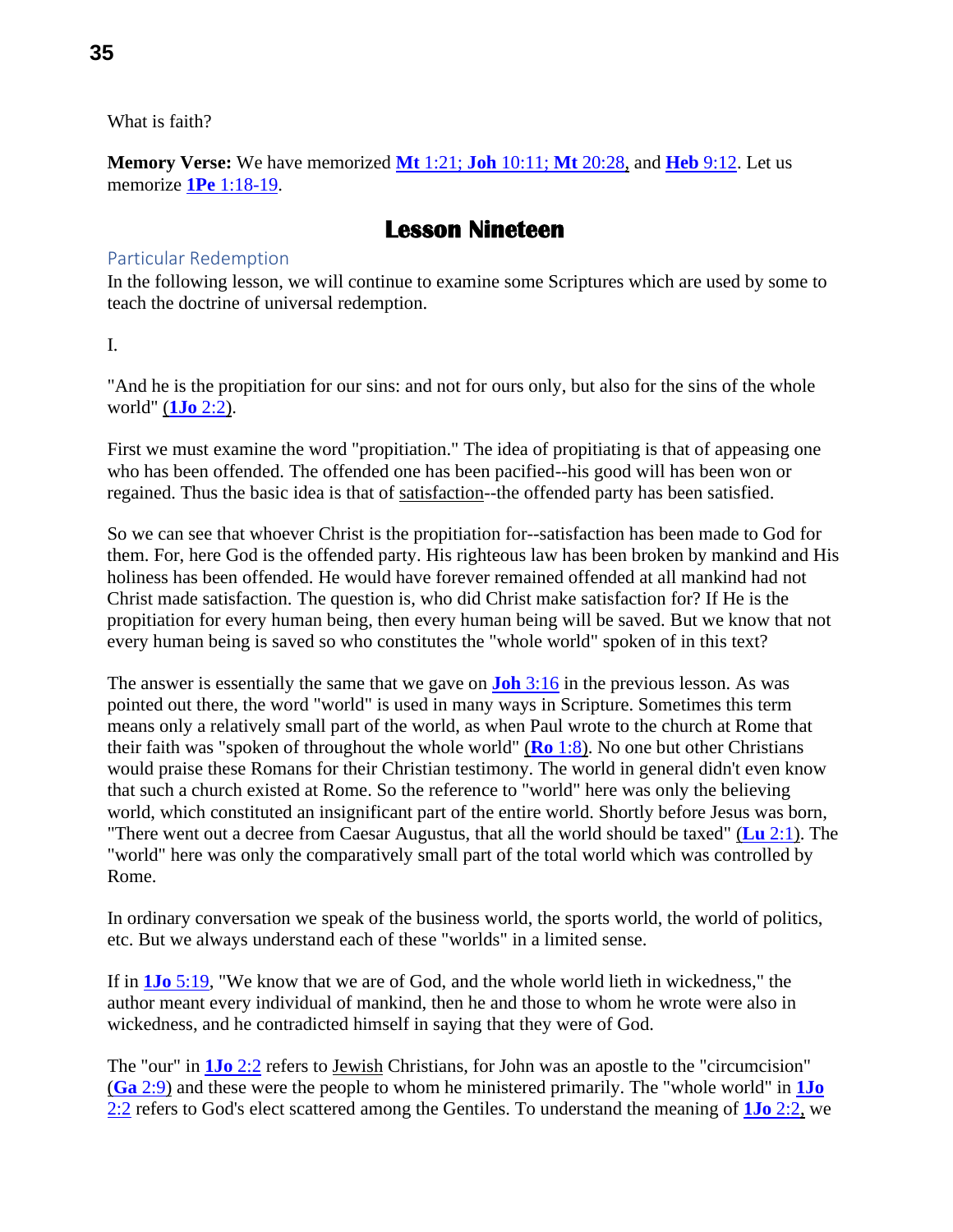would do well to consider **Joh** 11:51-52. That the expression, the "whole world" is not an unlimited one, is clear from **Re** 12:9 compared with **Mt** 24:24.

To repeat for emphasis what was in the previous lesson, there was a good reason for the New Testament writers to use such expressions as "the whole world," "world," "all the world," etc. These expressions were used to correct the false notion that salvation was for the Jews only. These expressions are intended to show that Christ died for all men without distinction (that is, He died for Jews and Gentiles alike) but they are not intended to indicate that Christ died for all men without exception (that is, He did not die for the purpose of saving each and every lost sinner).

II.

"Behold the Lamb of God, which taketh away the sin of the world." (**Joh** 1:29)

The same statements apply to this verse as apply to **Joh** 3:16 and **1Jo** 2:2. If the world here is every human being, then the sins of every human being have been taken away and there will be no one in hell. But we know that this isn't the case because of Scriptures like John 8:24.

It is also interesting to note that a portion of the human race was already in hell when Jesus spoke these words. This compels us to admit that the world here is not the entire human family.

We must emphasize again that we often use general terms like this when we want to express a general principle. When we read that a certain city is smitten with a smallpox epidemic, no one concludes that every individual in it has contracted the disease.

III.

In every Scripture where the word "world" is used in a similar sense the above statements will apply.

The Scriptures very plainly teach definite or particular redemption. We have already seen this from such passages as **Joh** 10:11; 17:9, etc. Scripture doesn't contradict itself. The only contradictions are found in the minds of sinful men. Therefore, when the Bible speaks of the "world" in connection with the atoning death of our Lord Jesus Christ, it does not teach something contrary to the plain Scriptural teaching of definite atonement.

## <span id="page-35-0"></span>Questions

What is the basic idea in propitiation?

Who made up the "whole world" spoken of in **Ro** 1:8?

Who made up the "world" spoken of in **Lu** 2:1?

What are some of the ways in which we use the word "world" in ordinary conversation?

Who are the "our" spoken of in **1Jo** 2:2 ?

Who are the "whole world" spoken of in **1Jo** 2:2?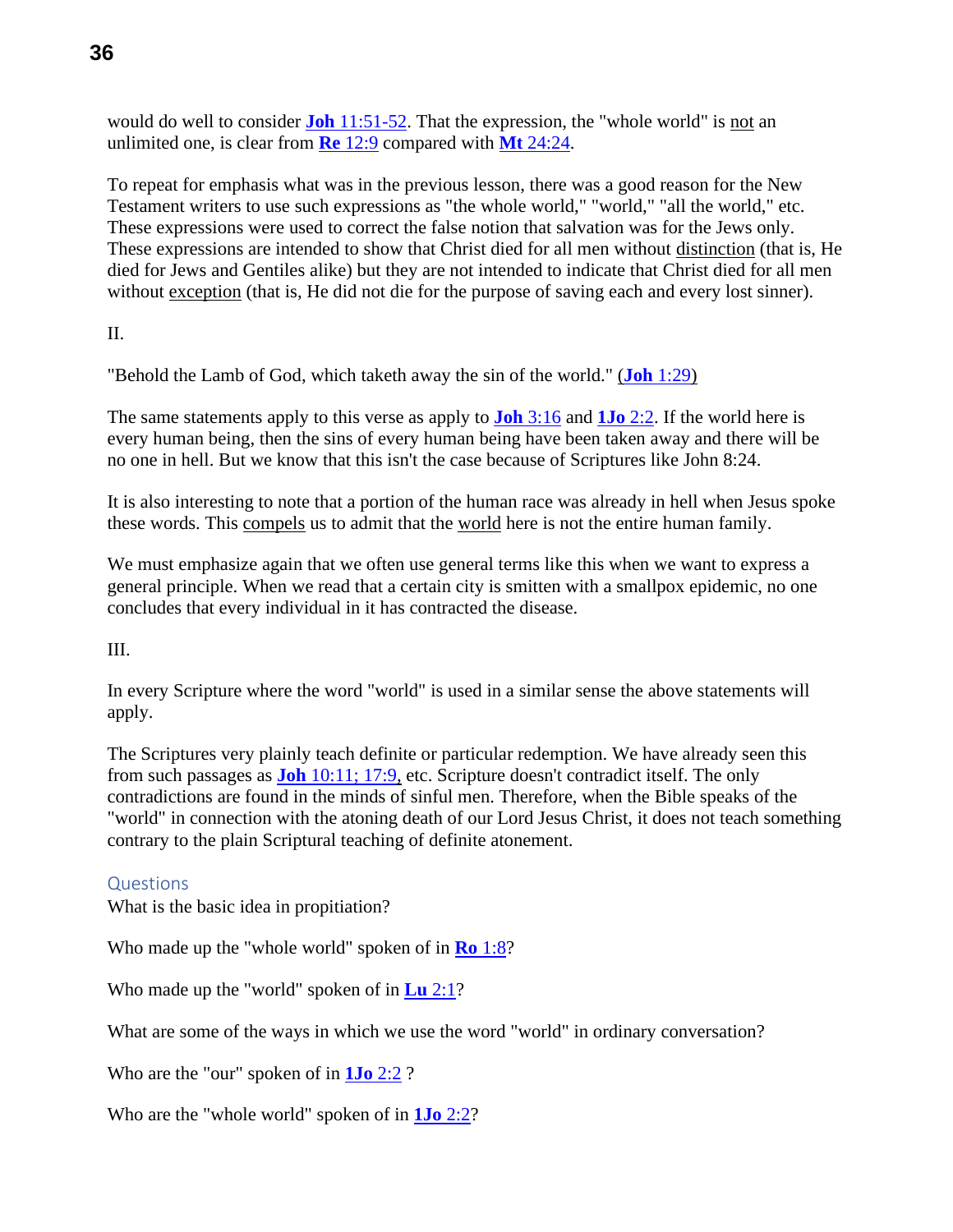Why did the Bible writers use such expressions as "world," "the whole world," "all the world," etc., with reference to salvation?

**Memory Verse:** We have memorized **Mt** 1:21; **Joh** 10:11; **Mt** 20:28; **Heb** 9:12, and **1Pe** 1:1819. Let us memorize **1Pe** 2:24.

# **Lesson Twenty**

# Particular Redemption

There are some passages of Scripture where the use of the words "all," "every man" etc. are thought by some to teach universal redemption. But as was the case with the word "world," an examination of such Scriptures in their contexts and in the light of the teaching of the Bible as a whole, will show clearly that these Scriptures actually teach particular redemption.

First, we will show that the word "all" is used in many different senses in Scripture. Usually the meaning of the word is "all who are under consideration." Who are the "all" in **Joh** 6:37). The "all people" in Luke 2:10 were all the people of God.

These few considerations show unmistakably that the word "all" is used in different senses in Scripture. To repeat what was said about the word "world"--one use for these seeming universal words was to correct the false notion that salvation was for the Jews only. The salvation of the Gentiles was a mystery which had not been made known in other ages (**Eph** 3:4-6; **Col** 1:16-27). This then was a truth which was necessary to be brought out in the very strongest language. Paul was for example, to be a witness "unto all men" of what he had seen and heard. (**Ac** 22:15). As used in this sense the word "all" means to mankind in general-to Jew and Gentile alike.

We will now examine some specific Scriptures where these terms are used:

# I.

Hebrews 2:9--the phrase "every man." In the first place the "man" is not in the original Greek. So every what is under consideration? The next verse plainly shows that it is every son. In fact the context of this entire chapter restricts the "every In v. 10, it is the "sons;" in v. 11 it is the "sanctified" and the "brethren." In verses 13 and 14 it is the "children." Verse 14 makes it plain. He destroyed death for those for whom He died. Therefore He destroyed death for the "every" for whom He tasted death in verse 9. If this is the entire human race then the entire human race is saved.

# II.

I Tim. 2:6--"who gave himself a ransom for all." In the first place whoever He gave Himself a ransom for are ransomed and saved. So if the "all" means every human being then this Scripture teaches universal redemption.

In the second place Scripture always interprets Scripture. This expression should be interpreted by Christ's own words: "Even as the Son of man came not to be ministered unto, but to minister, and to give his life a ransom for many (**Mt** 20:28). Titus 2:14 says that He "gave himself for us." The "all" in Timothy and the "us" in Titus and the "many" in Matthew are the same. They are God's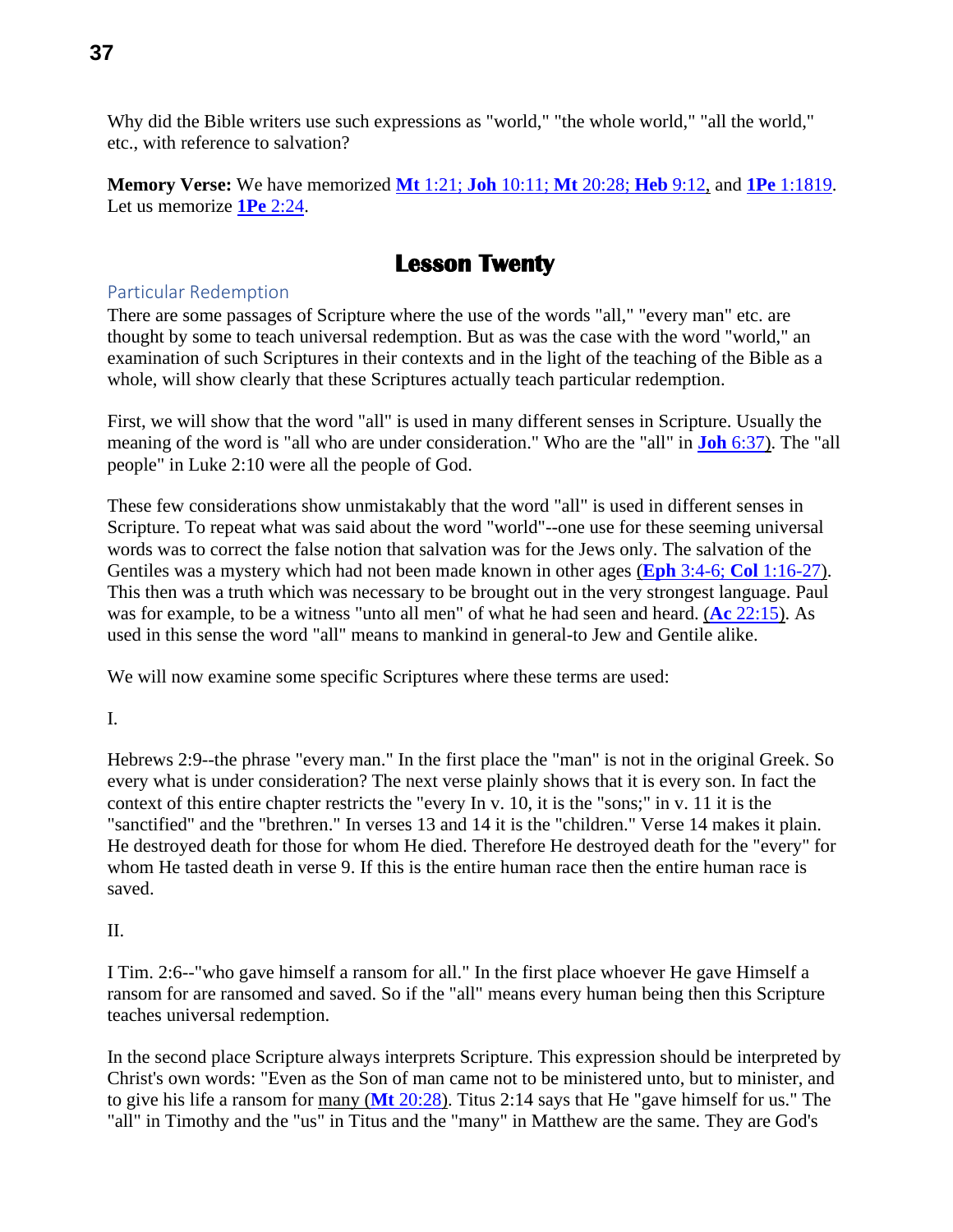elect. The elect are made up of all sorts of men--Jew, Gentile, rich, poor, black, white, etc.

III.

I Tim. 2:4--"Who will have all men to be saved and to come unto the knowledge of the truth."

In the first place, if Christ wills all men to be saved, then all men will be saved. Whoever the "all men" are here will be saved. God works "all things after the counsel of his own will". (**Eph** 1:11). He does, "according to his will in the army of heaven, and among the inhabitants of the earth: and none can stay his hand, or say unto him, What doest thou? (Dan. 4:35)

In the second place, each of those who are saved are going to be brought to a knowledge of the truth. I don't think this truth here means a complete system of doctrinal truth but rather an experiential knowledge of Jesus Christ as Savior (See **Joh** 17:3; **Heb** 8:10-11). Every child of God comes to some inward acquaintance with the Lord Jesus Christ when he is born again. And this is the "truth" under consideration here. After all, Jesus said, "I am the way, the truth, and the life." (**Joh** 14:6).

The "all" here is God's elect among all classes of men. They, and only they, are the ones for whom Christ is mediator between them and God (Verse 5).

Questions Who are the "all" in **Mt** 3:5-6?

Who are the "all" in **Lu** 2:10?

What does the word "all" usually mean in Scripture?

Who is the "every man" in **Heb** 2:9?

If every human being is included in the "all" of **1Ti** 2:6, what does this mean?

In what sense will all of God's people come to the truth?

If God wills all men in the world to be saved will all men be saved?

**Memory Verse:** We have memorized **Mt** 1:21; **Joh** 10:11; **Mt** 20:28; **Heb** 9:12; **1Pe** 1:18-19, and **1Pe** 2:24. Let us memorize **Heb** 9:28.

# **Lesson Twenty-One**

# Particular Redemption

In our previous studies, we have examined some Scriptures which, at first glance and isolated from other Scriptures, seem to some people to teach universal redemption. In each case, we have seen that these and all other Scriptures teach that the redemption of Jesus Christ is limited to the elect people of God.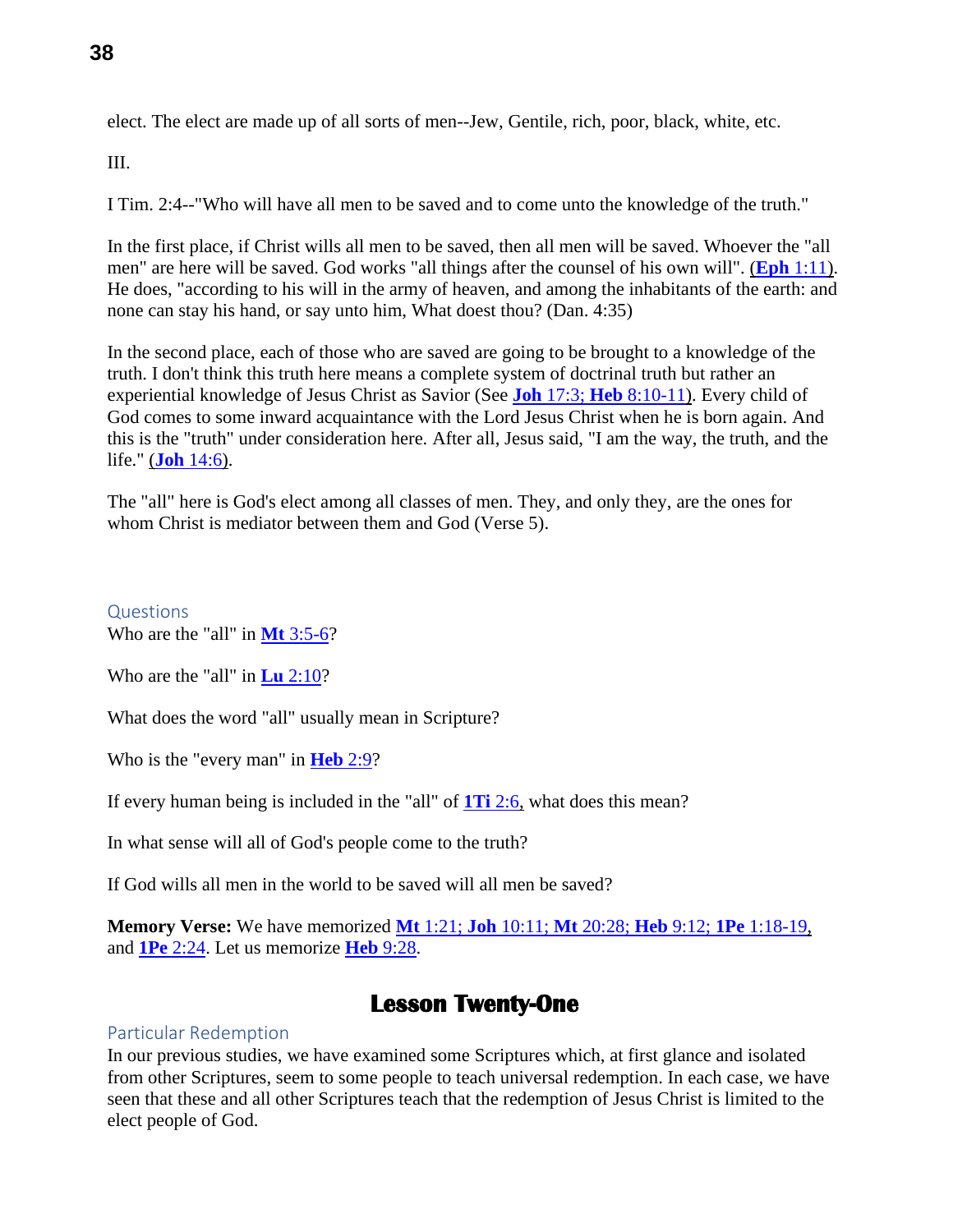In this study sheet we will consider several other Scriptures which some use erroneously to teach universal redemption.

# I.

"For as in Adam all die, even so in Christ shall all be made alive." (**1Co** 15:22) In the first place this Scripture proves too much for those who advocate a universal atonement, for these are not statements of possibility--they are statements of fact. If the "all" made alive in Christ include the whole human family then the whole human family will be saved. No Bible believer holds to this position.

What is under consideration here is the fact that while Adam was the HEAD and REPRESENTATIVE of the human race, Jesus Christ, "the second man," "the last Adam" (**1Co**  15:45-47) was the HEAD and REPRESENTATIVE of God's elect. Because God placed Adam as the federal head and representative of the entire human race, they all fell in him when he sinned (**Ro** 5:12). But, unlike the first Adam, Jesus rendered perfect obedience to the Father and merited a perfect righteousness which is imputed to all the children of God. (**Joh** 17:2; **Heb** 2:13).

The "all" who die in Adam includes every member of the human race. The "all" who are made alive in Christ include the elect. **1Co** 15:23 makes it plain the elect are under consideration in the second "all" of **1Co** 15:22. We die by means of Adam because we were IN Adam; and we live by means of Christ because we are IN Christ. Union with Adam is the cause of death; union with Christ is the cause of life.

# II.

"Therefore as by the offense of one judgment came upon all men to condemnation; even so by the righteousness of one the free gift came upon all men unto justification of life." (**Ro** 5:18).

The same arguments which applied to **1Co** 15:22 apply here. Paul is dealing with FACTS here, not with possibilities. It is a FACT that all mankind died in Adam. The parallel would not hold if condemnation was a fact in the one case, but justification was only a possibility in the other. Just as sure as condemnation came upon the all men in Adam (all mankind), so justification came upon the all men in Christ (the elect). A limitation of the second "all men" of this verse is also suggested by the whole reasoning of the epistle, and especially in **Ro** 8:30, where the JUSTIFIED are identified with the FOREKNOWN and GLORIFIED.

Union with Adam is both REPRESENTATIVE and VITAL (actual or living). Representatively, his sin is the judicial ground of our dying. Representatively, his sin is the judicial ground of our condemnation. Vitally, we derive from him a corrupt and enfeebled nature. Union with Christ is also both representative and vital--for the elect. Representatively, the righteousness of Christ is judicial ground of our justification. Vitally, we derive from Him the Holy Spirit, which is the source of spiritual life (**Ro** 8:9-11). So the first "all men" of Romans 5:18 is the family of mankind; the second "all men" is the family of the elect.

# III.

"The Lord is not slack concerning His promise, as some men count slackness; but is longsuffering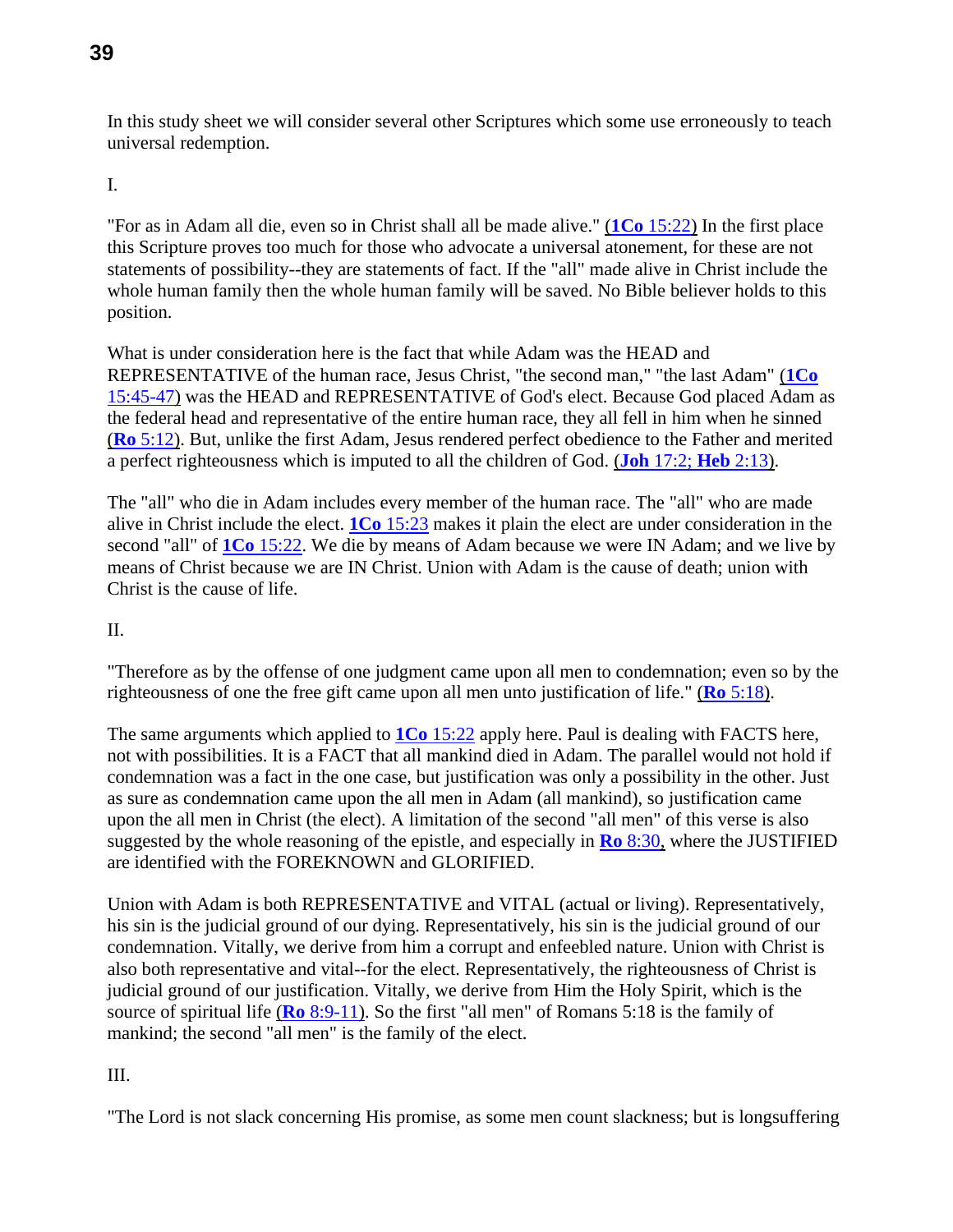to us-ward, not willing that any should perish, but that all should come to repentance." (**2Pe** 3:9). "All" is explained by the word "us-ward." It is to "them that have obtained like precious faith with us through the righteousness of God and our Saviour Jesus Christ" (**2Pe** 1:1). Whatever God wills will come to pass (**Da** 4:35; **Eph** 1:11). Since God wills that none of His elect will perish but that they will all come to repentance this will happen. God's people are all given the ability to repent when they are born again. The long-suffering referred to in this verse is the long-suffering that God exercises when He refuses to destroy this sinful world until all His elect are born into the world and then born again.

# **Questions**

Who are the "all" who die in Adam?

Who are the "all" who are made alive in Christ?

Who did judgment come upon to condemnation?

To whom belongs the free gift of justification?

In what two ways are we in union with Adam?

In what two ways are we in union with Christ?

Who are the "us-ward" in **2Pe** 3:9?

**Memory Verse:** We have memorized **Mt** 1:21; **Joh** 10:11; **Mt** 20:28; **Heb** 9:12; **1Pe** 1:18-19; 2:24; and **Heb** 9:28. Let us memorize **2Co** 5:21.

# **Lesson Twenty-Two**

### Particular Redemption

In this study, we will examine one passage of Scripture which Arminians, Universalists, and others use to teach the doctrine of General or Universal Atonement. We have not studied all such Scriptures, but we have studied a sufficient number to give us some experience in the correct interpretation and application of Scripture. With diligent, prayerful, study the student of the Scriptures who cares enough to find out what the Bible really teaches, has been given a few tools and guidelines with which to work.

Before considering our passages, let us look at a few principles of Bible study which are essential to "rightly dividing the word of truth." (**2Ti** 2:15).

1. We must first see who is doing the writing and to whom he is writing. This will often greatly clarify the meaning of a passage. In one of the Scriptures we will study **2Pe** 3:9. A knowledge of the writer and the persons to whom the epistle is addressed, is absolutely essential to a correct understanding.

2. The context (what goes before and what follows after) of a passage usually MUST be considered if a Scripture is to be correctly interpreted. An example of a Scripture where a knowledge of the context greatly helps is **Heb** 2:9 where the following verses show who the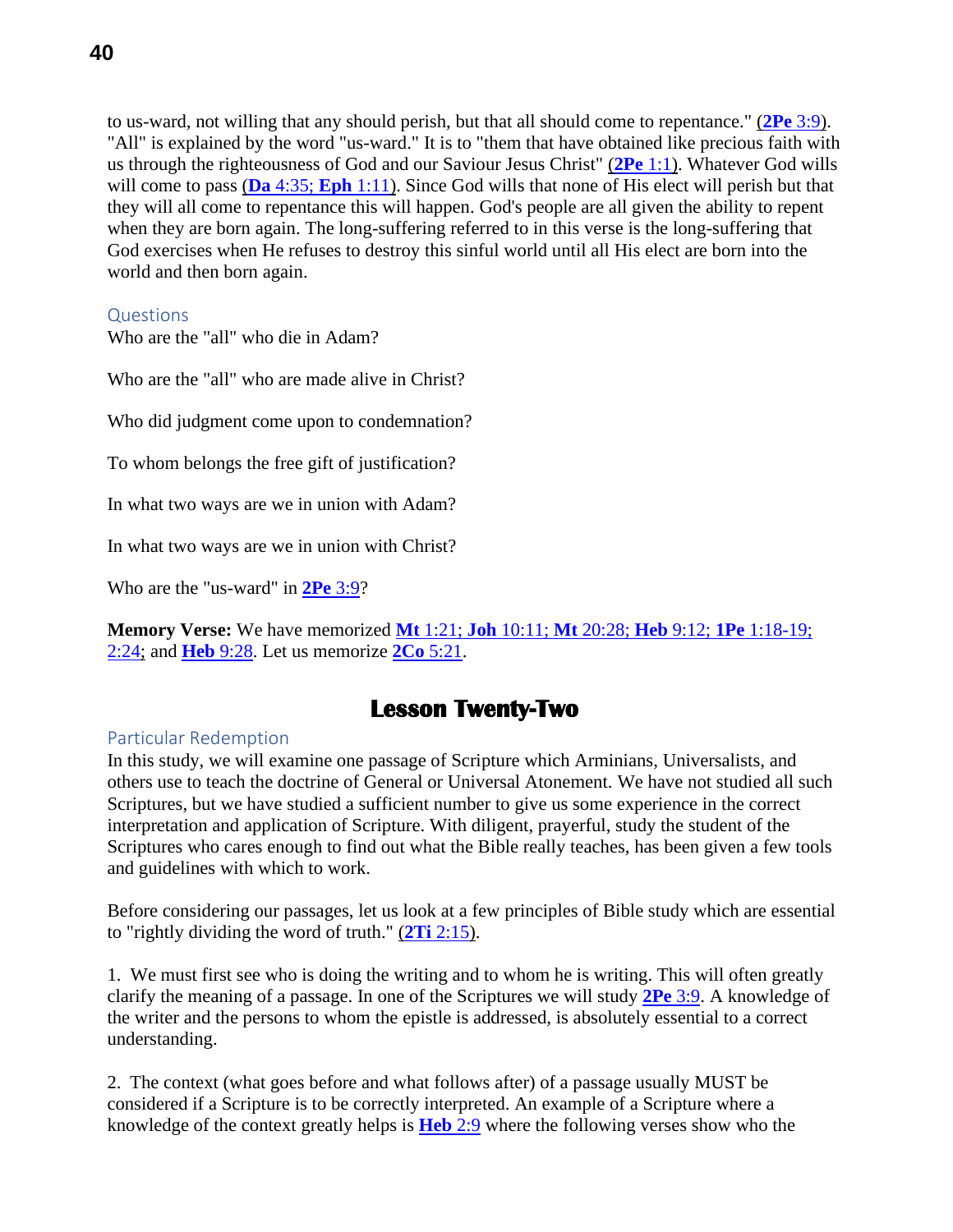"every man" (literally "every") is.

3. Scripture never contradicts itself. Therefore, for example, the "all" of **1Ti** 2:6 must be interpreted in the light of the "many" of **Mt** 20:28.

There are other principles to consider, but these are basic and it is impossible to understand the Bible without keeping them in mind.

"For therefore we both labour and suffer reproach, because we trust in the living God, who is the Saviour of all men, specially of those that believe." (**1Ti** 4:10)

In my mind, there are two possible explanations of this passage. I will give both and then tell you which one I favor:

First, we know that the passage DOES NOT teach that Christ actually saved every member of the human race--this would be Universalism and no Bible believer is a universalist (one who believes that every human being will be eternally saved).

Second, this Scripture does NOT say that Christ is the POTENTIAL Saviour of every human being; that is, that He provided salvation for all on the cross, but the salvation will not really be theirs unless they accept it. No, this passage does not teach that. It does not say that God is the "potential Saviour" but, that He "is the Saviour" of all men. So this Scripture doesn't teach the Arminian view any more than it does the Universalist view.

A. One possible explanation of the passage goes something like this: God is the Saviour of all His elect ones (the "all men") but in a special way He is the Saviour of those elect ones who believe the truth, or in a special way He is the Savior of those elect ones who are REALLY believing in Him (by strongly exercising their faith). Now this is a possible explanation of the Scripture.

B. Another explanation goes something like this: Eternal salvation from sin is not even under consideration in this passage. Notice that "the living God" is here mentioned not the Lord Jesus Christ in His specific role as Redeemer. The work "Saviour" (SOTER in the Greek) can also mean "deliverer" or "preserver." God is the preserver of all mankind in the sense that "He maketh His sun to rise on the evil and on the good, and sendeth rain on the just and on the unjust" (**Mt**  5:45). All mankind is indebted to God for these temporal gifts without which they would immediately perish.

But God is "specially" the preserver and sustainer of "those that believe" (the elect). Even in this temporal life, as David said, "I have been young, and am now old; yet have I not seen the righteous forsaken, nor his seed begging bread." (**Ps** 37:25).

God specially preserves His people from all manner of danger, both natural and spiritual. This is seen by the hedge that God had around Job (**Job** 1:10).

I personally favor the last-given explanation, primarily because of the way that the New Testament usually speaks of "believers." There is a definite sense in which the New Testament speaks of all the elect as "believers." They did not believe IN ORDER TO become elect, but they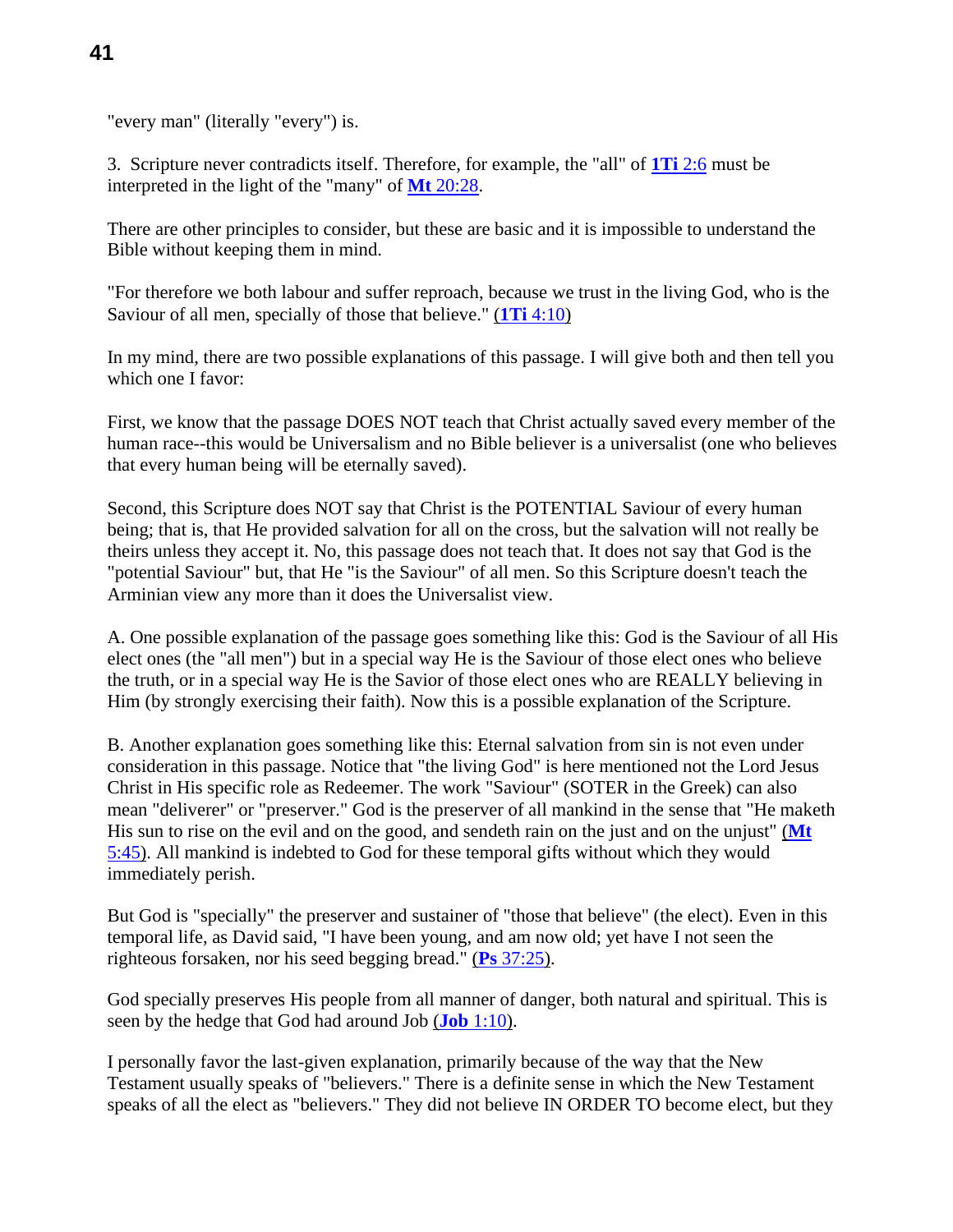believed when they came into contact with the gospel, BECAUSE they had been elected. Of course, this was true only of those elect who had already been born again when they heard the gospel. Paul rejected the preaching of Stephen (**Ac** 7:58; 8:1) because he had not yet been born again. But, because he had been elected (**Eph** 1:4) he was eventually born again by the Holy Spirit (on the road to Damascus) and then he MANIFESTED his new life by believing the witness of Ananias (**Ac** 9:17-18). Every elect child of God is given faith (the ability to believe) when he is born again by the Holy Spirit (**Ga** 5:22; **2Pe** 1:1; **Php** 1:29, etc.). So, the New Testament usually puts people into two classes: the believers (children of God) and the unbelievers (those who are not God's children).

Therefore, I understand the "those that believe" of **1Ti** 4:10 to be the children of God.

A partial list of Scriptures that will show this great contrast between believers and unbelievers in the New Testament is as follows: **Joh** 3:16; **Ac** 13:48; **Mr** 16:16 is the Father (see **Mt** 16:16), and 'Saviour' there means Preserver--in a temporal way."

THE NEW TESTAMENT AND WYCLIFFE BIBLE COMMENTARY, p. 855, "Savior (Gr. SOTER). Used in the sense of "deliverer"; the word can have a wider and a narrower meaning . . . Paul's conception of God is such that all the blessings, deliverances, and kindly providences which men experience are to be attributed only to Him (**Mt** 5:45). In a special and higher sense, He is the deliverer of those who believe . . ."

AN ANTIDOTE TO ARMINIANISM by Christopher Ness, p. 55. "All this implies not eternal preservation, but only temporal providence and reservation; for the wages of sin would have been paid at the birth thereof, and the world (through confusion by sin) would have fallen about Adam's ears, had not Christ been the glorious undertaker."

**Memory Verses:** We have memorized **Mt** 1:21; **Joh** 10:11; **Mt** 20:28; **Heb** 9:12; **1Pe** 1:18-19; 2:24; **Heb** 9:28; and **2Co** 5:21. Let us memorize **Ga** 3:13.

# **Lesson Twenty-Three**

Particular Redemption

In this study we will examine **2Pe** 3:9 and endeavor to obtain the correct meaning:

"The Lord is not slack concerning His promise, as some men count slackness; but is longsuffering to usward, not willing that any should perish, but that all should come to repentance."

This scripture is commonly used to teach that God desires the whole human race to be saved. He does not will that any human being should perish, but that they should all come to repentance. He is delaying His Second Coming to give each and every human being an opportunity to repent.

This, as I said, is the commonly-held view of this scripture. The vast majority of people who hold this view admit that not everyone will actually come to repentance even though God wants them to. In fact, most of them teach that the vast majority of the human race will perish even though it is God's will that they be saved.

This scripture doesn't even come close to teaching this commonly-held view.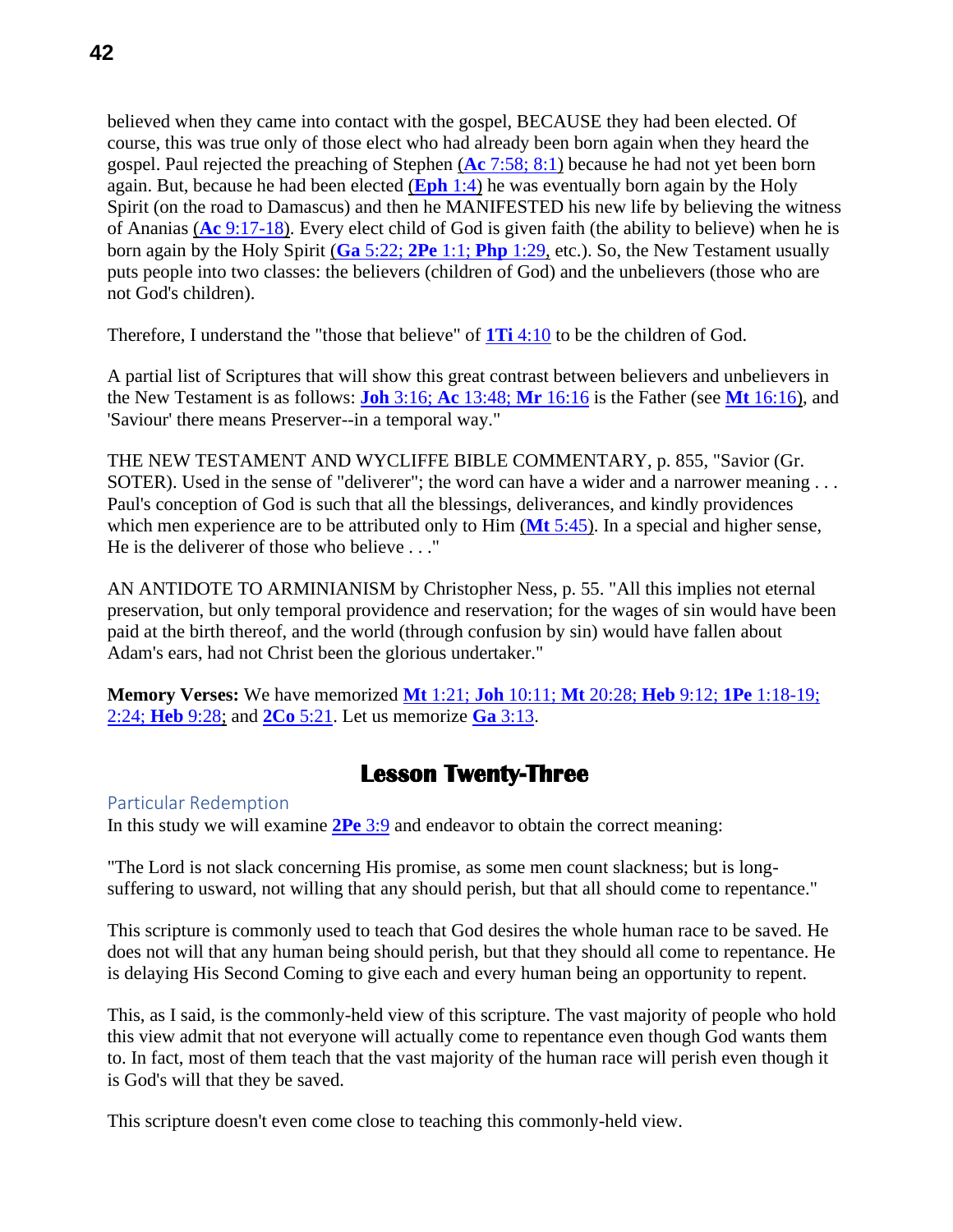To help us in our study, we will review some of the principles of Biblical Interpretation that were introduced in our last study sheet.

First, we must see who is doing the writing and to whom he is writing. From **2Pe** 1:1, we can see that the writer is Simon Peter and that the ones to whom he was writing were "them that have obtained like precious faith with us through the righteousness of God and our Saviour Jesus Christ." Notice the use of the word "us" in **2Pe** 1:3-4. Peter also used the words "your" (**2Pe** 1:5), "you" (**2Pe** 1:8), "brethren" (**2Pe** 1:10).

Then, in chapter three, he referred to those to whom he was writing as "beloved" (**2Pe** 3:1). It is obvious that the "scoffers" of **2Pe** 3:3 are distinct from the beloved.

All this shows that Peter was writing to children of God. The "beloved" of **2Pe** 1:8 are the same as the "usward" of **2Pe** 3:9. When God is long-suffering (delaying His second coming), His longsuffering is exercised on behalf of His children.

Another rule of Scripture interpretation was that the Bible never contradicts itself. But the commonly held view of **2Pe** 3:9 involves just such a contradiction. **Da** 4:35 tells us that God "doeth according to His will in the army of heaven, and among the inhabitants of the earth." **Eph**  1:11 says that He "worketh all things after the counsel of His own will." **Php** 2:13 plainly states, "for it is God which worketh in you both to will and to do of His good pleasure." These Scriptures plainly teach that God will do His will and that His will is never disappointed or frustrated. Therefore, if as is said in **2Pe** 3:9, that He is "not willing that any should perish, but that all should come to repentance," it is plain that none of God's children will perish but that all shall come to repentance.

Repentance is a basic change of mind and is one of the gifts that God gives to His people in the new birth. See **Ac** 5:31; 11:18. A man can't repent unless God gives him this ability (which He does give to all His children). See **Heb** 12:17; **Re** 16:9,11.

The text in **2Pe** 3:9 also says God is "not willing that any should PERISH." This reminds one of **Mt** 18:14 where it is said: "Even so it is not the will of your Father which is in heaven that one of these little ones should perish." (From the context-**Mt** 18:11-13, it is obvious that the "sheep" are under consideration). Christ also said concerning His sheep, "and they shall never perish" (**Joh**  10:28). The "sheep" are the ones for whom Christ died (**Joh** 10:11).

Therefore, if any of the ones of **2Pe** 3:9 perished contrary to the will of God, Scripture would again contradict itself.

To sum up in a few words, this is the meaning of **2Pe** 3:9. The Lord is delaying His Second Coming even though the world is getting increasingly ungodly. He is delaying His coming because of His attribute of long-suffering. He is long-suffering because He is waiting for every one of His children (the "usward") to be born into the world and then to be brought to repentance (when they are born again).

I will close with this quotation from AN EXPOSITION OF THE NEW TESTAMENT, vol. 6, p. 872, by John Gill Gill: 2Pe 3:9: "And upon account of these (the elect) the Lord stays His coming till their number is complete in effectual vocation; and for their sakes he is long- suffering to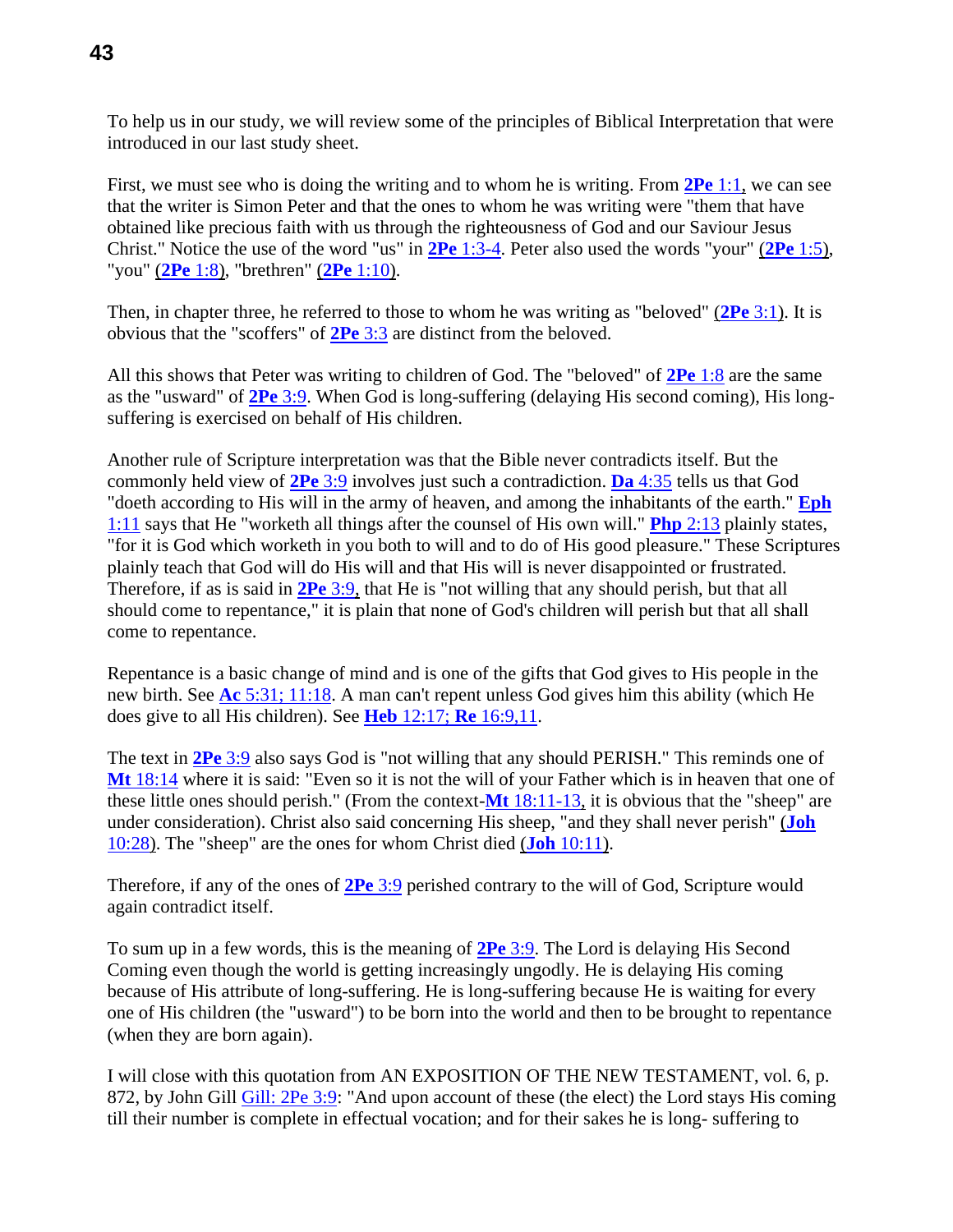others, and bears with a wicked world . . . but when the last man that belongs to that number (the elect) is called, He will quickly descend in flames of fire, and burn the world and the wicked in it, and take His chosen ones to Himself."

**Memory Verses:** We have memorized **Mt** 1:21; **Joh** 10:11; **Mt** 20:28; **Heb** 9:12; **1Pe** 1:18-19; 2:24; **Heb** 9:28; **2Co** 5:21; and **Ga** 3:13. Let us memorize **1Pe** 3:18

# **Lesson Twenty-Four**

# Particular Redemption

This will be our final study sheet on the subject of Particular Redemption. Most of the studies have been devoted to a defense of this doctrine against those who advocate Universal Redemption (the doctrine that Christ died for all men indiscriminately--for those that will be damned in hell as well as for those that will be saved in heaven.)

We will end our study of Particular Redemption on a positive note. This study sheet will concentrate on what redemption actually is, not on what it is not.

Redemption concerns the suffering and death of our Lord Jesus Christ. That Christ died is a fact; and all Christians recognize the fact of Christ's death. But there are great differences as to the MEANING of the death of Christ. What did Christ actually accomplish by His suffering and death?

### I.

There are several important things that Christ accomplished by His death on the cross. First of all, Christ made SATISFACTION to a just God for the sin debt of His people. Because of sin, God's people were in DEBT to God. They were liable to punishment. That debt must be paid. If, among men, such satisfaction is made of a debt of \$1000, then as soon as that satisfaction is made, that debt is gone. If satisfaction of the debt of sin is made for any man, then that man's debt of sin and guilt is gone. God Himself, for the sake of His own justice and righteousness, cannot hold that debt against the man for whom satisfaction has been made.

Satisfaction, while not itself a Scriptural word, is the key idea in Scriptural terms like PROPITIATION (**Ro** 3:25); RANSOM (**Mt** 20:28); and RECONCILIATION (**2Co** 5:19). "Propitiate" means "to appease one who has been offended." This can only take place when satisfaction has been made. "Ransom" means "to obtain the release of a captive by paying the demanded price." This can take place only when satisfaction (the price) has been made." "Reconciliation" means "to restore to friendship." Friendship between a holy God and guilty sinners can only be achieved when satisfaction has been made.

### II.

The second main element of redemption is that of SUBSTITUTION. The necessity of that substitution lies in the fact that we are unable to make satisfaction ourselves. We are sinners! Substitution means that Jesus Christ became the Substitute--He stood in the stead--for those for whom He died. Before the bar of God's justice He represented His people. He was their Substitute in a legal sense.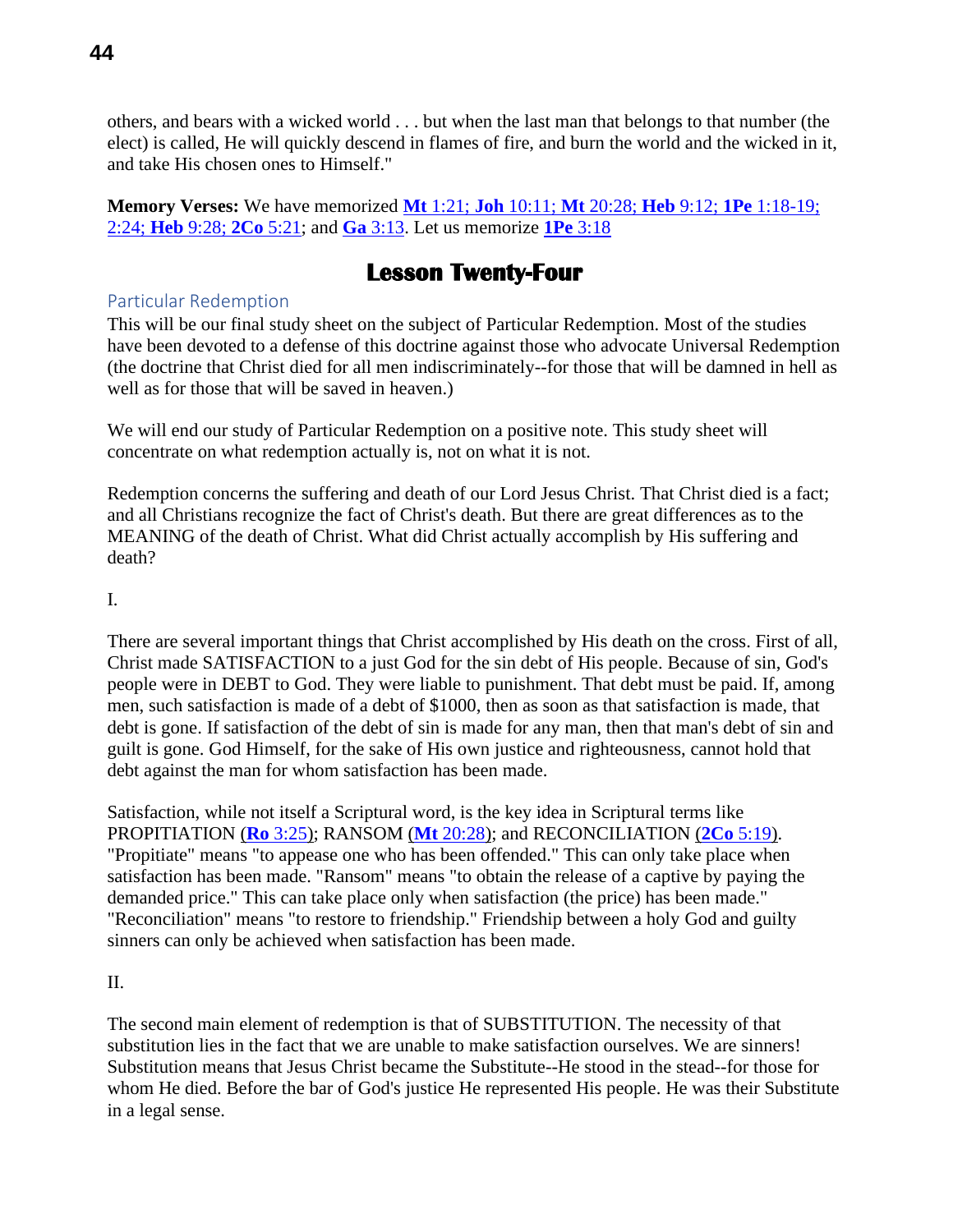Put together the ideas of satisfaction and substitution and you have a very exact relationship. If one man satisfied the debt on one thousand other men at the First National Bank, then the debt of these one thousand men is paid. Others who owe debts to the bank are not affected. Whoever are in Christ, whoever are represented by Him on the cross, their debt is paid. If all men were in Him, then the debt of all men is forever gone. If the elect were in Him, then the debt of the elect is gone. This is taught plainly in **Mt** 20:28. "Even as the Son of Man came not to be ministered unto, but to minister and to give His life a ransom for (instead of, in the place of) many." This is also plainly taught in **2Co** 5:21: "For He hath made Him to be sin for (in behalf of) us, who knew no

sin: that we might be made the righteousness of God in Him."

### III.

The third element of redemption is that of its INFINITE VALUE. The truth of the infinite value of the death of Christ answers such questions as these: How could the death of one cover many sinners? How could sin, which is against the infinite majesty of God and which deserves the infinite wrath of God in everlasting punishment,--how could that sin be paid for in a MOMENT in the suffering and death of our Lord Jesus Christ? All the terrible wrath of God was concentrated in that moment when the cry was pressed out of Jesus' soul, "My God, my God, why hast Thou forsaken Me?" (**Mt** 27:46).

The truth of the infinite value of the death of Christ also answers this question: How could we be raised out of our totally lost condition, not just back to the state of Adam in paradise, but with an everlasting righteousness which we could never lose?

The answer to all these questions is that it was the Son of God, the eternal and infinite God Himself, in the likeness of sinful flesh, but as a real and perfectly righteous and holy Man, Who brought that satisfaction (**Heb** 2:9-18; **Ro** 1:3-4; **Joh** 11:50-52).

### IV.

A fourth element of the redemption of Christ is that it is PERSONAL. Christ did not die indefinitely. He did not die merely for a number of men, whoever they might turn out to be. But Christ died for all the elect and for each of them personally. There are many passages of Scripture which teach this beautiful truth. Let us look at two: "I am the good shepherd, and know my sheep, and am known of mine. As the Father knoweth Me, even so know I the Father: and I lay down My life for the sheep." (**Joh** 10:14-15). "I am crucified with Christ: nevertheless I live; yet not I, but Christ liveth in me: and the life which I now live in the flesh I live by the faith of the Son of God, who loved me, and gave Himself for ME." Every other child of God can make this personal confession. See **Joh** 10:3.

### Questions

Can God justly hold a man guilty if his sin debt has been paid by the Lord Jesus Christ?

What does "propitiate" mean?

What does "ransom" mean?

What does "reconciliation" mean?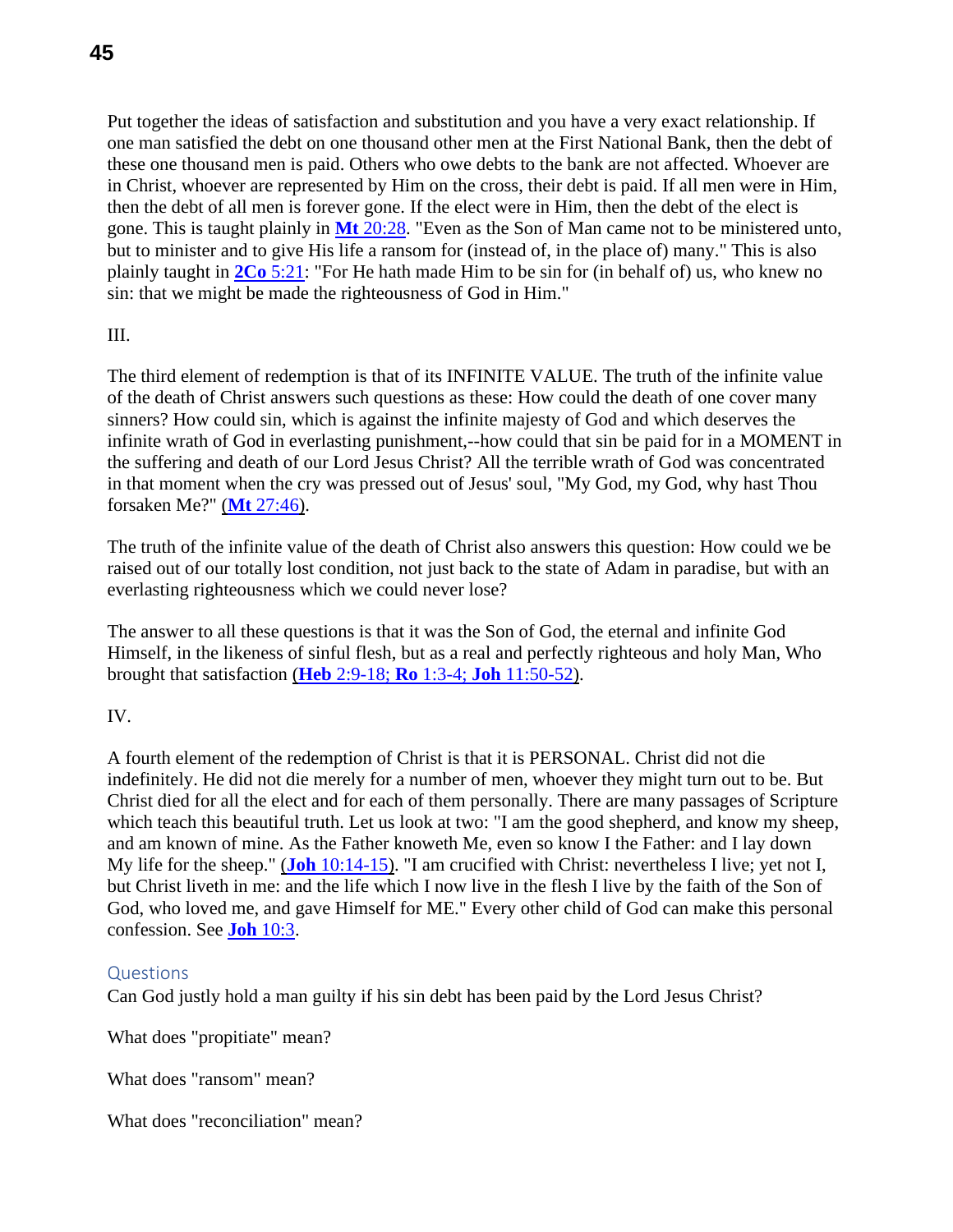How could the one Christ pay the debt of many sinners?

**Memory Verses:** We have memorized **Mt** 1:21; **Joh** 10:11; **Mt** 20:28; **Heb** 9:12; **1Pe** 1:18-19; 2:24; **Heb** 9:28; **2Co** 5:21; **Ga** 3:13, and **1Pe** 3:18. Let us memorize **Ro** 3:24.

# **Lesson Twenty-Five**

# Irresistible Grace

Having considered the subjects Man Dead in Sins, Unconditional Election, and Particular Redemption, we now come to study the subject of Irresistible Grace.

Long before we reached this point, we parted ways with the Arminians. They deny that man is **totally** dead in trespasses and in sins and thereby totally unable to help save himself. They deny that before the world began God chose His people in Christ entirely unconditionally of works or merit or acts of the will on their part. They deny that Christ died for the elect and for them alone.

We also part ways with the Arminians on this doctrine. They teach that the grace of God that brings salvation can be successfully resisted by the sinner. We deny this. We teach that God's grace comes with irresistible power to those whom God saves.

But here we must note another point of departure. Some sovereign grace believers agree with us on the other points thus far studied. They agree with us on Total Depravity, Unconditional Election, and Particular Redemption. They also agree that God's grace is irresistible. But they teach that this irresistible grace comes to the sinner through the preaching of the gospel. We deny this! We believe that God brings His grace of salvation which was purchased by Jesus Christ to His elect people exclusively by the Holy Spirit--apart from the preaching of the gospel. Regeneration, or the new birth is accomplished in the heart of the elect by a **direct** and **immediate** act of the Holy Spirit. This does not mean that God cannot save the sinner while he is hearing the gospel. But the gospel is not what brought spiritual life to him.

As far as I know, this truth is taught only by the Primitive Baptists, the Protestant Reformed Churches, and a few isolated others. In following study sheets, we will show what we believe the purpose of the gospel to be. But, once again, we state that it is NOT to bring spiritual life to the sinner.

The Work Of The Trinity In Salvation

To better understand the work of salvation, and to set the work of irresistible grace in proper perspective, let us consider the following illustration:

Before a house is built, an architect is employed to plan out all the details. In salvation God the Father was the **architect**. The plan of salvation was perfectly conceived in the mind of God in minute detail before the world began (**Eph** 1:4). This was the work of ELECTION and PREDESTINATION.

After the plan has been drawn, someone has to take that plan and build according to it. In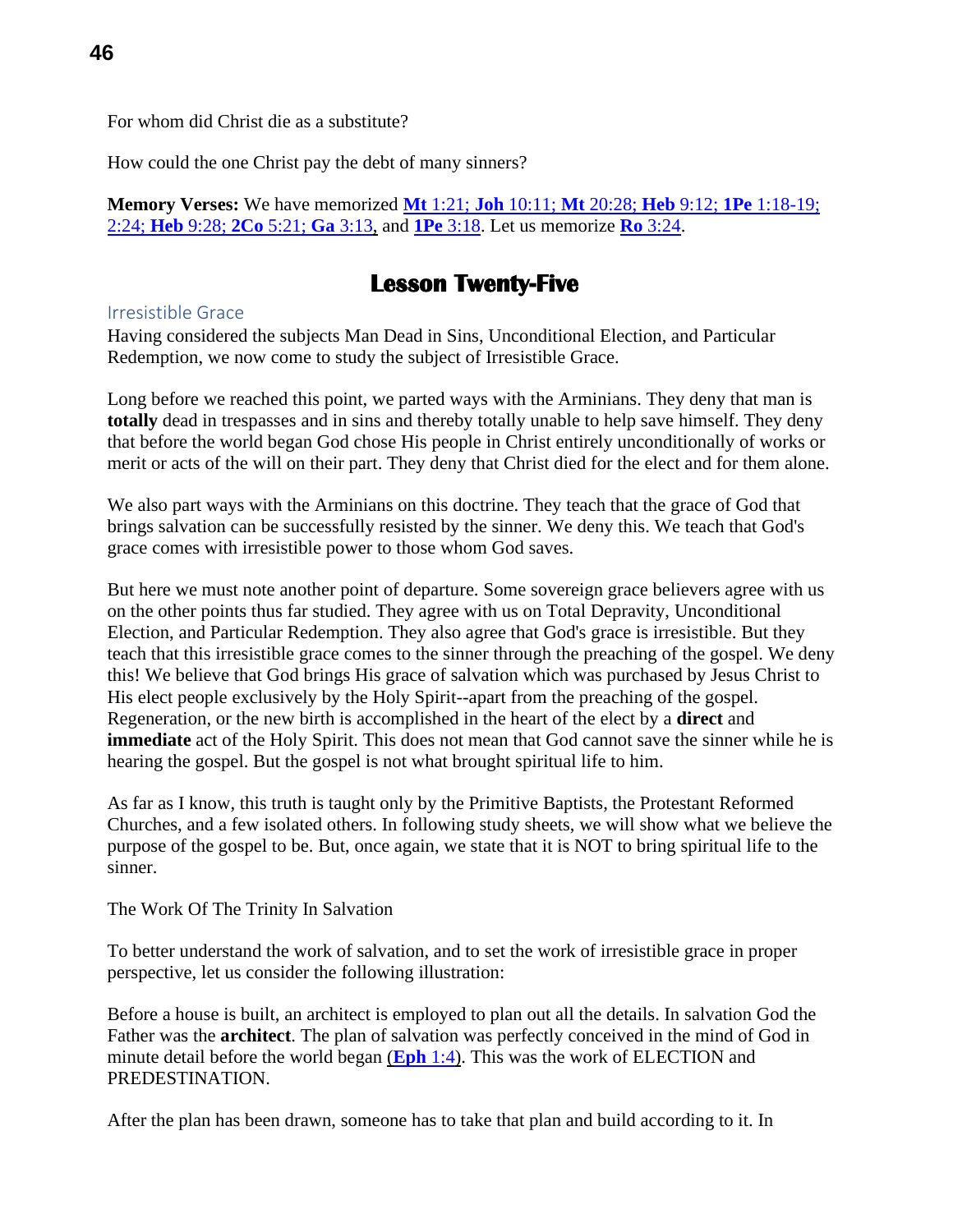salvation God the Son was the contractor. He took the Father's plan and executed it perfectly. There was not a detail omitted. Jesus Christ did this in His Person and Work while on the earth in a body of flesh. His work culminated in His sacrificial death on the cross of Calvary as He offered Himself to the Father on the behalf of His people (**Joh** 17:4; 19:30; 6:38-39; **Heb** 1:3). This was the work of REDEMPTION.

After the house has been built, people must be placed into it if it is to do them any good. In salvation God the Holy Spirit does this work. He takes the elect sinner and places him in the house of salvation which was planned by the Father and built by the Son. He does this for each of the elect sometime from their first moment of life on earth (conception) till their death. This work of irresistible grace is sometimes called being born again or regeneration (**Joh** 3:3; **Tit** 3:5).

Irresistible grace, then, is how the elect become **partakers** of the wonderful benefits of unconditional election and particular redemption. It is the way the benefits of redemption are **applied** to them.

# The Effectual Call

The doctrine of Irresistible Grace is also referred to as the doctrine of the Effectual Call. This means that when God calls a sinner to salvation by the Holy Spirit, the sinner always responds. This is in great contrast to most preaching today which represents God as calling, begging, and pleading with sinners to accept His offer of salvation. According to this false teaching, the sinner is free to either accept or reject the offer.

# The Nature Of Irresistible Grace

Irresistible Grace is not some sort of blind force which simply drags the struggling, rebellious sinner into heaven against his will--as a policeman might drag a rebellious prisoner to jail. The grace of God is not such a power that compels those to enter into heaven who would rather not go.

When God's grace enters a sinner's heart, that heart is changed. The will is changed. The sinner who hated the Holy God now loves Him, and longs for holiness (**Mt** 5:6). The sinner is now willing to follow God and to please Him. As the psalmist said, "Thy people shall be willing in the day of thy power..." (**Ps** 110:3). As God said by Paul, "For it is God which worketh in you both to will and to do of His good pleasure." (**Php** 2:13).

# Questions

Where do Primitive Baptists differ with other sovereign Grace believers on the matter of irresistible grace?

Can God save a sinner while he is under the sound of the gospel?

What means are used by God in the regeneration of sinners?

Who did the work of election and predestination?

Who did the work of redemption?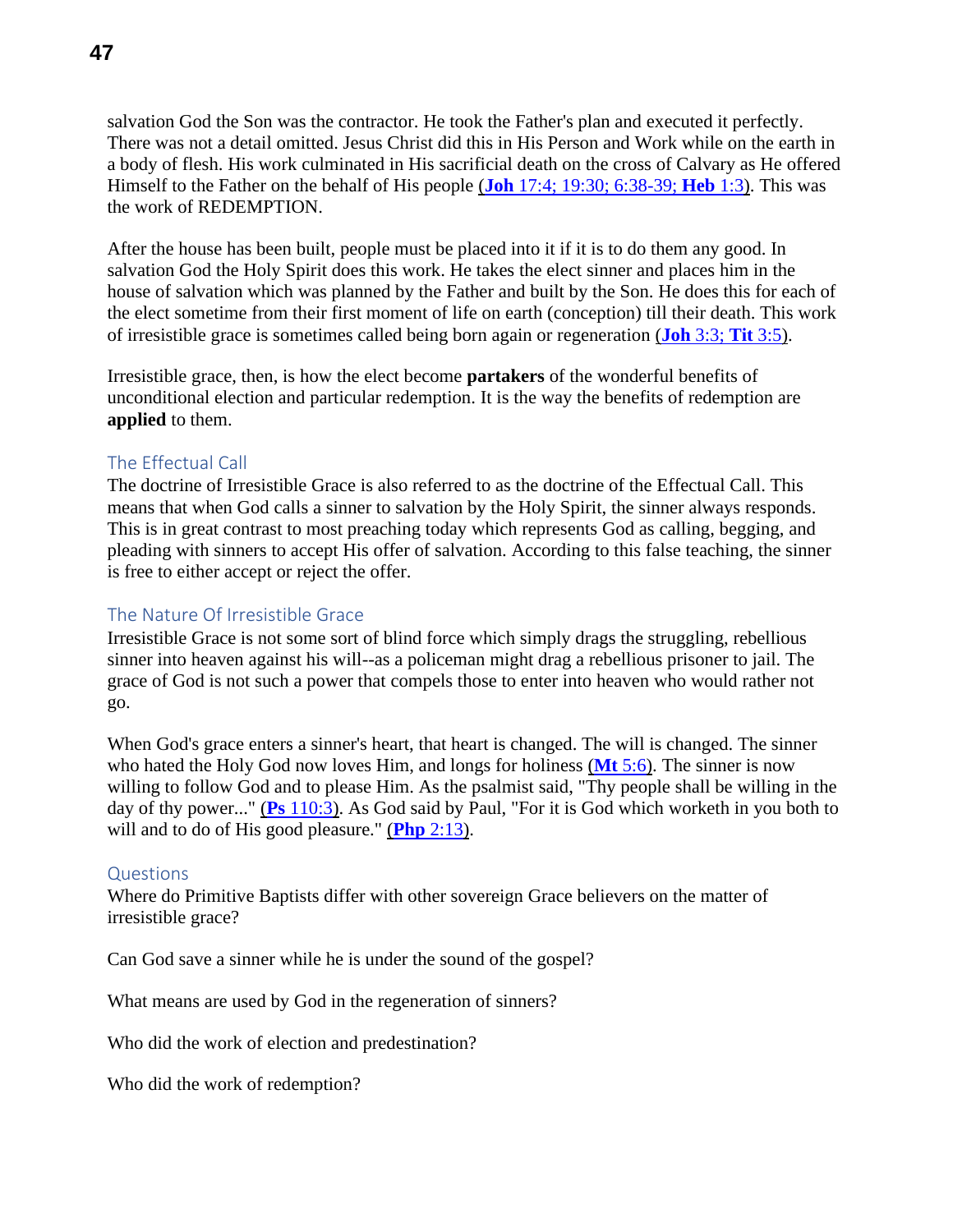Who applies salvation to the hearts of the elect?

When does the work of salvation take place in the hearts of the elect?

What is another term used to designate the work of irresistible grace?

Is anyone saved against his will? Why or why not?

**Memory Verse:** Let us memorize **Ps** 110:3.

# **Lesson Twenty-Six**

#### Irresistible Grace

It needs to be pointed out that if the truths that we have previously studied be true, then the truth of irresistible grace must necessarily follow. For example, one cannot maintain that man is truly dead in sin and yet deny the necessity of irresistible grace in his salvation. If the sinner is totally depraved, dead in sins, unable to do any good, then he needs far more than mere assistance. Give a dead man a cane and try to assist him in walking! You know that such assistance would do no good. Rather, he must be made alive again or he will never walk. So it is with the totally depraved sinner. God's grace must take the dead sinner and must make him alive again. Total depravity implies that an **irresistible**, powerful grace of God is the only hope for the dead sinner.

The same can be said of unconditional election--this truth implies necessarily an irresistible grace of God. God has chosen unto Himself a people from before the foundation of the world. The execution of the decree of God can not rest now upon the fickle will of man, but rests upon the irresistible grace of God which will bring to pass His eternal purpose.

#### A Resurrection

When speaking of the truth of the power of God in bringing salvation to the sinner, the Scriptures use three powerful analogies or comparisons. In all three of these comparisons the recipient of the action is **helpless** and **passive** until a higher power acts upon it. The first of these comparisons is that of resurrection. In **Joh** 5:25), so it takes the voice of the Son of God to give spiritual life to one who does not have it. Jesus said, "It is the spirit that quickeneth (makes alive); the flesh profiteth nothing: the words that I speak unto you, they are spirit and they are life" (**Joh** 6:63). This spiritual quickening is what was under consideration in **Joh** 5:21).

#### A Birth

The bringing of a person from a state of death in sin to a state of being alive in Christ is also called a birth in the Scriptures. Jesus told Nicodemus, "Verily, verily, I say unto thee, Except a man be born again, he cannot see the kingdom of God." (**Joh** 3:3). Nicodemus didn't understand so Jesus explained to him,"Verily, Verily, I say unto thee, Except a man be born of water and of the Spirit, he cannot enter into the kingdom of God." (**Joh** 3:5).

Being "born of water and of the Spirit" simply means being born of the Spirit. The conjunction "and" is the Greek word KAI which can be translated and, even, or also. Born of water even of the Spirit would probably be the best translation here in light of the context of **Joh** 3:6,1).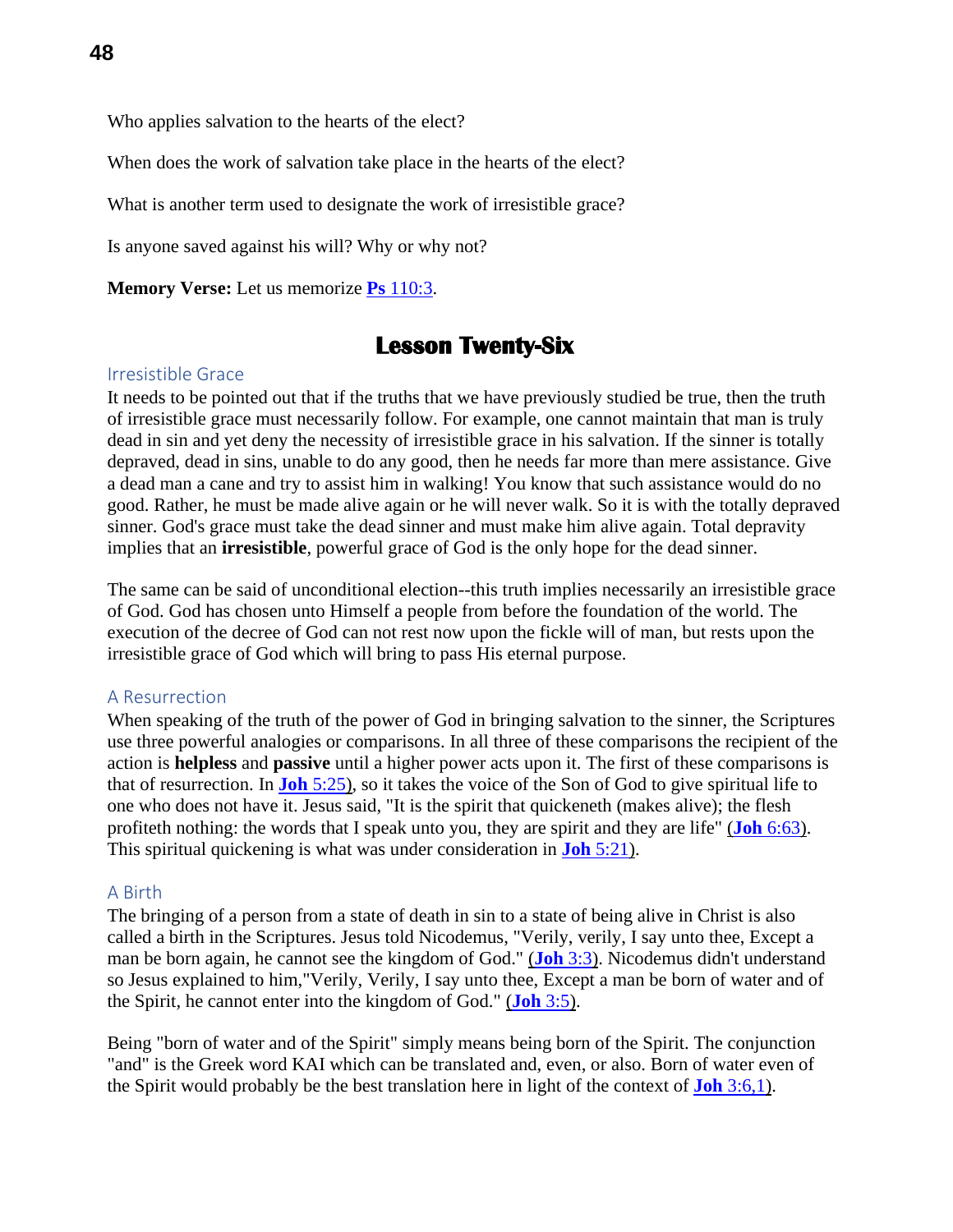Notice that everyone who is born of the Spirit is born the same way. There is only one way of salvation. There is not one plan for the intelligent adult, another for the mentally incompetent, and another for the baby who dies in infancy. All are born the same way with the same irresistible power.

In natural birth, we know that the one who is born does not will to be born--in fact, he has no decision in the matter at all. He doesn't decide the time, place, or circumstances of his birth. He has no power to determine the family into which he will be born. The analogy holds true with regard to the spiritual birth. God determines the time, place and circumstances. The sinner can no more resist this than can an infant resist and refuse to be born naturally. This fact is shown so clearly in **Joh** 1:13). Here, of course, Paul is referring back to the Genesis account of the creation of the heaven and the earth. How was light created? God **commanded** it to shine with irresistible power! "And God said, Let there be light: and there was light." (**Ge** 1:3). There was no resistance here. God was the active agent. The thing created was passive (indeed non-existent) until God called it into being.

So it is in the spiritual creation, says Paul. How does an individual get to know Jesus Christ with saving knowledge? God commands it as He speaks life into the heart by the Holy Spirit. God is just as sovereign in the creation of spiritual life as He was in the creation of the universe. No one helped Him create the heaven and the earth and no one helps Him give spiritual life to His people. Look at the following Scriptures which teach this wonderful truth: "Therefore if any man be in Christ, he is a new creature (or "creation"--Grk. KTISIS): old things are passed away; behold, all things are become new." (**2Co** 5:17).

"For in Christ Jesus neither circumcision availeth any thing, nor uncircumcision, but a new creature. " (**Ga** 6:15).

Look at **Eph** 2:10, "For we are His workmanship, created in Christ Jesus unto good works, which God hath before ordained that we should walk in them." We are HIS workmanship. An artist forms his work as he wills. The artist does not ask the clay which he forms, "In what form would you desire to be made?" But he fashions the clay according to his own will. So also we are God's workmanship. The prophet states this too in **Isa** 43:21, "This people have I formed for myself; they shall show forth my praise." That is irresistible grace. This power of God does not wait for those poor miserable sinners to accept Christ--but it FORMS them to be His people. They therefore show forth His praise.

### Questions

Why, if you hold to the truth of man's being dead in sin, must you logically and consistently hold to the truth of irresistible grace?

What kind of resurrection is under consideration in **Joh** 5:25?

Who is the agent in raising one from death in sin to life in Christ?

What does it mean to be "born of water and of the Spirit" in **Joh** 3:5?

How does **Joh** 3:8 teach that there is only one way of salvation?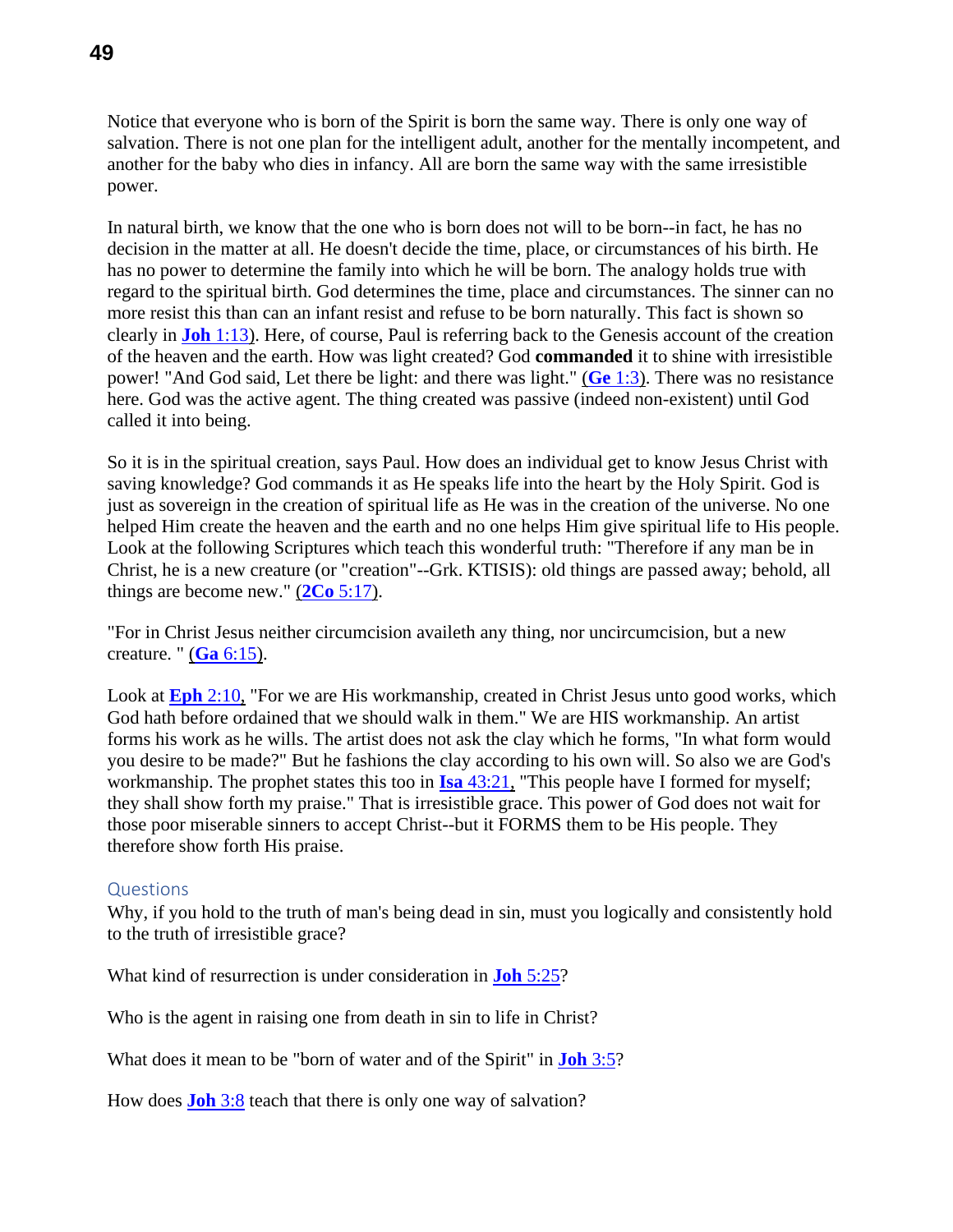Who helps God give spiritual life to His people?

**Memory Verse:** We have memorized **Ps** 110:3. Let us memorize **2Co** 4:6.

# **Lesson Twenty-Seven**

### Irresistible Grace

The great majority of Christians believe in gospel regeneration. They believe that a person must hear and believe the gospel (or at least read the Word of God) in order to be born again. However, they have a problem with what to do with those who die in infancy or with those who are mentally incapable of hearing and understanding the gospel.

Invariably they try to come up with two ways of salvation, because almost no one is willing to admit that all those who die in infancy and all mental incompetents are destined for hell. So the gospel regenerators say that God uses the gospel to accomplish the new birth in "responsible adults" but that He takes care of all others some other way. Some even try to say that children are safe and sinless until they reach the "age of accountability."

There is nothing about such an age of accountability in the Scriptures. There is no such thing as an "innocent" or sinless human being (infant or otherwise) since Adam plunged the entire human family into sin. That infants are all born with a sinful nature we have seen from such Scriptures as **Ro** 5:12; **Ps** 51:5; 58:3; **Job** 14:4. The very fact that infants die is proof of their sinful nature. Sin is what brings death. See **Ro** 5:12; **Jas** 1:15.

Furthermore, the Scriptures will not allow us to say that there is more than one way of salvation. In fact the Scriptures assure us that the way one receives the new birth is the way all receive the new birth. This is the plain meaning of **Joh** 3:8). This clause is rendered in Bagster's Interlinerary Hebrew And English Psalter, p. 29, "causing me to trust upon the breasts of my mother." The word for "hope" in **Ps** 22:9 is BATACH, which, according to Gesenius' Hebrew- Chaldee Lexicon To The Old Testament, p. 112 means, "to confide in anyone, to set one's hope and confidence upon any one." So it is obvious that David was regenerated while a suckling. It is just as obvious that this was before the stage of maturity to mentally comprehend either the spoken or written word of God. The conclusion that must be reached is that regeneration takes place on a level below the consciousness. Faith and repentance are those exercises which reveal this subconscious change.

Another infant who was regenerated in infancy was John the Baptist. In fact John was born again while in his mother's womb. "The babe leaped in her womb" (**Lu** 1:41) "The babe leaped in my womb for joy" (**Lu** 1:44).

The occasion of the joy was the presence of his Savior who was in the womb of Mary. This was no ordinary leap of a babe in the womb of its mother. Elisabeth was enlightened by the Holy Spirit and she said the babe leaped for joy.

How does this square with a Scripture like **Joh** 17:3?.

The Lord Jesus Christ very strongly taught that some infants would be regenerated in infancy when He said, "Yea; have ye never read, Out of the mouth of babes and sucklings Thou has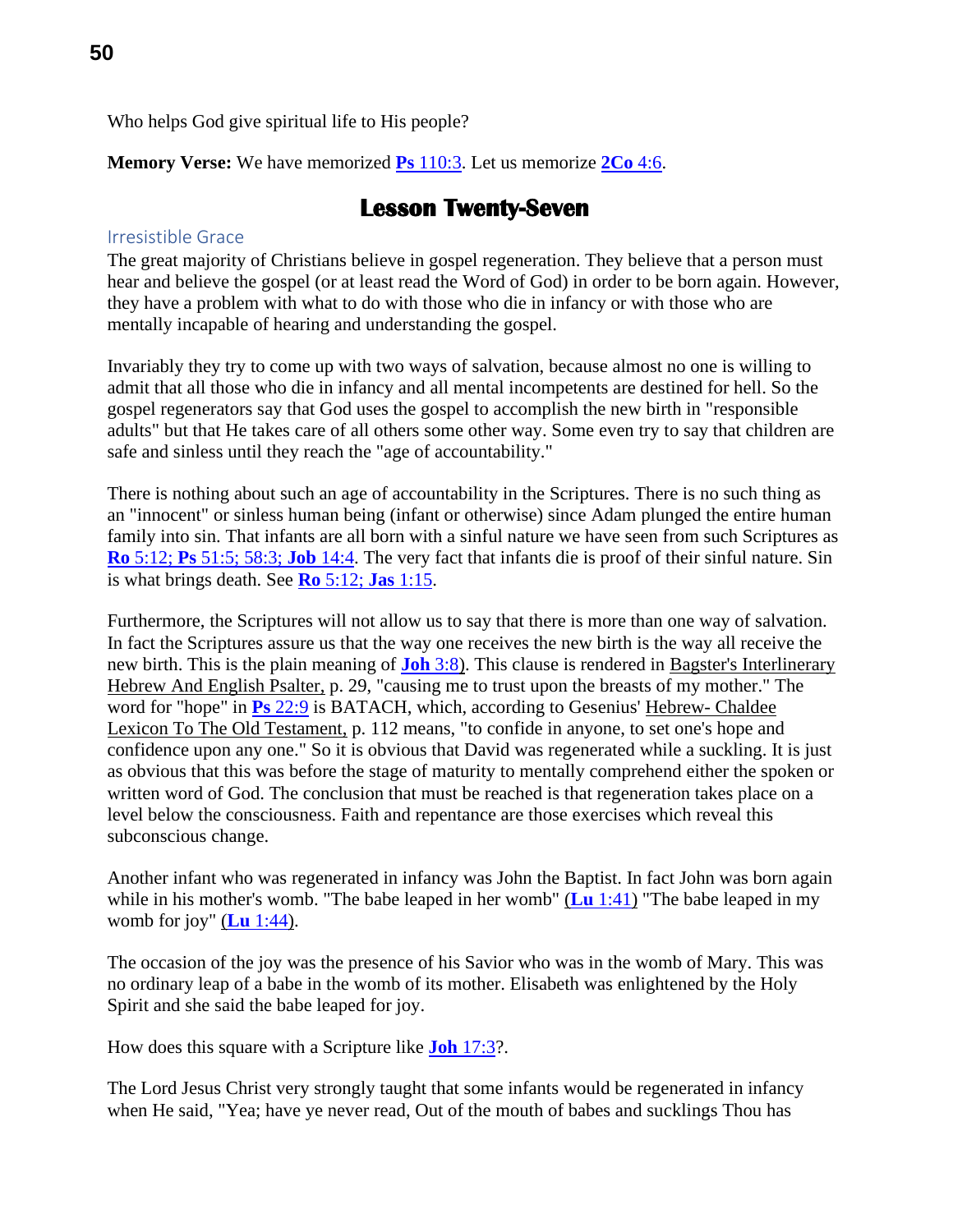perfected praise?" (**Mt** 21:16). Another man the Lord very probably touched by His grace while he was in the womb was Jeremiah (**Jer** 1:5).

The infant son of David, who died in infancy, evidently was regenerated. David was sure that he went to heaven at death. David was a man after God's own heart and God must have revealed this to him. When the boy died David said, "But now he is dead, wherefore should I fast? can I bring him back again? I shall go to him, but he shall not return to me." (**2Sa** 12:23).

These considerations further prove that "Salvation is of the Lord." (**Jon** 2:9).

### Questions

What does "gospel regeneration" mean?

Give a verse that plainly teaches that there is only one way of salvation.

Name two individuals in Scripture who were born again at a very early age.

In what sense does a regenerated infant "know" Jesus Christ?

**Memory Verse:** We have memorized **Ps** 110:3 and **2Co** 4:6. Let us memorize **Joh** 5:25.

# **Lesson Twenty-Eight**

#### Irresistible Grace

When we speak of irresistible grace, we mean that when God moves in power to bring salvation to a sinner, that this power cannot be resisted--it is always effectual. Those who don't believe this always turn to **Ac** 7. Stephen is preaching here and in verse fifty-one he says, "ye stiffnecked and uncircumcised in heart and ears, ye do always resist the Holy Ghost: as your fathers did, so do ye."

To properly understand this passage, we must see what Stephen is talking about. He is speaking to the Jews concerning the words of the prophets which came to the Jews in the past. In resisting the words of these prophets, the Jews had resisted the Holy Ghost. The Holy Ghost reveals God's Word to holy men: prophets and apostles. The Holy Ghost uses ministers of the Word to proclaim the Word of God throughout all ages: to the Jew in the Old Testament period, and to every tribe and tongue and language in the New Testament dispensation. People who hate the Word resist, rebel, and show scorn. They take those whom the Holy Ghost uses to proclaim the Word and kill them. That is what Stephen is speaking about here. He is **not** telling them that the Spirit of God was given to them all to lead them to repentance--but that many of them resisted. But the Spirit is resisted in the sense that these holy men whom the Spirit sends are resisted. The word "resist" is antipipto which means "to oppose." So they resisted the Spirit as they opposed the men who were led by Him.

They were resisting the Spirit in an external way because He was **not** working on their hearts, trying to bring salvation to them.

To further prove this, we need only point out that Saul was at this time resisting the Holy Ghost in the same sense that they were. See **Ac** 7:58. But later, when the Holy Spirit moved on the heart of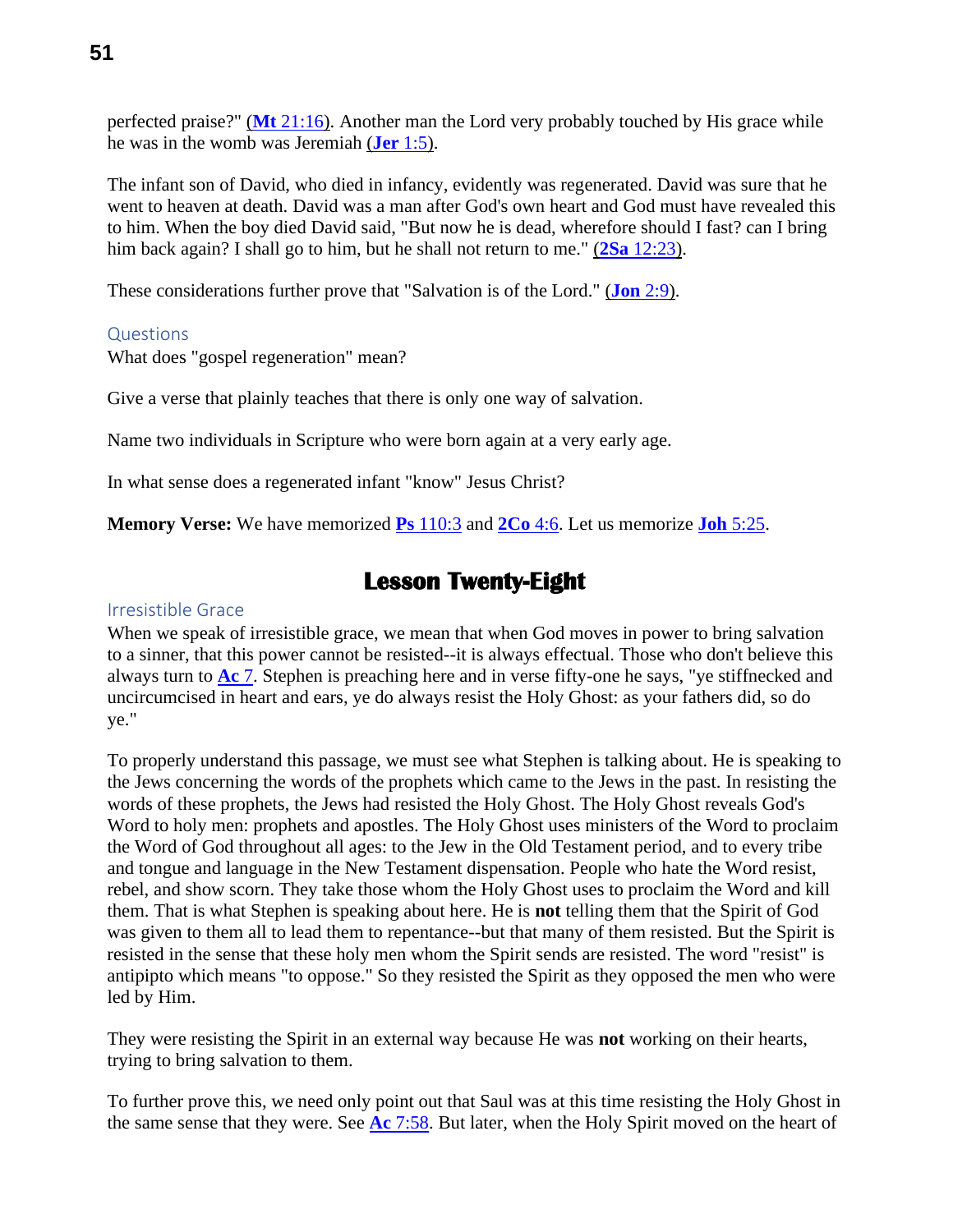**52**

Saul with **irresistible** power, Saul was instantly brought to salvation. See **Ac** 9:5-6. See also **Ac**  22:3-16; 26:9-19; **Ga** 1:13-17. Saul persecuted the church of Jesus Christ for a considerable time after the death of Stephen. But when the Lord moved on his heart in power Saul or Paul immediately began to preach the gospel he once opposed. This is proof positive that God worked on him on the way to Damascus in a much different way that He did while Stephen was preaching. And Paul later said that God works on all believers with the same power in which He worked on him. See **1Ti** 1:16.

# Behold, I Stand At The Door

Another Scripture that those who oppose the doctrine of Irresistible Grace like to use is **Re** 3:20 where it is said, "Behold, I stand at the door, and knock: if any man hear my voice, and open the door, I will come in to him, and will sup with him, and he with me." People misrepresent this Scripture by saying that Jesus is knocking at the door of peoples' hearts and trying to gain entrance. But this is not the door of anyone's heart. He knocked at the door of that corrupt church of Laodicea and He calls to separation those who yet love the word of God. But Christ does not knock at any man's heart. God opens the hearts of His elect by Irresistible Grace. See how He works as in the case of Lydia: "And a certain woman named Lydia, a seller of purple, of the city of Thyatira, which worshipped God, heard us: whose heart the Lord opened, that she attended unto the things which were spoken of Paul." (**Ac** 16:14).

### Whosoever Will

Another favorite Scripture of those who deny Irresistible Grace is **Re** 22:17 where it is said, "And the Spirit and the bride say, Come. And let him that heareth say, Come. And let him that is athirst come. And whosoever will, let him take of the water of life freely."

Let us examine the condition of those to whom the invitation is given. "Let him that is athirst come." A man has to have life before he can be thirsty. A true thirst for the things of God is an **evidence** of life. A thirsty man is already in a blessed condition. God's irresistible grace has already operated on him. "Blessed are they which do hunger and thirst after righteousness: for they shall be filled." (**Mt** 5:6). This man is not in need of life. He is in need of the things which sustain life (the water of life).

"And whosoever will, let him take the water of life freely." Who is this man? He is the one who has been given a willing heart by irresistible grace. Not everyone has a will to come. The Lord Jesus said to some, "And ye will not come to Me, that ye might have life." (**Joh** 5:40). What is the difference in those who will and those who won't? Sovereign, irresistible grace! As was mentioned before, "Thy people shall be **willing** in the day of Thy power." (**Ps** 110:3). "For it is God which worketh in you both to **will** and to do of His good pleasure." (**Php** 2:13). To show emphatically that man can't come to God by his so-called "free will" the Scripture plainly says, "So then it is not of him that **willeth**, nor of him that runneth, but of God that sheweth mercy." (**Ro** 9:16).

Other invitations in the Scriptures are also given to those who have already experienced a change wrought by the grace of God. "Ho, every one that thirsteth, come ye to the waters . . ." (**Isa** 55:1). The one who is not thirsty is not invited. "Come unto me, all ye that labour and are heavy laden, and I will give you rest." (**Mt** 11:28). He did not say, "I will give you life." They already had life or they couldn't have been weary. What they needed was **rest** for their souls.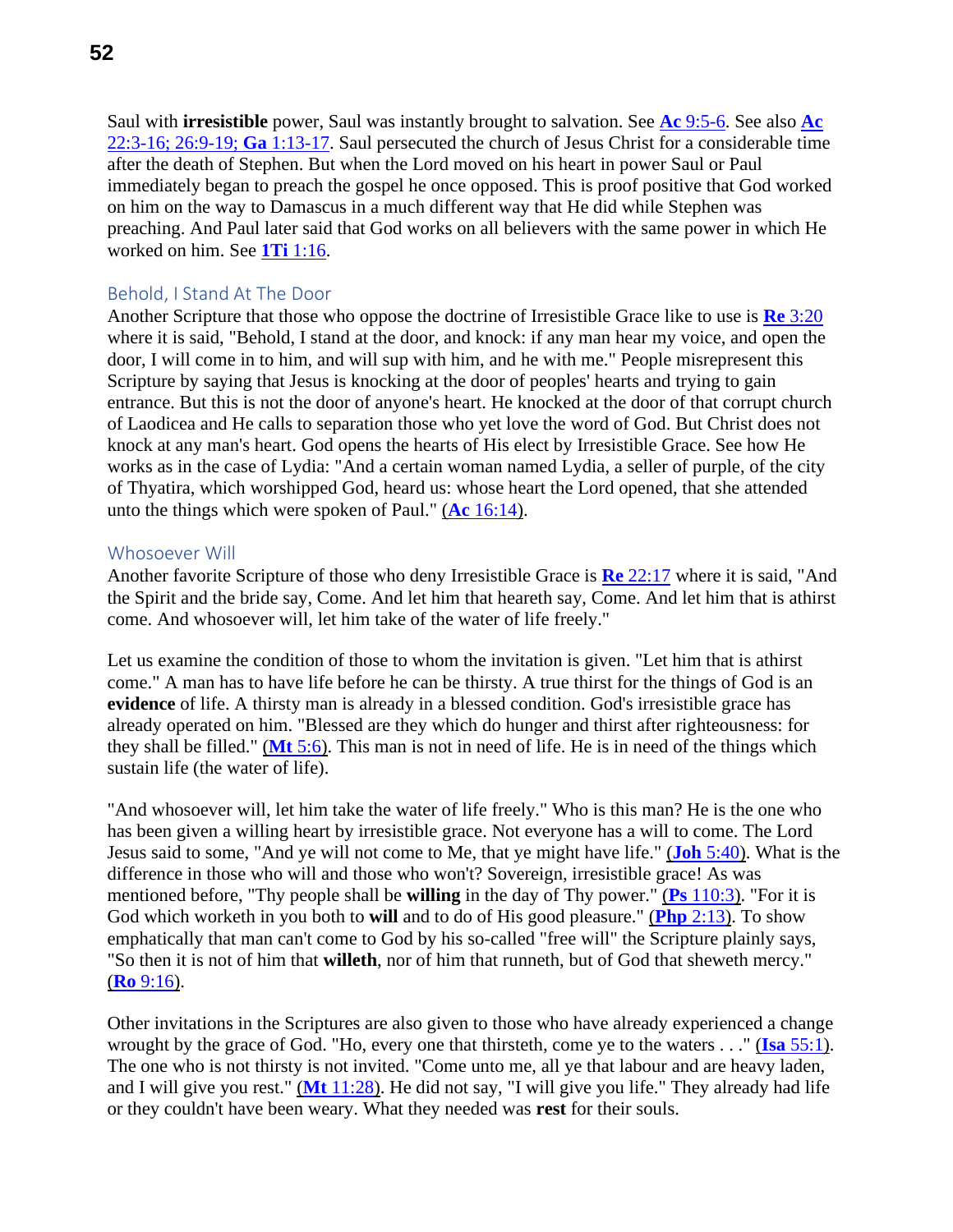When God determines to save one, His grace cannot be resisted. "But our God is in the heavens: He hath done whatsoever He hath pleased." (**Ps** 115:3).

#### Questions

In what sense was the Holy Spirit resisted by the Jews in **Ac** 7 ?

Did Paul resist the Holy Spirit when salvation was brought to him?

What door is Christ knocking on in **Re** 3:20?

To whom is the "whosoever will" of **Re** 22:17 addressed?

To whom are the invitations to come to Christ addressed in the Scriptures?

**Memory Verse:** We have memorized **Ps** 110:3; **2Co** 4:6, and **Joh** 5:25. Let us memorize **Joh** 38.

# **Lesson Twenty-Nine**

### Irresistible Grace

Our assignment this time is to read God's Drawing Power by Zack Guess and to answer the following questions:

Give five examples from the New Testament of the use of the word translated "draw" in **Joh**  12:1)

The above words, spoken by our Lord, are among the most often-quoted and yet the most misunderstood and misinterpreted of any of the words in the Bible. Rightly understood, this Scripture, like all others, is a very God-honoring statement. Misunderstood and misinterpreted, it dishonors Christ by reducing Him from an all-powerful Savior to a poor, weak beggar who is frustrated in the great majority of cases in His efforts to save men from their sins.

In these words our Savior was speaking of His death on the cross, and what would be accomplished as a result of that death. There are several elements of this short verse that need to be examined in order to gain a proper understanding of these words of Jesus. First, what did He mean by the word "draw"? Secondly, who are the "all men" under consideration here? Thirdly, did Jesus do what He said He would do? This last question may seem entirely out of place to the reader who loves God and His Word. But let me assure you that this question is very pertinent to a discussion of the Scripture under consideration. Today many people, even many sincere lovers of God, are saying, oftentimes without realizing it; that Jesus did not accomplish what He set out to accomplish, but that He was disappointed in perhaps seventy-five percent or higher, of the work that He came to do.

Let us examine each of these points with a prayerful heart that God will, indeed "Open Thou mine eyes, that I may behold wondrous things out of they law." (**Ps** 119:18).

### The Word "Draw" As Used In Scripture

We must gain a proper understanding of the word "draw" as it is used in the Bible if we are to gain a proper understanding of the passage we are studying. It is going to be immediately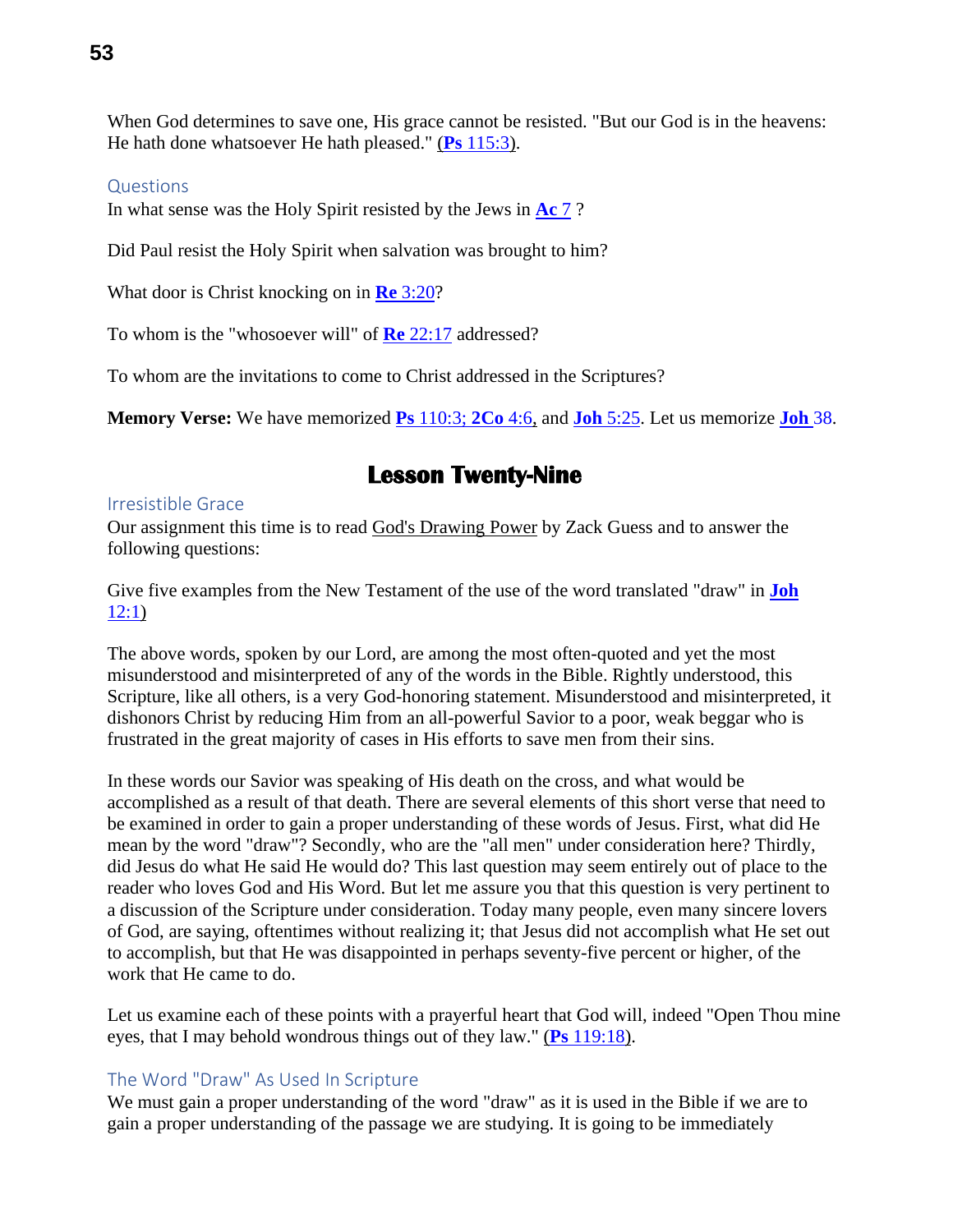apparent, even on a brief examination of the New Testament, that the word translated "draw" in **Joh** 12:32) and must be drawn by a powerful God to Jesus Christ for salvation.

The very same word is used in **Joh** 21:11). In **Joh** 6:44). Paul wasn't mad because the Lord had drawn him; he now wanted to do the will of God.

**Jer** 31:3 speaks of this same drawing power in the words of God: "Yea, I have loved thee with an everlasting love; therefore with lovingkindness have I **drawn** thee." Many people mistake this lovingkindness as having no power in it, but not so. Just because this is an act of lovingkindness doesn't mean that it is not an act of irresistible power. If I see one of my children run into the path of a speeding automobile, I will draw him back out of danger with lovingkindness because I love him. But

I will also draw him with whatever power is necessary to actually rescue him from danger.

Seeing that the Scriptures teach that this drawing power of God is so effective that it always works, now it will be necessary to search the Bible to see who it is that God draws to Himself.

# Will Every Human Being Be Saved?

Most people teach today that the "all men" in **Joh** 12:32; **Isa** 1-66). This is a plain statement; God gave some people to Christ, and Christ lost **not one** of them but they **all** will be raised up at the last day. We have already seen that this can't be the entire human race.

Who are they, then? Scripture calls them by several names:

- (1) "His people" -- **Mt** 1:21
- (2) "My sheep" -- **Joh** 10:11,27).

### **Has God drawn you to Him?**

# **Lesson Thirty**

#### Irresistible Grace

There is much misunderstanding in the religious world about "faith" or "belief." Many preachers will say that salvation is by grace but that a person must "put his trust in Jesus Christ" or "believe" in Jesus Christ as his personal Savior" or "have faith in Jesus Christ" before he can be saved. This act of faith, thus presented, is an act of the sinner's free will.

This conception of faith is not true. If it were true then the sinner would be playing a part in his own salvation. He would be doing something in order to be saved. He would be moving toward God before he had spiritual life in order to obtain spiritual life. No matter how much a man may talk of "free grace," any act that a man had to perform before salvation, in order to obtain salvation, would render that salvation not free.

Salvation is, however, of grace. It is wholly of God. Even though no one is saved without faith, yet even that faith is a free gift of God. God gives a person faith when He causes him to be born of the Spirit, not before the person is born again. The born-again one cannot exercise faith before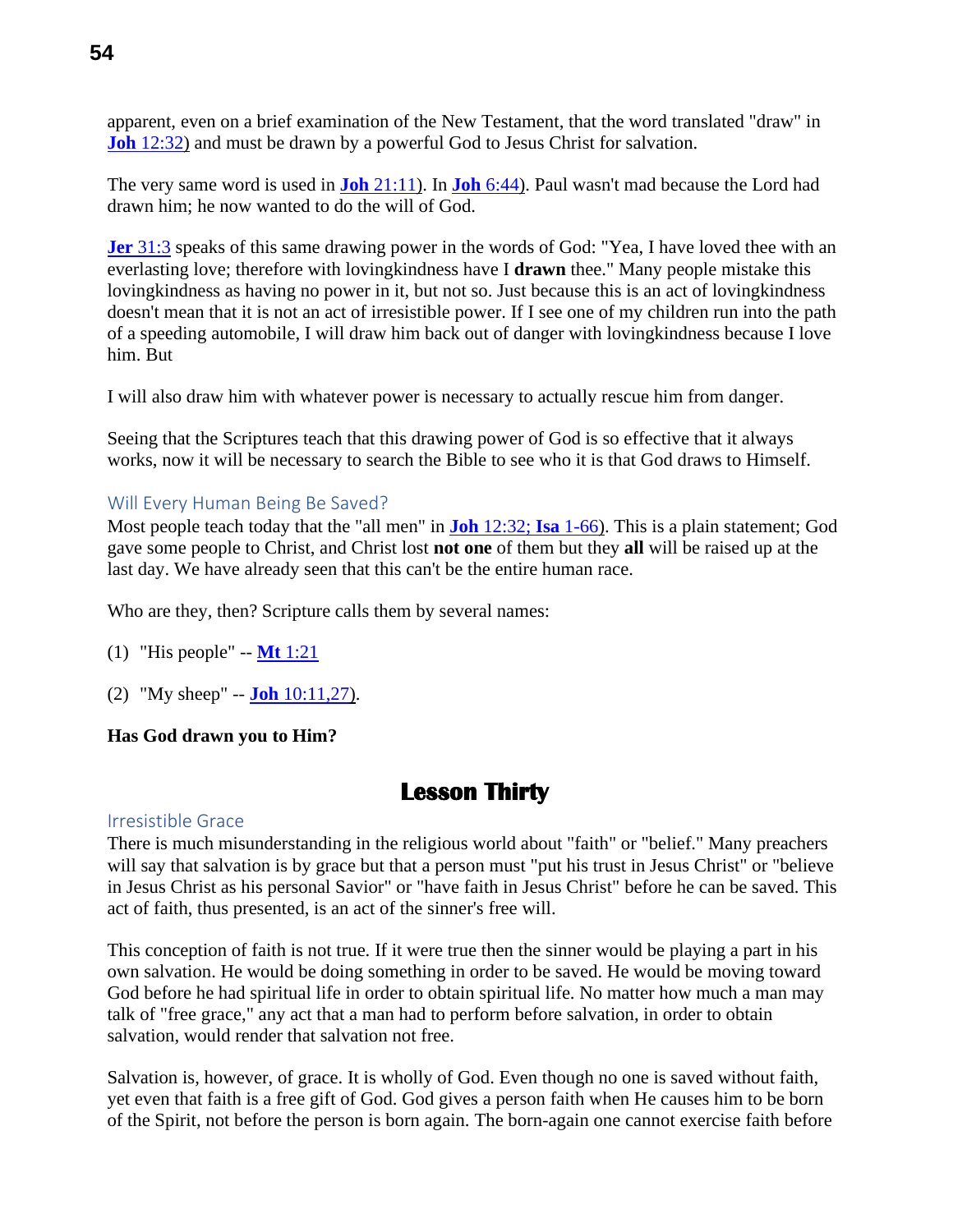he has it. When we see a man exercise faith we can be sure that he is already in a "born-again" condition. To show that salvation is completely of grace, Paul said, "So then it is not of him that willeth, nor of him that runneth, but of God that sheweth mercy." (**Ro** 9:16). Speaking of those that believe on Jesus, John said that they "were born, not of blood, nor of the will of the flesh, nor of the will of man, but of God." (**Joh** 1:13). These verses make it plain that "saving faith" is not an act of man's so-called "free will" but is a gift of God.

# Definition Of The Terms

The Greek word most commonly translated "believe" in the New Testament is PISTEUO. The meaning is "to believe, be persuaded of, to place confidence in." (W. E. Vine). Thayer gives the meaning as follows: "of the conviction and trust to which a man is impelled by a certain inner and higher prerogative and law of his soul." When the object of believing is Jesus Christ, Thayer says that it is "a conviction, full of joyful trust, that Jesus is the Messiah."

The Greek word most commonly translated "faith" in the New Testament is PISTIS. The meaning is "firm persuasion." (W. E. Vine). Thayer says of this word that "when it relates to God, PISTIS is the conviction that God exists and is the creator and ruler of all things, the provider and bestower of eternal salvation through Christ-**Heb** 11:6." He says that, "in reference to Christ, it denotes a strong and welcome conviction or belief that Jesus is the Messiah, through whom we obtain eternal salvation."

It should be obvious that PISTEUO and PISTIS are cognate words. This means that they were derived from a common original form or root. One is a verb; the other is a noun. Simply put it means that "to believe" is "to exercise faith." "Faith" is "the ability to believe." So, if one believes, he is exercising the faith which he already has.

### The Scriptural Record

The Scriptures make plain that faith is a gift of God and not an achievement of man's "free-will." "For by grace are ye saved through faith; and that not of yourselves; it is the gift of God: Not of works, lest any man should boast." (**Eph** 2:8-9). These verses tell us that we are saved on the principle of grace (a free unmerited favor); that faith is the instrument used; that salvation is not of works (including a work of faith); and that man cannot take any credit for his salvation. In short these verses say that God gives the individual faith when He saves him. Faith, as used here is almost a synonym for spiritual life.

"For unto you it is given in the behalf of Christ, not only to believe on Him, but also to suffer for His sake." (**Php** 1:29). This verse makes it plain that the ability to believe on Christ is a gift of God, and not a power exercised by the "free-will" of the sinner.

"Looking unto Jesus the author and finisher of our faith." (**Heb** 12:2). Many people say that "if you will just take the first step and move towards Jesus, the He will save you." But this verse teaches that Jesus makes the first step. And, He finishes what He started. Faith is not a work of the creature -- it is a work of the Creator, from beginning to end.

To further show that Jesus finishes what He has begun He said to Peter, "But I have prayed for thee, that thy faith fail not." (**Lu** 22:32). Christ prays for all His people as their Intercessor. Though they lapse into sin from time to time their faith (practically a synonym for spiritual life)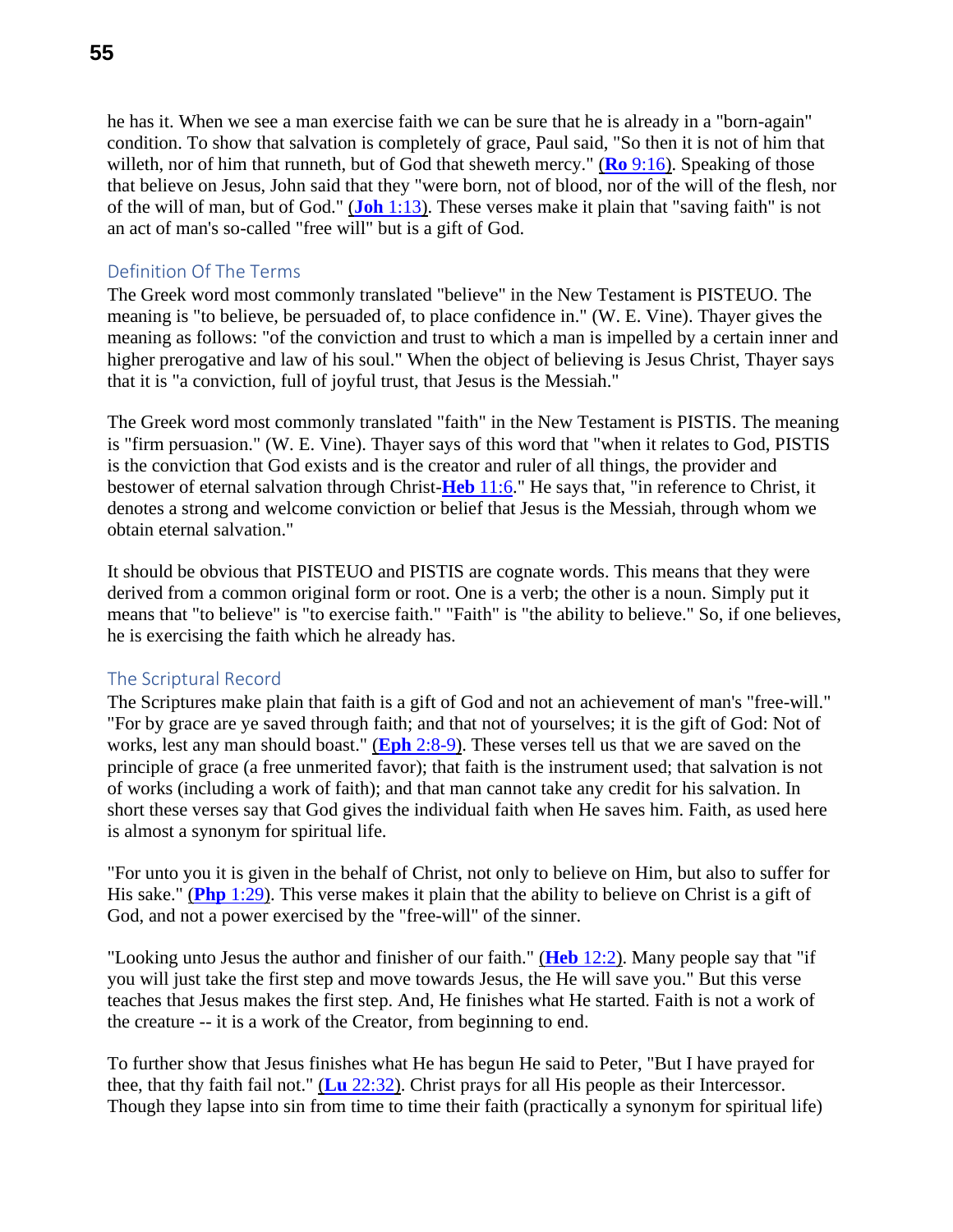will never fail. The fact that Jesus is both the author and finisher of faith is what is being emphasized in the following verse: "For whatsoever is born of God overcometh the world: and this is the victory that overcometh the world, even our faith." (**1Jo** 5:4).

Another verse that shows that the ability to believe is entirely of God and is not of man is **1Pe**  1:21: "Who by Him do believe in God, that raised Him up from the dead and gave Him glory; that your faith and hope might be in God." The gift of faith was purchased for the elect on the cross: "For Christ also hath once suffered for sins, the just for the unjust, that He might bring us to God." (**1Pe** 3:18). We are brought to God in vital, living union by faith. That faith is entirely by Christ is further pointed out in **Ac** 3:16: "And His name through faith in His name hath made this man strong, whom ye see and know: yea the faith which is by Him hath given him this perfect soundness in the presence of you all."

Faith is not the work of man. Man only exercises that which God has already worked in him. "This is the work of God, that ye believe on Him whom He hath sent." (**Joh** 6:29). John Gill says of this verse, "This, as a principle, is purely God's work; as it is an act, or as it is exercised under the influence of divine grace it is man's act." He is saying what I have said above -- man only exercises what God has already worked in him. The Greek scholar, A. T. Robertson says, "So here Jesus terms belief in Him as the work of God."

It takes the same power to truly believe as it took to raise Christ from the dead. "And what is the exceeding greatness of His power to us-ward who believe, according to the working of His mighty power, which He wrought in Christ, when He raise Him from the dead ... " (**Eph** 1:1920).

Peter gave his witness in the following words, "Simon Peter, a servant and an apostle of Jesus Christ, to them that have obtained like precious faith with us through the righteousness of God and our Saviour Jesus Christ." (**2Pe** 1:1). The word translated "obtained" is LAGCHANO, "to obtain by lot." Kittel's Theological Dictionary of New Testament Words has this to say about the word: "The attainment is not by one's own effort or as a result of one's own exertions, but is like ripe fruit falling into one's lap ... In this sentence, the point of LAGCHANO is that faith has come to them from God with no co-operation on their part."

The Lord Jesus sums it up when He says, "It is the Spirit that quickeneth; the flesh profiteth nothing: the words that I speak unto you, they are spirit and they are life. But there are some of you that believe not. For Jesus knew from the beginning who they were that believed not, and who should betray Him. And He said, Therefore said I unto you, that no man can come unto Me, except it were given unto him of my Father." (**Joh** 6:63-65).

### Questions

Can a person exercise faith in order to gain spiritual life? Why or why not?

Is anyone saved without faith?

When does a person obtain faith?

Faith is the ability to \_\_\_\_\_\_\_\_\_\_\_\_\_\_\_\_\_\_\_\_\_\_\_\_\_\_\_ .

Faith is almost a synonym for  $\cdot$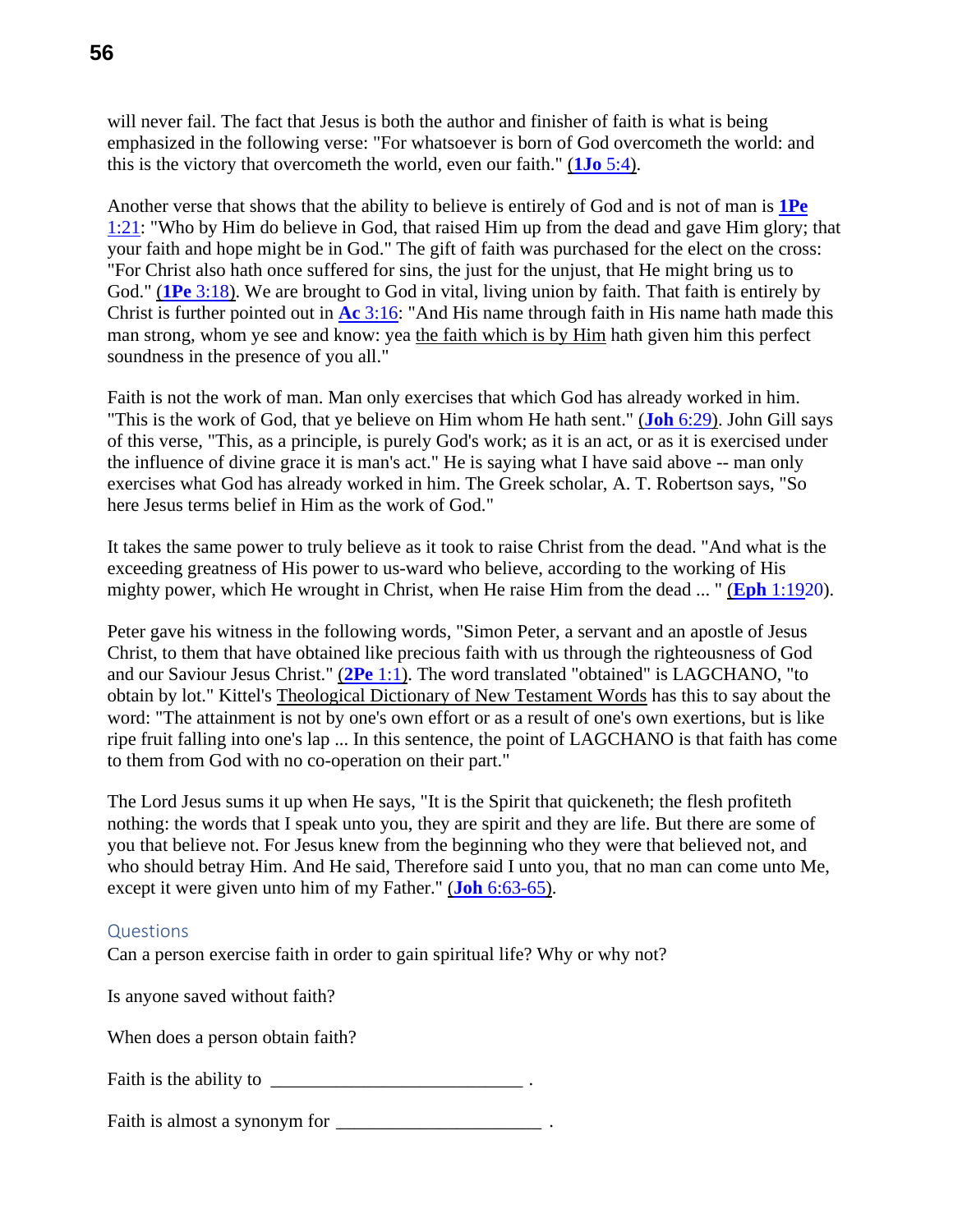Belief in Jesus is the work of

**Memory Verse:** We have memorized **Ps** 110:3; **2Co** 4:6; **Joh** 5:25; 3:8; 6:37,44. Let us memorize **Php** 1:29

# **Lesson Thirty-One**

#### Irresistible Grace

In our last study sheet, we considered Scriptures which spoke of "faith," "believe," etc. In them we saw that faith is a gift of God, given in the new birth, and not a work of the creature to be performed in order to be born again. Let us now continue to consult the Scriptures.

"He that believeth on the Son hath everlasting life: and he that believeth not the Son shall not see life; but the wrath of God abideth on him." (**Joh** 3:36). This is a statement of description, not a statement of condition. It doesn't say that "if one believes he will be given everlasting life." It says that the believer has everlasting life.

What has been said here is true of the following Scriptures: "Verily, verily, I say unto you, he that heareth My word, and believeth on Him that sent Me, hath everlasting life, and shall not come into condemnation; but is passed from death unto life" (**Joh** 5:24); "He that believeth on Him is not condemned: but he that believeth not is condemned already, because he hath not believed in the name of the only begotten Son of God" (**Joh** 3:18); "Whosoever believeth that Jesus is the Christ is born of God; and everyone that loveth Him that begat loveth Him also that is begotten of Him." **1Jo** 5:1).

Mark 16:16 also presents a statement of fact and not a statement of conditions to be met: "He that believeth and is baptized shall be saved; but he that believeth not shall be damned."

**Ac** 13:48 states that "as many as were ordained to eternal life believed." It does **not** say that they believed in order to be ordained to eternal life.

**Ro** 4:16 states that "Therefore it is of faith, that it might be by grace; to the end the promise might be sure to all the seed; not to that only which is of the law, but to that which is of the faith of Abraham; who is the father of us all." This verse emphasizes that faith itself is a free gift of grace. The verse also emphasizes that the promise of eternal life is absolutely sure to all the spiritual seed of Abraham (all the children of God). Abraham is the spiritual father of both Jew and Gentile in the sense that both are saved exactly like he was -- by faith which was freely given to him because of grace.

The pattern of how one becomes a believer is Paul the Apostle. He wrote, "Howbeit for this cause I obtained mercy, that in me first Jesus Christ might shew forth all longsuffering, for a pattern to them which should hereafter believe on Him to life everlasting. (**1Ti** 1:16).

Paul became a believer on the road to Damascus by a direct operation of the Spirit of God. He was not under the sound of the gospel when this occurred. Since this was a "pattern" conversion, all sinners who become believers in the Lord Jesus Christ are born again by the immediate power and grace of God, and not by the ministry of the Word.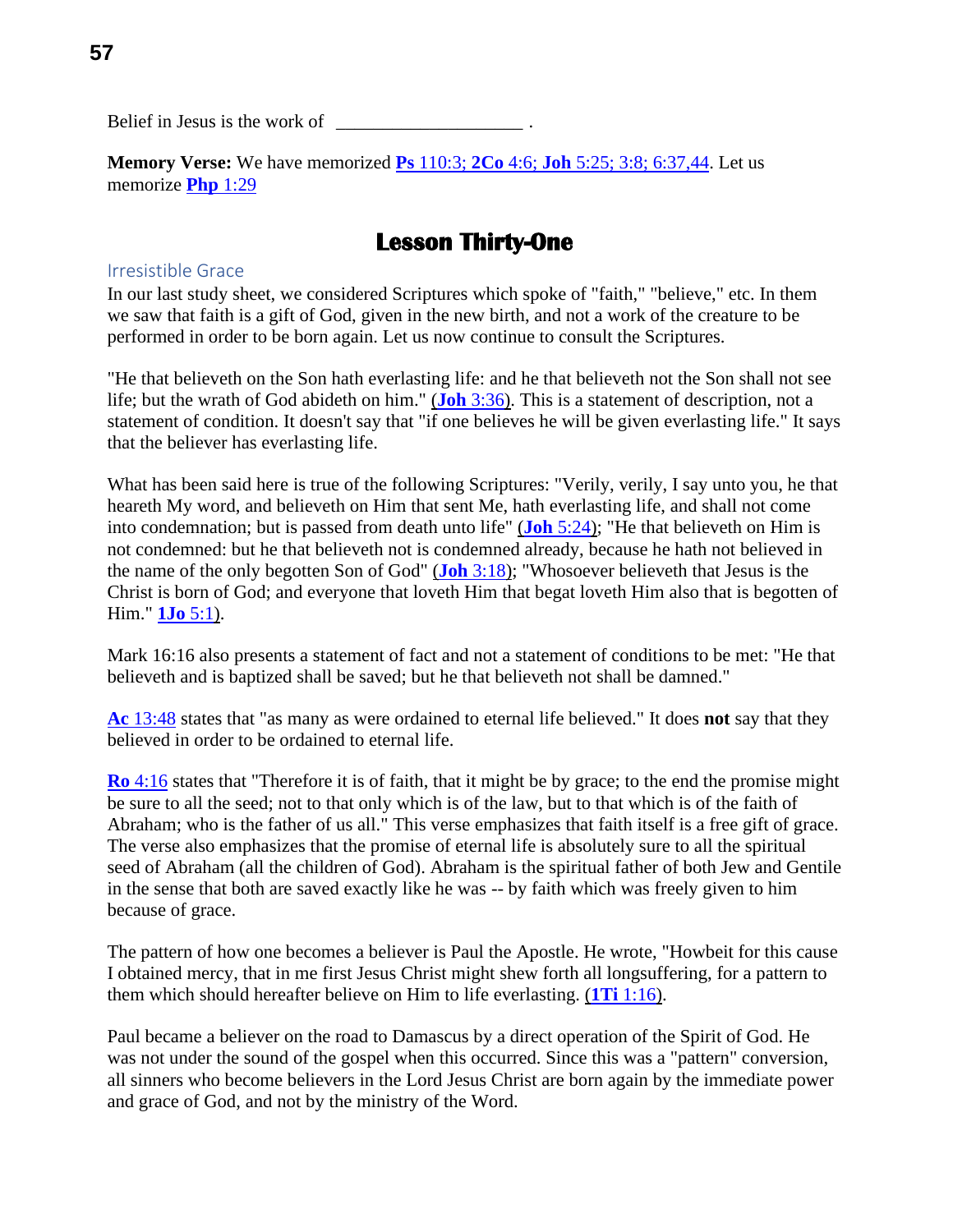In conclusion, we must note that not all men have faith (**2Th** 3:2). Therefore, not everyone will believe when they hear the gospel. Why? "But ye believe not because ye are not of my sheep, as I said unto you." (**Joh** 10:26).

### Questions

"He that believeth on the Son \_\_\_\_\_\_\_\_\_\_\_ everlasting life."

The above verse is a statement of \_\_\_\_\_\_\_\_\_\_\_\_\_\_\_\_\_\_\_\_.

"Whosoever believeth that Jesus is the Christ \_\_\_\_\_\_\_ born of God."

Is **Ac** 13:48 a statement of condition or a statement of fact?

In what sense is Abraham the father of believers?

How did Paul become a believer in the Lord Jesus Christ?

**Memory Verse:** We have memorized **Ps** 110:3; **2Co** 4:6; **Joh** 5:25; 3:8; 6:37,44; **Php** 1:29. Let us memorize **1Pe** 1:21.

# **Lesson Thirty-Two**

### Irresistible Grace

In the last few study sheets, we have considered the subject of "saving faith." In this sheet we will conclude our study of this subject with some very sound comments from the book, Reformed Dogmatics by Herman Hoeksema.

"Faith is not another work on the part of man, by performing which he becomes worthy of salvation. All the work that makes us worthy of righteousness and eternal life and glory has been performed and completely finished by Christ Himself. This is true even of faith itself. Christ merited faith for us by His perfect obedience. Nor may we say that faith is a condition upon our fulfillment of which God is willing to give us the salvation merited by Christ for us. There are no conditions whatsoever unto salvation. It is free and sovereign."

"The bond whereby we are united with Christ is faith. This faith we do not possess of ourselves. It is strictly a gift of God, wrought in us by the Spirit of Christ."

"A distinction can be made between the essence and the operation, or between the potential and activity of saving faith. Faith is, first of all, a spiritual disposition, a power or aptitude to apprehend and appropriate Christ and all His benefits ... It is the fitness to believe in distinction from the act itself. We may illustrate this by many natural examples. When a child is born, it has all the faculties and powers and gifts it will ever have, even though they do not as yet actively function ... If later in life the child develops into a great mathematician or skillful musician, this mathematical bent of mind or artistic tendency was not added to the child's talents after it was born; his talents were all given with birth. The same may be said of saving faith. As a spiritual ability, it is given with our spiritual birth, that is, in regeneration, while it develops into the conscious activity of believing through contact with the gospel applied to the heart by the Spirit of Christ. Without this spiritual ability it is impossible for a man to believe in Christ. If a child is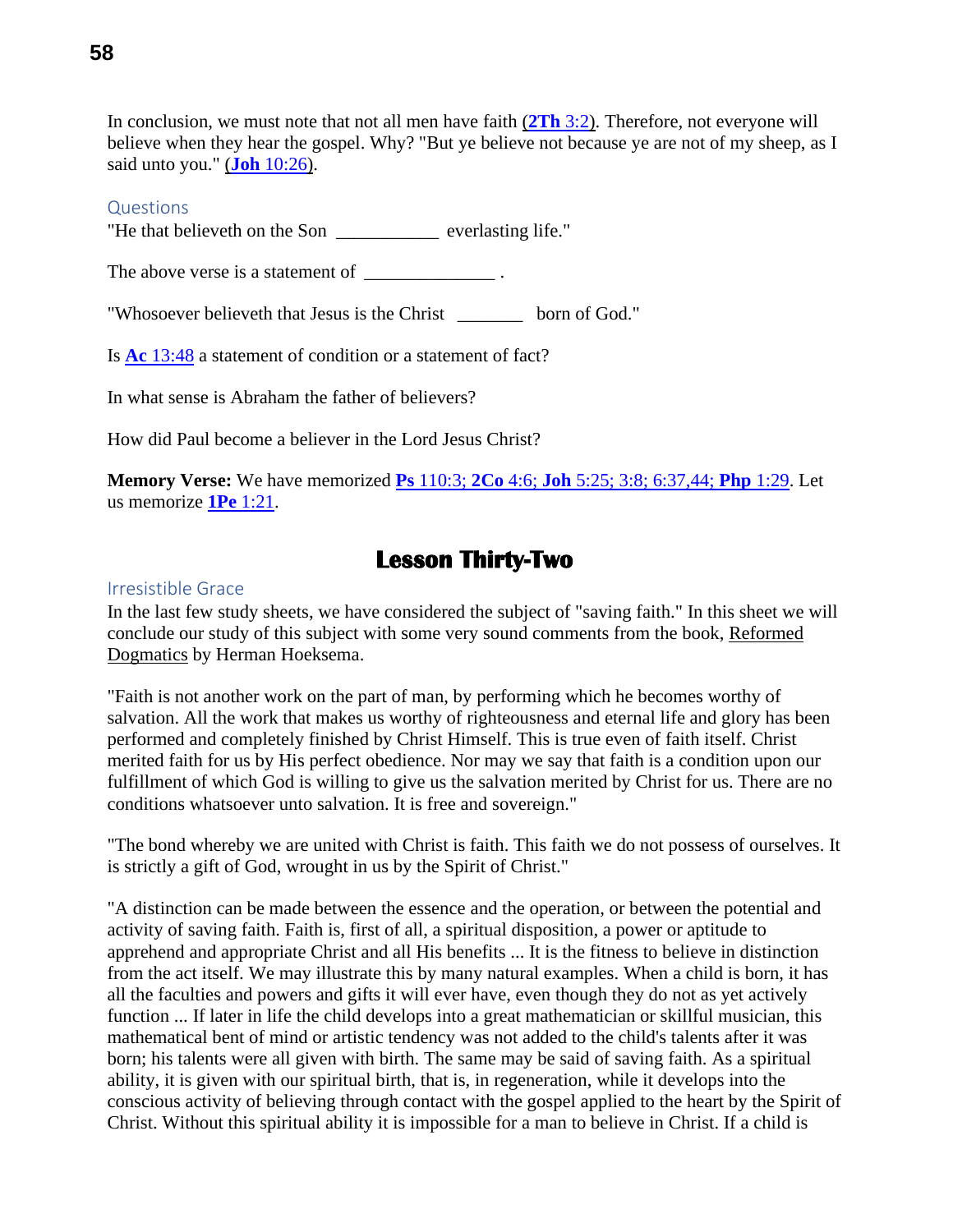born blind he cannot be taught to see. If he is born deaf, the activity of hearing will never develop. The same is true spiritually. By nature, the sinner is born blind and deaf and dumb with regard to spiritual things."

"This ability of saving faith is, of course, the fruit of the Holy Ghost. It is true that the power of faith becomes active belief only through the gospel."

"We must also remark here that this ability or potential of faith is wrought in the heart immediately by the Spirit of Christ. The power of faith may be wrought in the heart of the smallest infant as well as in the heart of the adult."

"This potential of faith can never be lost. The activity of saving faith may be very weak at times, may seem to have died out and disappeared, so that we seem to have no hold on Christ and the precious promises of Christ. But the power of faith, the potential of faith, can never be lost -Once a believer, always a believer."

"Faith cannot be called a condition, a prerequisite, which man must fulfill in order to receive salvation and all the benefits of grace. Faith certainly is not a condition which man must fulfill in order to receive the gifts of grace. On the contrary, faith itself is one of the chief gifts of the grace of God to the sinner. One does not receive grace on condition that he first believe in the Lord Jesus Christ, but on the contrary, he receives the gift of faith in order that he may now live from out of Christ. There are no conditions for salvation, simply because salvation is never dependent on anything in man. By grace ye are saved, through faith; and that not of yourselves: it is the gift of God.--**Eph** 2:8."

"The real work of God is that we believe in Jesus Christ Whom God hath sent. (**Joh** 6:29) ... Faith is God's own work, the work of His free grace within us, the spiritual means of God, the spiritual dispositions whereby God ingrafts us into Christ through the Holy Spirit, and whereby He causes all the blessings of salvation to flow out of Christ to us-ward. It is the bond to Christ whereby our soul cleaves unto Him, lives out of Him, and receives and appropriates all His benefits."

"Faith reveals itself as spiritual knowledge. Here a new knowledge is meant, which you did not possess as a sinner and of which you received the power in regeneration. The man that has this knowledge discerns spiritual things. The natural man does not see any of this, but the spiritual man that has the gift of faith discerns all things. On the other hand, if one is not born again he cannot even see the kingdom of God."

"The knowledge of saving faith is spiritual. It is experiential. It is not a theoretical knowledge about God in Christ, but it is the knowledge of Him. There is a wide difference between knowing that thing or person ... A dietitian may be able to analyze every item on a menu and inform you exactly as to the number and kinds of vitamins each offered dish contains, but if he has cancer of the stomach he cannot taste the food and enjoy it. On the other hand, the man with the hungry stomach may sit at the table with him, know absolutely nothing about the vitamins; but he will order his meal, relish his food, and appropriate it to himself in such a way that he is refreshed and strengthened."

"So a man may be a keen theologian and though he gives a lecture on the Bread of Life, he does not hunger after it and cannot eat it -- if he has not faith. On the other hand, a person may be far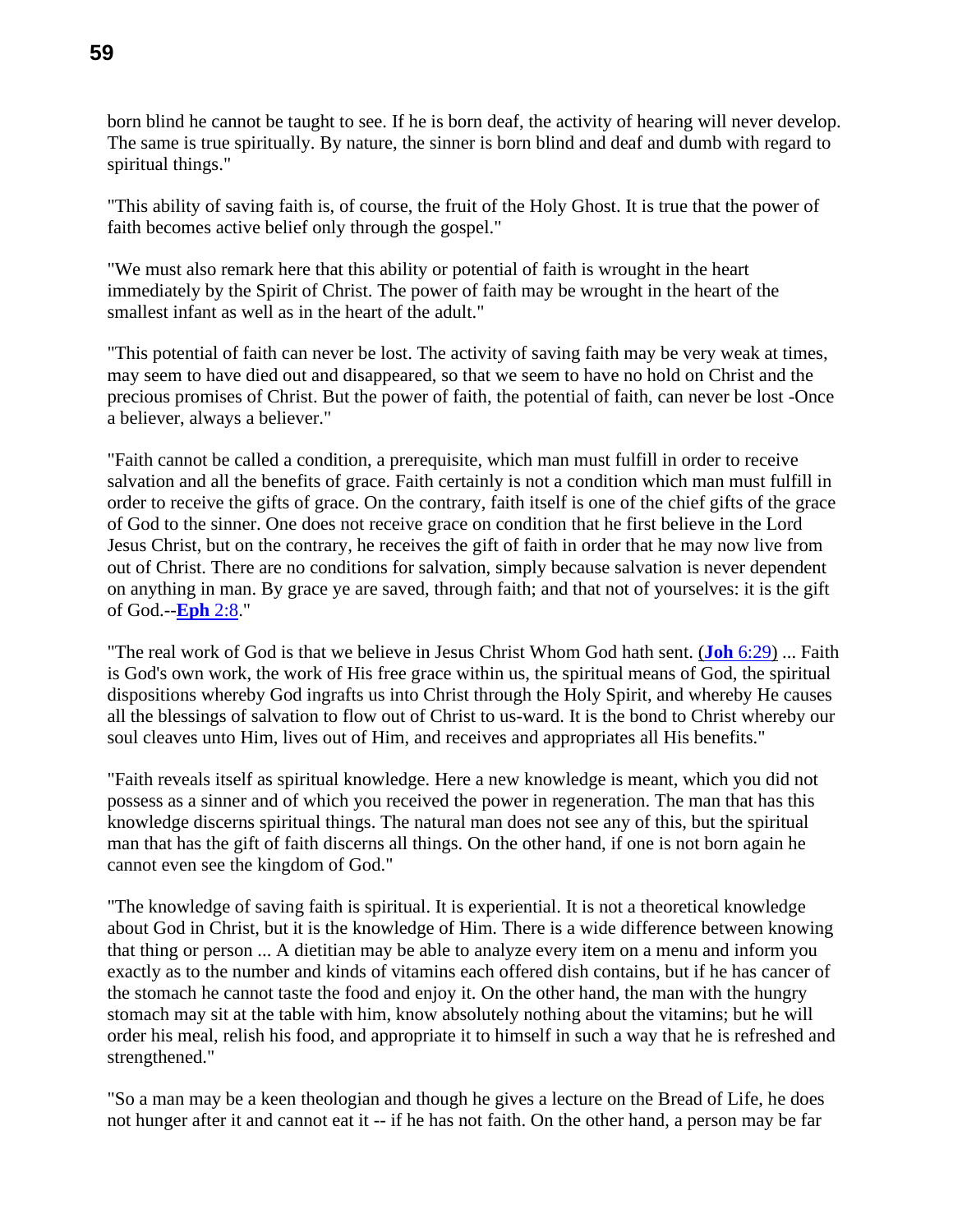inferior to this able theologian in intellectual capacity, but if he possess the knowledge of saving faith he will be like the hungry man that relishes and digests his food. The knowledge of saving faith is the kind of knowledge spoken of in **Joh** 17:3: 'And this is life eternal, that they might know Thee, the only true God, and Jesus Christ, whom Thou hast sent.'"

### **Questions**

Is it possible for an infant to possess faith?

What effect does the gospel have upon one who has faith?

Explain how one may know a great deal about Christ and yet not know Him.

**Memory Verse:** We have memorized **Ps** 110:3; **2Co** 4:6; **Joh** 5:25; 3:8; 6:37,44; **1Pe** 1:21. Let us memorize **Joh** 6:29.

# **Lesson Thirty-Three**

#### Irresistible Grace

We have studied the doctrine of "Irresistible Grace" for several study sheets now. We have seen that this means that God's grace cannot be resisted when He operates by the Holy Spirit to bring the salvation treasured up in Jesus Christ to a sinner. There are several Scriptural terms that are used to describe God's operations of grace. The reason, no doubt, that the Scriptures use several terms to describe this operation is that the work is so great that no one term is sufficient to describe it in all its aspects. To gain a more complete understanding of this great work of God, we will now consider several of these terms:

#### Called Of God

When God calls to the one who is dead in the darkness of sin, that one becomes alive in the light of the Lord. This powerful call raised Lazarus from the dead, will raise the bodies of the dead at the last day, and spoke the worlds into existence. Peter says, "But ye are a chosen generation, a royal priesthood, an holy nation, a peculiar people; that ye should shew forth the praises of Him who hath called you out of darkness into His marvellous light." (**1Pe** 2:9). John Gill says of this call, "not of an external call by the ministry of the word only; for many are called in this sense, who were not chosen, redeemed, and sanctified; but of an internal, special, powerful, holy, and heavenly calling, by the spirit and grace of God."

Paul shows that the ones who are called are the same ones who are predestinated, justified, and glorified. Their calling is just as sure as their predestination, justification, and glorification. He says, "And we know that all things work together for good to them that love God, to them who are the called according to His purpose. For whom He did foreknow, he also did predestinate to be conformed to the image of His Son, the He might be the firstborn among many brethren, Moreover whom He did predestinate, them He also called: and whom He called, them He also justified: and whom He justified, them He also glorified." (**Ro** 8:28-30).

Several verses in I Cor. 1 speak of this heavenly calling: "Unto the church of God which is at Corinth, to them that are sanctified in Christ Jesus, called to be saints." (**1Co** 1:2); "God is faithful, by whom ye were called unto the fellowship of His Son Jesus Christ our Lord." (**1Co**  1:9). This calling is entirely attributed to God, who is faithful.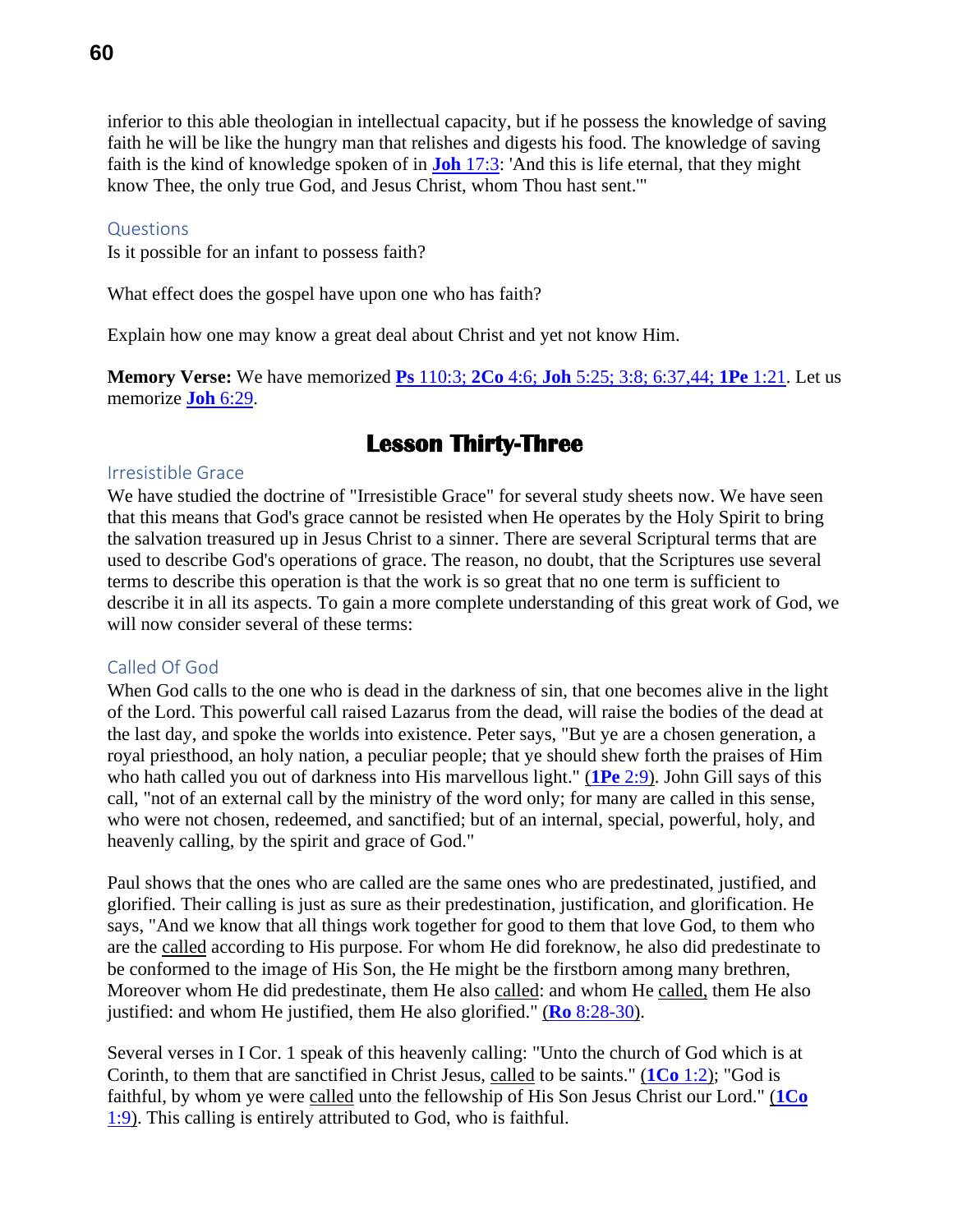The gospel is received with gladness only by those who have been called: "But we preach Christ crucified, unto the Jews a stumblingblock, and unto the Greeks foolishness; but unto them which are called, both Jews and Greeks, Christ the power of God, and the wisdom of God." (**1Co** 1:23- 24).

The calling of God concerns only the vessels of mercy, that is, the elect, both from the Jews and from the Gentiles: "And that He might make know the riches of His glory on the vessels of mercy, which He had afore prepared unto glory, Even us, whom He hath called, not of the Jews only, but also of the Gentiles." (**Ro** 9:23-24).

To make it plain that this calling is according to the purpose of God and is not, in any sense a work of man the Scripture says, "Who hath saved us, and called us with an holy calling, not according to our works, but according to His own purpose and grace, which was given us in Christ Jesus before the world began." (**2Ti** 1:9).

Because this call of God's Holy Spirit is always effective in bringing salvation to the sinner, it is often known among theologians as the Effectual Call.

### A Translation

In **Col** 1:13 this being brought to salvation is called a translation or change: "Who hath delivered us from the power of darkness, and hath translated us into the kingdom of His dear Son." Notice that the Lord does the work here. The ones acted upon are passive.

### A New Heart

The Lord through Ezekiel spoke words that many Bible students think are to be taken in a spiritual sense and that refer to regeneration. I think so myself: "A new heart also will I give you, and a new spirit will I put within you: and I will take away the stony heart out of your flesh, and I will give you an heart of flesh." (**Eze** 36:26). John Gill says of this passage: "It cannot be taken out by men of themselves: nor by ministers of the word; but by the powerful and efficacious grace of God; giving repentance unto life; working faith in the soul to look to a crucified Christ."

### Law Written In The Heart

Concerning the Covenant of Grace, of which the Old Testament Covenant was in many ways a type and shadow, God says, "For this is the covenant that I will make with the house of Israel after those days, saith the Lord; I will put My laws into their mind, and write them in their hearts: and I will be to them a God and they shall be to Me a people: And they shall not teach every man his neighbor, and every man his brother, saying, know the Lord: for all shall know Me, from the least to the greatest. For I will be merciful to their unrighteousness, and their sins and iniquities will I remember no more. " (**Heb** 8 :10-12). Gill has this to say concerning this covenant: "This is the sum and substance of the covenant which God promised to make with, or to make manifest and known to His chosen people, the true Israelites (God's children), under the gospel dispensation ... not that part of our flesh that is called the heart; ;but the souls of men, such hearts as are regenerated and sanctified by the Spirit of God ... which is done not with the ink of nature's power, but with the Spirit of the living God--**2Co** 3:3

### Washing Of Regeneration

"Not by works of righteousness which we have done, but according to His mercy He saved us, by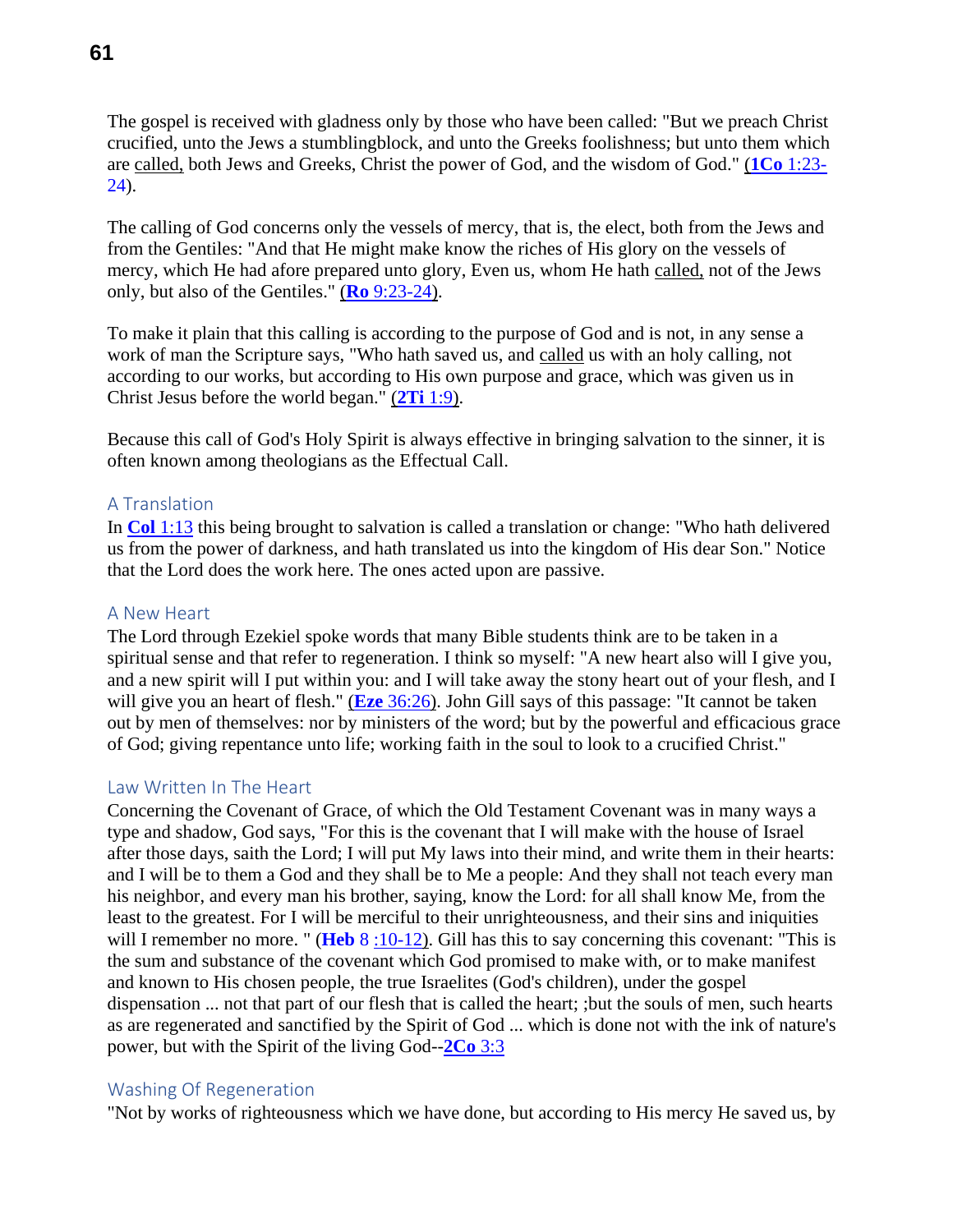the washing of regeneration, and renewing of the Holy Ghost." (**Tit** 3:5).

God saves sinners. They do not save nor help save themselves. It is done according to His mercy, not for anything deserving found in the sinner. This is the work of the Holy Spirit. The washing is not water baptism for this is a righteous work (**Mt** 3:15). Regenerating grace is here meant, or a being born of water and of the Spirit (**Joh** 3:5). "Renewing of the Holy Ghost" is meant in the sense of renewal by the Holy Spirit (a subjective genitive construction in the Greek -- A. T. Robertson, Word Pictures in the New Testament). We are made new creatures in Christ Jesus by the Holy Spirit.

Thus we have studied some of the principal terms that describe how salvation is brought to the sinner.

# **Questions**

Why is God's operation of grace on the heart of a sinner described by several different terms in the Scriptures?

Why is the call of the Holy Spirit to a sinner for salvation sometimes referred to as the Effectual Call?

Who writes God's law in the hearts of elect sinners?

How do we know that the "washing" referred to in **Tit** 3:5 is not water baptism?

Memory Verse: We have memorized **Ps** 110:3; **2Co** 4:6; **Joh** 5:25; 3:8; 6:37,44; **1Pe** 1:21, and **Joh** 6:29. Let us memorize **Tit** 3:5.

# **Lesson Thirty-Four**

# Irresistible Grace

We will consider now the question of the gospel. Many people who believe in the irresistible grace of God think this work is accomplished by the preaching of the gospel. In other words, they teach that the Holy Spirit uses the preached word or the written word to bring spiritual life to the sinner. This idea is sometimes referred to as "Gospel Regeneration."

The Primitive Baptists and some others do not believe that the Word of God teaches this. They believe that the Holy Spirit accomplishes the work of regeneration or the new birth directly and apart from means.

At the same time, they believe that the gospel is very important and should be preached to every creature because God commands this. (**Mt** 28:19-20; **Mr** 16:15). But they don't believe that the Scriptures, preached or written, give spiritual life. They believe that the Scriptures are not used in regeneration, but they are used in conversion. I will not take time right now to fully explain the difference in regeneration and conversion, but, essentially, regeneration has to do with obtaining spiritual life, while conversion has to do with being brought to the knowledge of the truth. Only a regenerated person can be converted. The gospel will not be received by one who has not already been regenerated.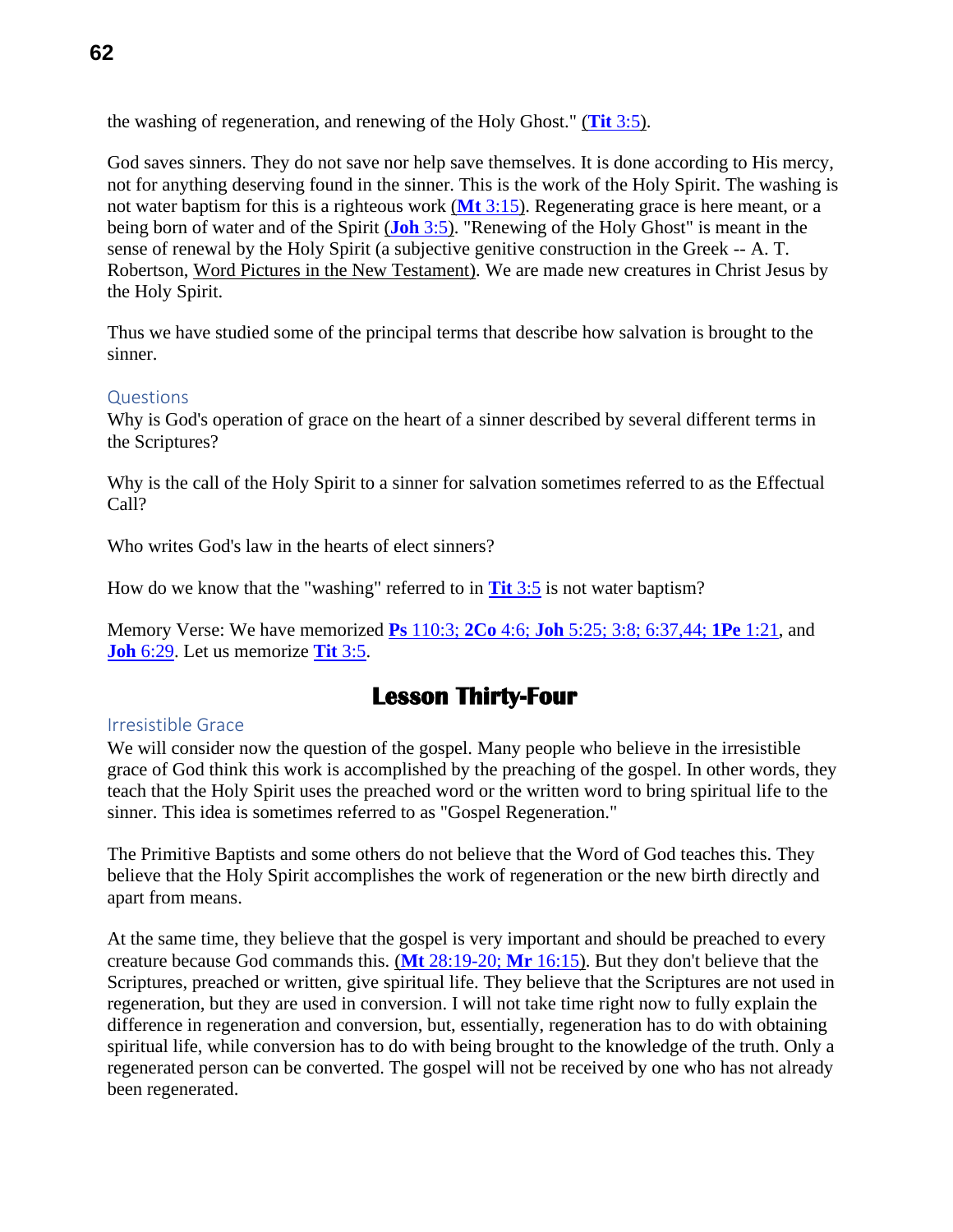# The Case Of Infants And Incompetent

If the gospel were necessary for regeneration, then all those who die in infancy and all those mentally incompetent to understand the Word of God would be doomed to hell. People who believe in Gospel Regeneration deny this. They say that God saves all responsible adults who are saved by the gospel and that He saves the rest of His elect by a direct work of the Holy Spirit. But this will not stand the test of Scripture. Peter preached, "Neither is there salvation in any other: for there is none other name under heaven given among men, whereby we must be saved." (**Ac** 4:12). This verse teaches, first of all, that there is only one way of salvation -- not one way for responsible adults and another way for others.

When Scripture speaks of the "name" of a person, it speaks of that person himself and all that he stands for. As W. E. Vine gives one of the usages of the word "name": "For all that a name implies of authority, character, rank, majesty, power, excellence, etc., of everything that the name covers."

We are not saved merely by a name but we are saved by the Person and Work of the One represented by the Name of Jesus Christ. The salvation is in the One Who wears this name.

"Thou shalt call His name Jesus: for He shall save His people from their sins." (**Mt** 1:21). The name Jesus means "Jehovah is salvation." The salvation resides in Him. Here in **Ac** 4:12, the name is put for the reality.

For an example of this use of the word "name," "the fruit of our lips giving thanks to his name" (**Heb** 13:15), is equivalent to "the fruit of our lips giving thanks to Him."

Furthermore, "The wind bloweth where it listeth, and thou hearest the sound thereof, but canst not tell whence it cometh, and whither it goeth: so is every one that is born of the Spirit." (**Joh** 3:8). This verse also teaches plainly that all the saved -- infant, imbecile, and responsible adult -are saved one and the same way.

If, then, anyone is saved by the direct operation of the Holy Spirit, apart from the preached or written word, then all the elect are saved this way.

John the Baptist was saved this way as we can see from **Lu** 1:41-44. John, even though he could not mentally understand, leaped for joy. Joy is a fruit of the Holy Spirit (**Ga** 5:22). Regeneration is such a deep work that it takes place beneath the consciousness. Conversion is that that takes place on the conscious level.

David was also saved this way as he wrote, "But Thou art He that took me out of the womb: Thou didst make me hope when I was upon my mother's breasts." (**Ps** 22:9). The word "hope" is from the Hebrew BATACH which means "to trust." David was thus saved while in a state of infancy.

### The Apostle Paul

Paul said, "Howbeit for this cause I obtained mercy, that in me first Jesus Christ might shew forth all longsuffering, for a pattern to them which should hereafter believe on Him to life everlasting." (**1Ti** 1:16).

Paul is the pattern of how God saves His people. Paul was born again not when he was seeking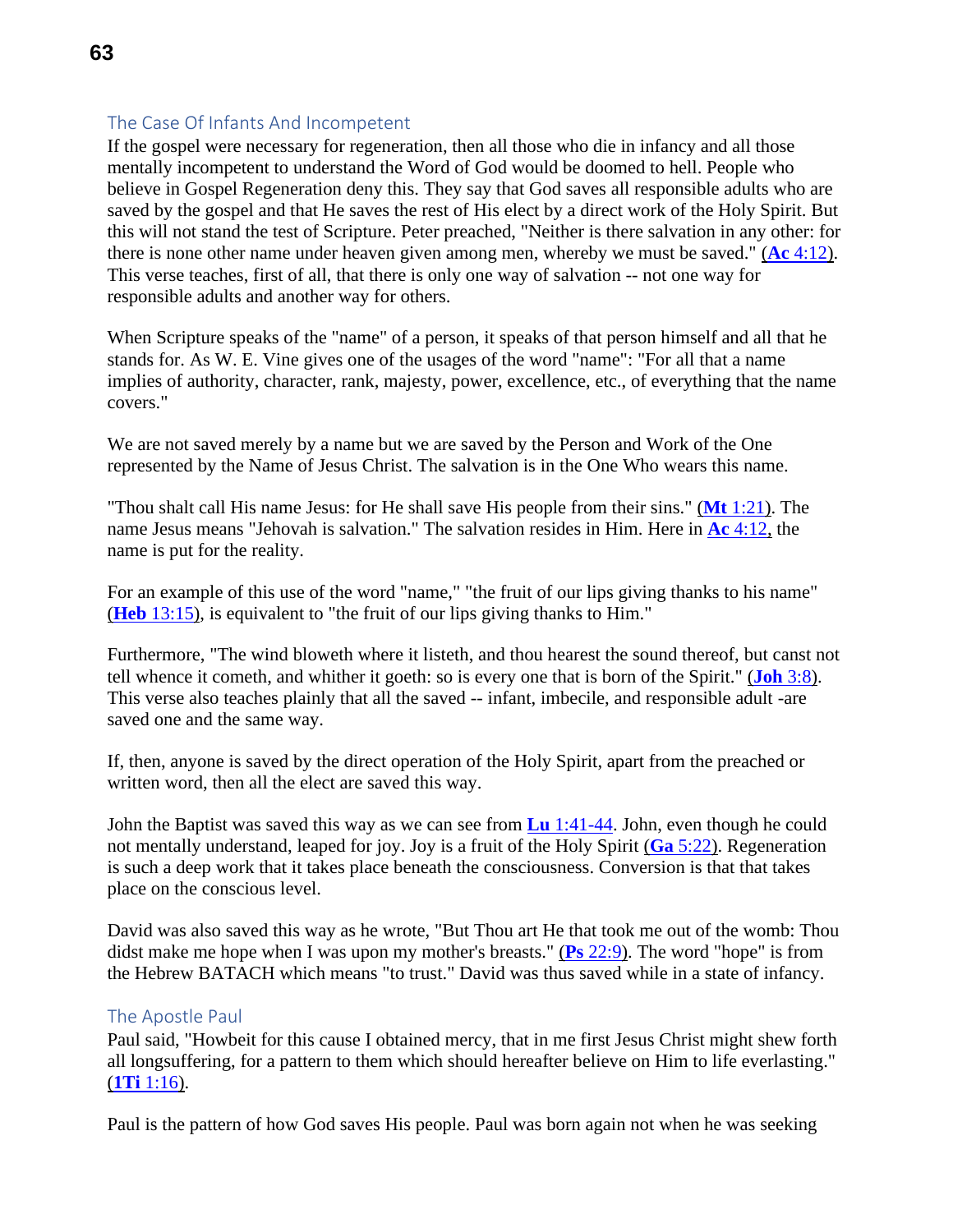Christ but when he was actively persecuting the church of God. He was "yet breathing out threatenings and slaughter against the disciples of the Lord." (**Ac** 9:1). There was no gospel preacher present when Paul was regenerated and he was not reading the word. The gospel had only made him mad and murderous before this time. He consented to the death of Stephen as Stephen was wonderfully preaching the word. (**Ac** 8:1). Jesus Christ directly appeared to Paul and called him to salvation. God revealed His Son in Paul (**Ga** 1:16). Since Paul is the pattern, God saves all His elect by the same method. For the Biblical data concerning Paul's regeneration see **Ac** 7:58; 8:1-3; 9:1-9; 22:3-10; 26:9-18; **Ro** 7:9-13; **Ga** 1:13-16; **1Ti** 1:12-16.

We will later deal with Scriptures which have to do with the purpose of the gospel.

### **Questions**

The teaching that the preached or written word is used in regeneration is called

The Scriptures are not used in \_\_\_\_\_\_\_\_\_\_\_\_\_\_\_ but they are used in \_\_\_\_\_\_\_\_\_\_\_\_\_\_\_ .

What do the Scriptures mean when they say that we are saved by the name of Jesus Christ?

is that that takes place on the conscious level.

Describe the regeneration of the Apostle Paul.

**Memory Verse:** We have memorized **Ps** 110:3; **2Co** 4:6; **Joh** 5:25; **Php** 1:29; **Joh** 3:8; 6:37,44; **1Pe** 1:21; **Joh** 6:29; and **Tit** 3:5. Let us memorize **Ro** 8:28-30.

# **Lesson Thirty-Five**

### Irresistible Grace

We have previously studied that regeneration is a direct work of the Holy Spirit while conversion is a work of the gospel (the preached or written word).

Before we examine the Scriptures concerning these points let us note a few quotations from the book Regeneration and Conversion by W. E. Best:

"The mission of the church is not to regenerate people; she is to preach the gospel whereby those whose hearts have already been prepared in regeneration are made ready to embrace Christ through conversion. Here is a lesson for all of God's servants to heed. The gospel is good news to those whom the Holy Spirit has regenerated. Paul says it is foolishness to everyone else." (p. 5).

"The new birth, contrary to what is commonly taught is something done not merely for, but in man, by the power of the Holy Spirit. Some believe that the subject is active in the new birth, and the Spirit employs the Word as God's means of accomplishing regeneration. But the subject, according to Scriptures, is spiritually dead, blind, deaf, and dumb ... The Holy Spirit, therefore, must quicken the passive spirit of the sinner making him sensitive to the call of the gospel. Sensitivity to the gospel is the fruit of regeneration." (p. 12).

Keep these wonderful statements in mind as we study the Scriptures which deal with the purpose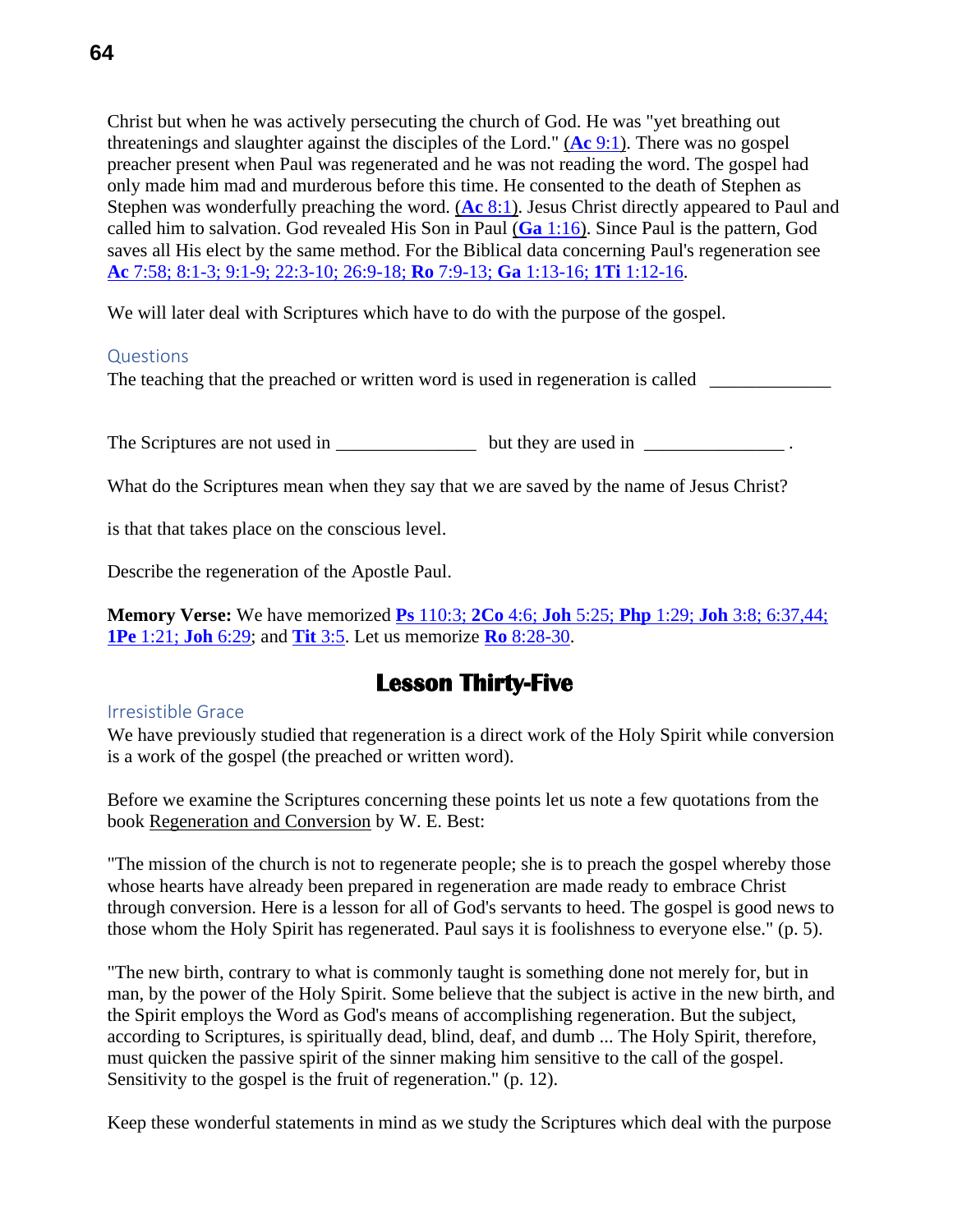of the gospel.

# Life And Immortality Revealed

God's purpose and grace "is now made manifest by the appearing of our Saviour Jesus Christ, who hath abolished death, and hath brought life and immortality to light through the gospel." (**2Ti**  1:10). This verse tells us what the gospel is for. The gospel brings "life and immortality to light." What does this mean? The words translated "hath brought to light" are from PHOTIZO.

The word means "to bring to light." (W. E. Vine). It means "to render evident." (Thayer). It means "to reveal something." (Arndt and Gingrich). So the purpose of the gospel is to reveal life and immortality. It does not create nor impart life and immortality. When the Holy Spirit regenerates a person, that work is a hidden work, but the gospel reveals that work. When the individual responds to the preaching of the gospel, the work of grace which had been wrought in the heart of that individual is now revealed.

# Knowledge Of Salvation

John the Baptist was the first gospel preacher. He preached the same message as did the Lord Jesus Christ. John's father, Zacharias, was filled with the Holy Spirit and prophesied of his son. He prophesied of John: "And thou, child, shalt be called the prophet of the Highest: for thou shalt go before the face of the Lord to prepare His ways; to give knowledge of salvation unto His people by the remission of their sins." (**Lu** 1:76-77). John did not come to give salvation. He came to give "knowledge of salvation." And this knowledge was to be imparted to "His people" (the people of God). The word "gospel" means good news. The Person and Work of Christ is good news to God's people. It is not good news to the reprobate who will be forever in hell. But the "knowledge" of salvation which is brought by the gospel is sweet to the one who has eternal life.

# Begotten By The Gospel

Paul said to the Corinthians that, "I have begotten you through the gospel." (**1Co** 4:15). Paul was not saying here that the Corinthians had been born again or regenerated by the gospel. He was saying that they had been converted to the truth by the gospel. (For a complete discussion of this verse see the pamphlet, Begotten by the Gospel: What Does This Mean? by Zack Guess.BEGOTTEN: 0.1. What Does It Mean)

# Begotten By The Word Of Truth

Speaking of God, James says, "Of His own will begat He us with the word of truth, that we should be a kind of firstfruits of His creatures." (**Jas** 1:18). The word translated "begat" is APOKUEO. It means "to bring forth from the womb, or to give birth to." (Thayer). James is not talking about the initial giving of life, but about life being brought forth to the level of consciousness. In the spiritual realm as well as in the natural the conception of life is an instantaneous happening. But the development and birth of this conceived life is a process. The conception is done by the Holy Spirit. The birth (conversion or coming to a realization of one's possession of eternal life) is done by the word of truth. James here is not talking about regeneration: he is talking about conversion. (For an excellent discussion of this and related Scriptures see The Power of the Word by Jimmy Barber).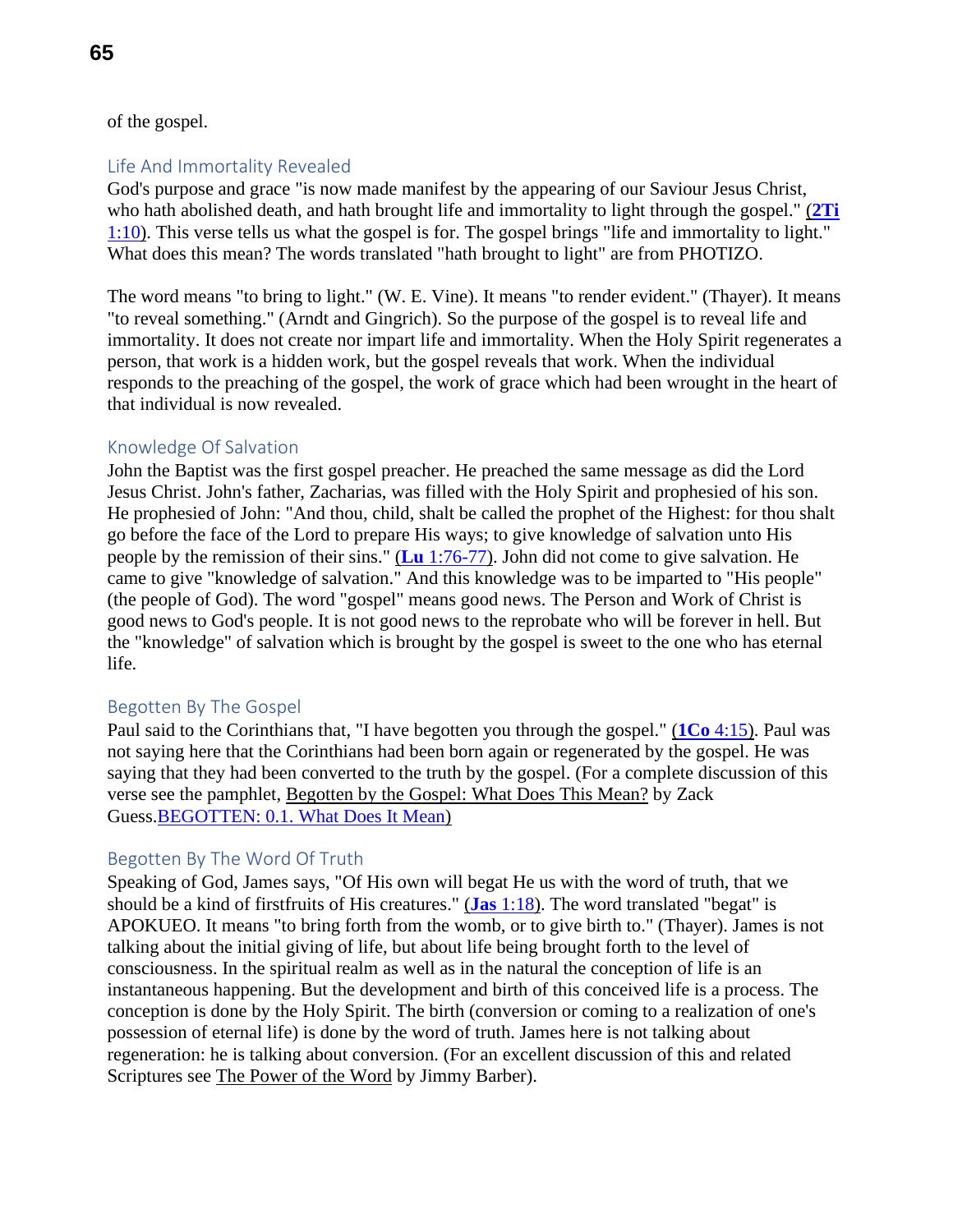### The Word Of God Revives

David wrote: "This is my comfort in my affliction: for Thy word hath quickened me." (**Ps**  119:50).

The word translated "quickened" can be translated, "Make alive." But it can also be translated, "revive." It is used in the sense of "revive" here. This seems to be obvious from the way the word is used elsewhere in this psalm. In **Ps** 119:25 and **Ps** 119:37, David asked the Lord to quicken him. It is evident that he already possessed eternal life when he wrote this psalm. So he did not ask the Lord to give him life; rather he asked the Lord to revive the life which he already had but which had fallen to a low ebb in the exercise of it. It is equivalent to "restore unto me the joy of Thy salvation." (**Ps** 51:12). He did not say "restore to me salvation," but "restore the joy of salvation" which had been taken away by sin.

# The Lord Saves; The Gospel Looses

When Jesus came to the tomb of the dead Lazarus He said, "Lazarus, come forth." (**Joh** 11:43). The same Jesus who spoke physical life into existence by His voice speaks spiritual life into existence by His voice. "It is the spirit that quickeneth; the flesh profiteth nothing; the words that I speak unto you, they are spirit, and they are life." (**Joh** 6:63).

After Lazarus had been given life Jesus said to those round about, "Loose him, and let him go." (**Joh** 11:44). The people loosed the living Lazarus from the graveclothes which greatly hindered his exercise of the life which he possessed. This is what the gospel does; it does not give life, but it frees the possessors of life from ignorance, superstition, and error. Only Christ, speaking through the Holy Spirit, can give life.

# **Summary**

There are many other Scriptures which could be examined on this point but they would not contradict what has been taught. The Holy Spirit regenerates. The gospel converts.

# **Questions**

What is the difference in regeneration and conversion?

Is the sinner passive or active in the new birth?

What is the function of the gospel as regards life and immortality?

Is "the knowledge of salvation" the same thing as salvation?

What does "begotten through the gospel" mean? (**1Co** 4:15).

What does "begotten by the word of truth" mean? (**Jas** 1:18).

What does "quicken" mean in **Ps** 119:50?

**Memory Verse:** We have memorized **Ps** 110:3; **2Co** 4:6; **Joh** 5:25; **Php** 1:29; **Joh** 3:8; 6:37,44; **1Pe** 1:21; **Joh** 6:29; **Tit** 3:5; and **Ro** 8:28-30. Let us memorize **Joh** 6:63.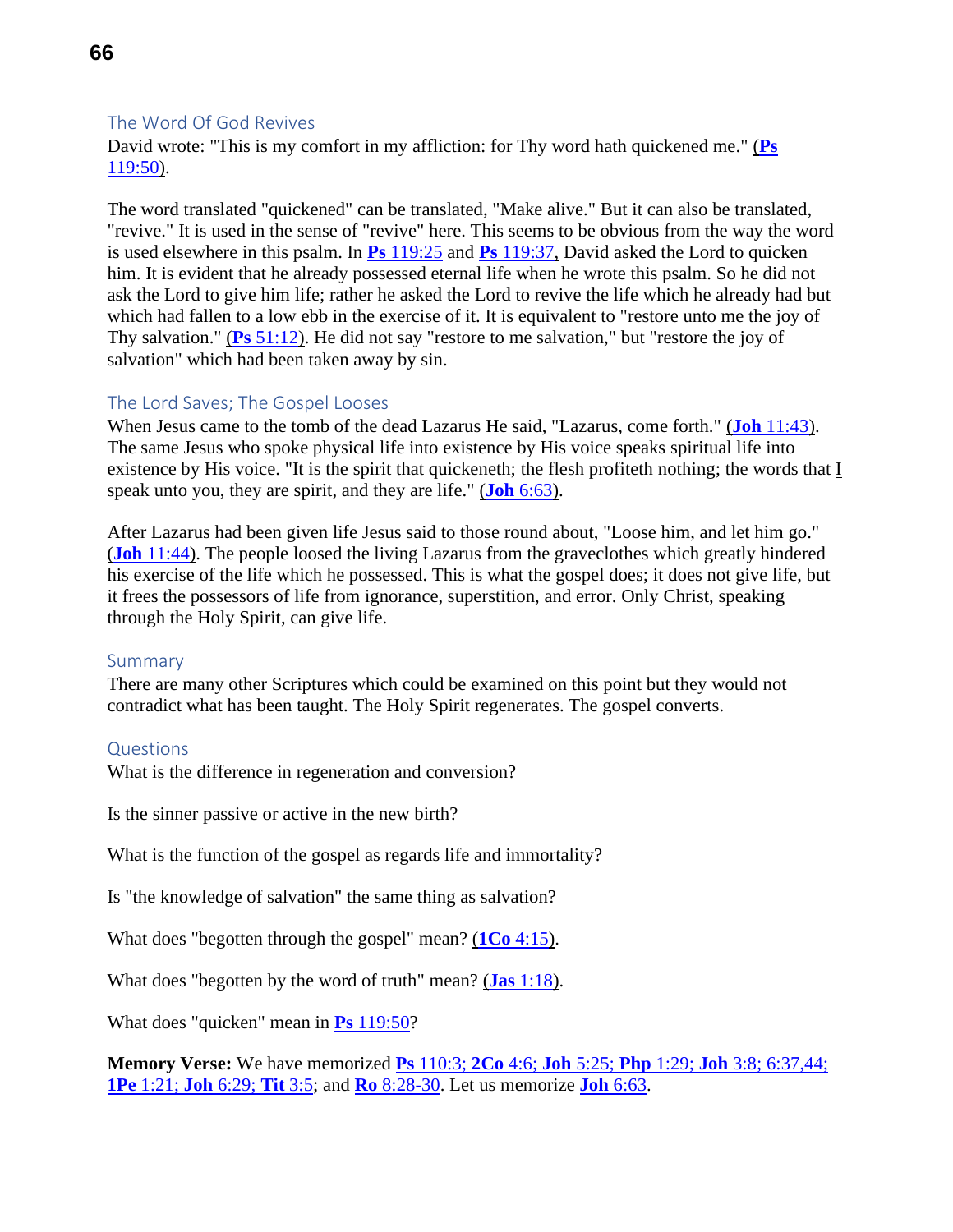# **Lesson Thirty-Six**

### The Preservation and Perseverance of the Saints

We come now to the final point in our study of the doctrine of the salvation of God's people. We have studied the truths of Total Depravity (Mankind Dead in Sins), Unconditional Election, Particular Redemption (Limited Atonement), and Irresistible Grace. Now we conclude with the truth of the Preservation and Perseverance of all the saints unto eternal glory.

Briefly stated, this truth means that all the elect will be preserved and will persevere in grace and will finally be in glory forever with God. None of them shall be lost. These five points that we have studied really comprise one unified system of Biblical doctrine. Each point necessarily follows the other. They stand or fall together. If the other four points are true, this fifth point has to be true. For example, according to Eph. 1:4, election is sure. If that is true, it necessarily follows that there must be preservation of the saints. Deny preservation, and election means nothing. This is also true concerning particular redemption. If those for whom Christ died could fall from grace, to that extent Christ would have died in vain.

### From Two Perspectives

Why do we refer to this truth as both Preservation and Perseverance? We do so because from God's perspective it is Preservation. God's people persevere in grace only because they have been preserved in Christ Jesus. From man's perspective it is Perseverance. If a person is truly saved he will give evidence of his salvation. He will not completely lose his faith and die in a finally impenitent state. Only the wicked will die in his sins (**Joh** 8:21). The combined truth of Preservation and Perseverance is clearly seen in **Php** 2:12-13: "Work out your own salvation with fear and trembling. For it is God which worketh in you both to will and to do of his good pleasure."

# The London Confession

To study this doctrine, let us examine the London Confession of Baptists of 1689. We will include one of the articles on Perseverance in this study sheet and other articles later on:

1. Those whom God hath accepted in the beloved, effectually called and sanctified by His Spirit, and given the precious faith of his elect unto, can neither totally nor finally fall from the state of grace, but shall certainly persevere therein to the end, and be eternally saved, seeing the gifts and callings of God are without repentance, whence he still begets and nourisheth in them faith, repentance, love, joy, hope, and all the graces of the Spirit unto immortality (**Joh** 10:28-29; **Php**  1:6; **2Ti** 2:19; **1Jo** 2:19) ; and though many storms and floods arise and beat against them, yet they shall never be able to take them off that foundation and rock which by faith they are fastened upon; notwithstanding, through unbelief and the temptations of Satan, the sensible sight of the light and love of God may for a time be clouded and obscured from them (**Ps** 89:31-32; **1Co**  11:32), yet He is still the same, and they shall be sure to be kept by the power of God unto salvation, where they shall enjoy their purchased possession, they being engraved upon the palm of his hands, and their names having been written in the book of life from all eternity." (**Mal** 3:6; **1Pe** 1:5).

# **Questions**

What relationship do the five points we have been studying bear to one another?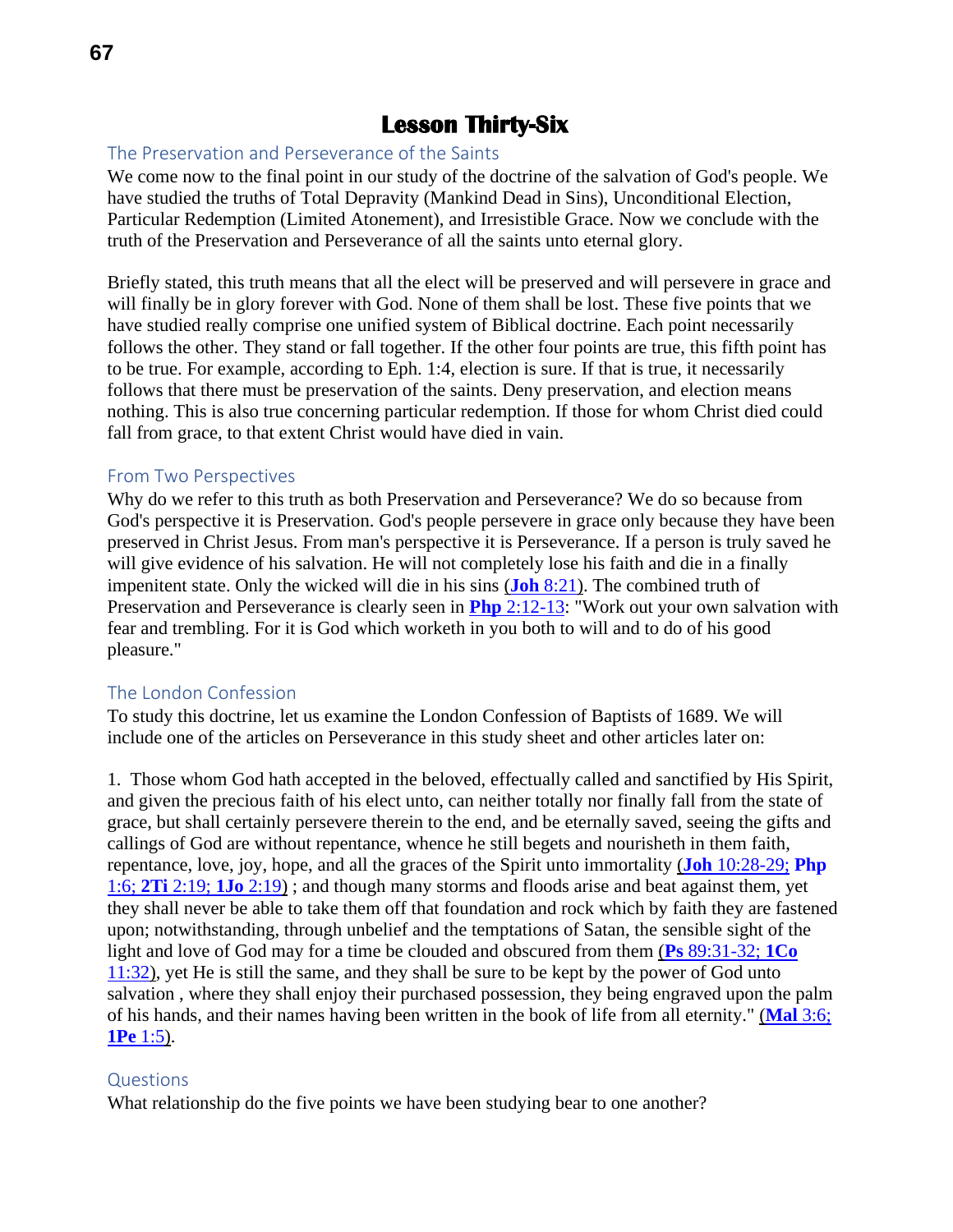Explain the relationship between Preservation and Perseverance.

Who will die in their sins?

Will the belief that we are Preserved in grace make us lazy? Why or why not?

Does this doctrine mean that a child of God will never fall into sin?

Will every child of God be brought to repentance?

Will every child of God be finally glorified and live with God forever?

**Memory Verse:** Let us memorize **Php** 1:6 and **Joh** 10:27-30.

# **Lesson Thirty-Seven**

The Preservation and Perseverance of the Saints

In the last study sheet we examined article one of the chapter "Of Perseverance of the Saints" from the London Confession of Faith of 1689. In this study sheet we will consider the two remaining articles of this chapter:

2. "This perseverance of the saints depends not upon their own free will, but upon the immutability of the decree (**Ro** 8:30; 9:11,16) of election, flowing from the free and unchangeable love of God the Father; upon the efficacy of the merit and intercession of Jesus Christ (**Ro** 5:9-10; **Joh** 14:19) and union with Him, the (**Heb** 6:17-18) oath of God, the abiding of His Spirit, and the **1Jo** 3:9) seed of God within them, and the nature of the (**Jer** 32:40) covenant of grace; from all which ariseth also the certainty and infallibility thereof."

3. "And though they may, through the temptation of Satan and of the world, the prevalence of corruption remaining in them, and the neglect of the means of their preservation, fall into grievous (**Mt** 26:70,72,74) sins, and for a time continue therein, whereby they incur (**Isa** 64:5,9; **Eph** 4:30) God's displeasure, and grieve His Holy Spirit, come to have their graces and (**Ps** 51:10,12) comforts impaired, have their hearts hardened and their consciences wounded, (**Ps** 32:3-4) hurt and scandalize others, and bring temporal judgments (**2Sa** 12:14) upon themselves, yet they shall renew their (**Lu** 22:32,61-62) repentance and be preserved, through faith in Christ Jesus, to the end."

# **Questions**

Does God want His children to have the assurance of their salvation? Prove your answer by the Scriptures.

What are some of the things that make the preservation and perseverance of the saints an absolute certainty?

Can a child of God commit a grievous sin? Give a Scriptural example. Will he remain in a particular sin, unrepented of, all his life? Support your answer by the Scriptures.

What are some of the factors that lead a child of God into sin?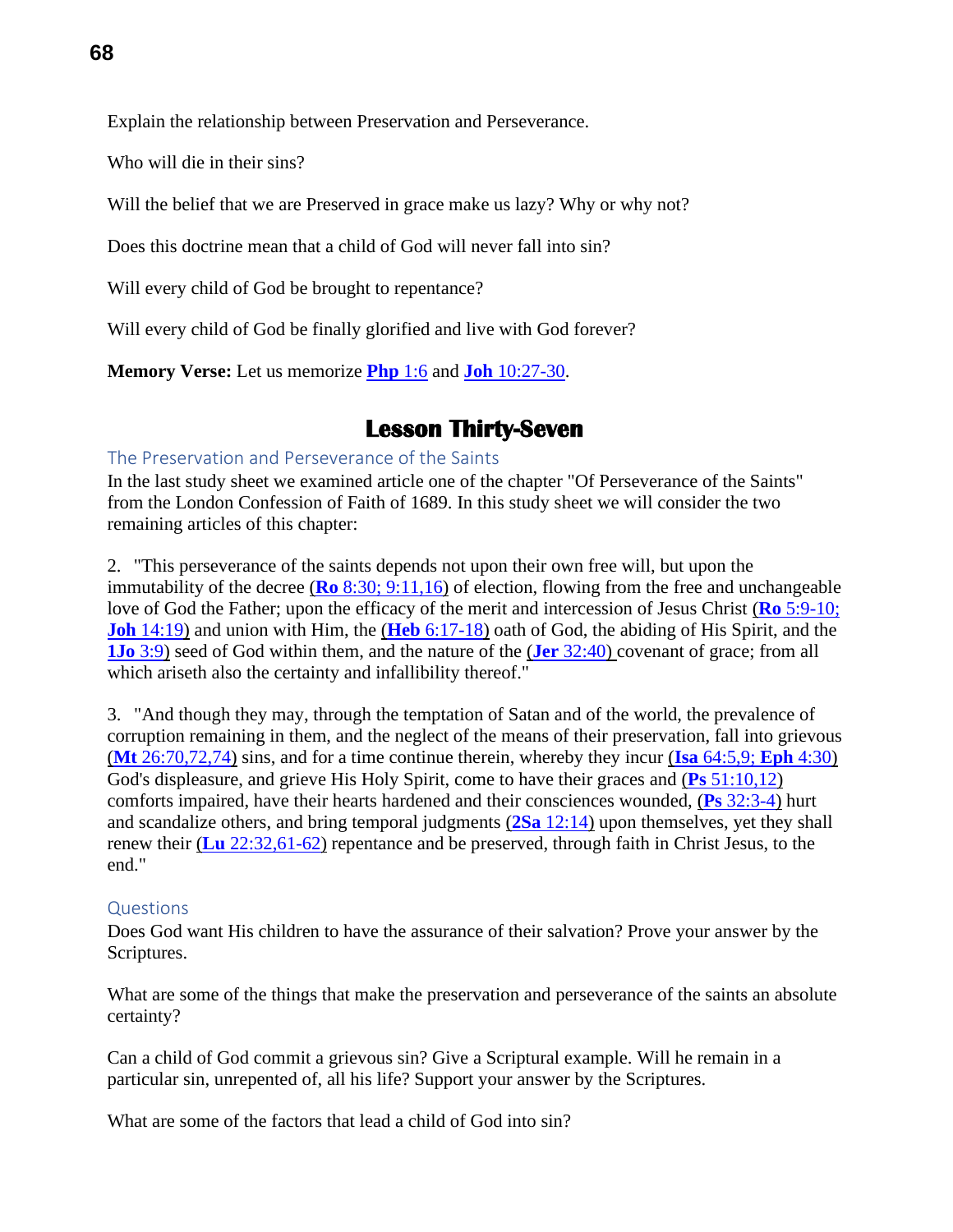# **Lesson Thirty-Eight**

### The Preservation and Perseverance of the Saints

In the previous two study sheets we have examined the London Confession of Faith as it dealt with "Of the Perseverance of the Saints." In this study sheet we will examine the London Confession section entitled "Of Assurance of Grace and Salvation." This subject of assurance of salvation is intimately connected with the truth of perseverance. As a child of God perseveres in faith and holiness he becomes more and more assured of his salvation.

1. Although temporary believers and other unregenerate men, may vainly deceive themselves with false hopes and carnal presumptions of being in the favor of God, and (in a) state of salvation (**Job** 8 :13-14; **Mt** 7:22-23), which hope of theirs shall perish; yet such as truly believe in the lord Jesus, and love him in sincerity, endeavoring to walk in all good conscience before him, may in this life be certainly assured **1Jo** 2:3; 3:14,18-19,21,24; 5:13) that they are in the state of grace; and may rejoice in the hope of the glory of god, which hope shall never make them (**Ro** 5:2,5) ashamed.

2. This certainty is not a bare conjectural and probable persuasion, grounded upon (**Heb** 6:11,19) a fallible hope, but an infallible assurance of faith, founded on the blood and righteousness of Christ (**Heb** 6:17-18) revealed in the gospel; and also upon the inward (**2Pe** 1:4-5,10-11) evidence of those graces of the Spirit unto which promises are made, and on the testimony of the (**Ro** 8 :15- 16) Spirit of adoption, witnessing with our spirits that we are the children of God; and as a fruit thereof, keeping the heart both **1Jo** 3:1-2,3) humble and holy.

3. This infallible assurance doth not so belong to the essence of faith, but that a true believer may wait long, and conflict with many difficulties, before he be (**Ps** 88; 77:1-12) partaker of it; yet being enabled by the Spirit, to know the things which are freely given him of God, he may without extraordinary revelation in the right use of means **1Jo** 4:13; **Heb** 6:11-12) attain thereunto; and therefore it is the duty of everyone to give all diligence to make his calling and election sure, that thereby his heart may be enlarged in peace and joy in the Holy Spirit, in love and thankfulness to God, and in strength and cheerfulness in the duties of obedience, the proper (**Ro** 5:1-2; 14; 14:17; **Ps** 119:32) fruits of this assurance; so far is it (**Ro** 6:1-2; **Tit** 2:11-12,14) from inclining men to looseness.

4. True believers may have the assurance of their salvation divers ways shaken, diminished, and intermitted; as (**Song** 5:2-3,6) by negligence in preserving of it, by (**Ps** 51:8,12,14) falling into some special sin, which woundeth the conscience and grieveth the Spirit, by some sudden or (**Ps**  116:11; 77:7-8; 31:22) vehement temptation, or by God's withdrawing the (**Ps** 30:7) light of his countenance, and suffering even such as fear him to walk in darkness and to have no light; yet are they never destitute of the **1Jo** 3:9) seed of God, and life (**Lu** 22:32) of faith, that love of Christ and the bretheren, that sincerity of heart and conscience of duty, out of which, by the operation of the Spirit, this assurance may in due time be (**Ps** 42:5,11) revived, and by the which in the mean time they are (**La** 3:26-31) preserved from utter despair.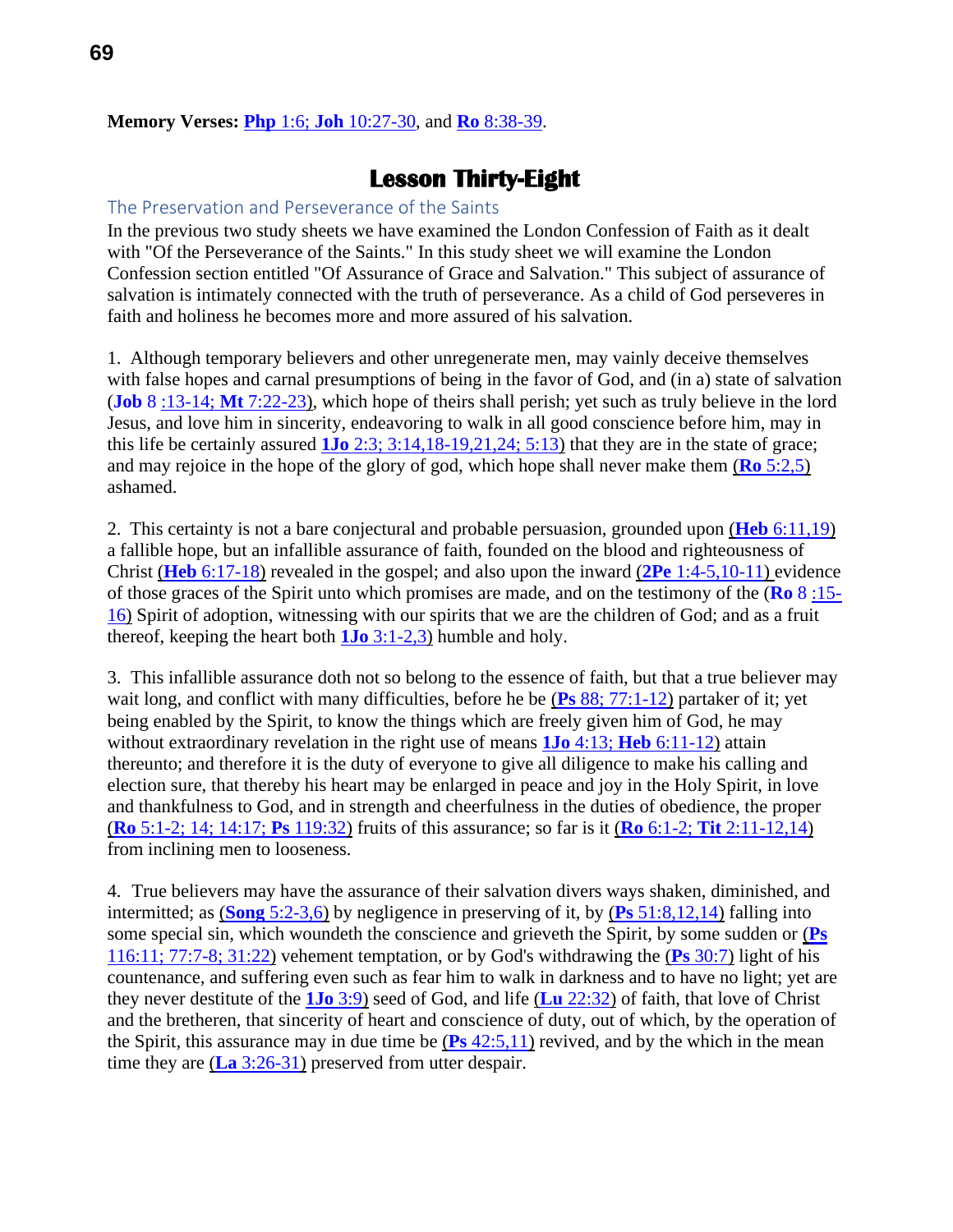### **Questions**

Is it possible for a person to fully believe he is going to heaven when he dies and be wrong?

Is it possible for a child of God to have full assurance of his salvation while in this life?

On what grounds can a child of God base his assurance of salvation? What are the evidences of it?

Is it possible for a believer to struggle long and to experience agony of soul about his assurance?

Why is it important for a child of God to seek for the assurance of his salvation?

If a man is truly assured of his salvation, will this incline him to live a loose life?

What are some things that would temporarily shake the assurance of a true believer?

**Memory Verses:** We have memorized **Php** 1:6; **Joh** 10:27-30; and **Ro** 8:38-39. Let us memorize **1Pe** 1:5

# **Lesson Thirty-Nine**

# The Preservation and Perseverance of the Saints

It is important to remember that the child of God will overcome the world by his God-given Faith: "For whatsoever is born of God overcometh the world: and this is the victory that overcometh the world, even our faith" (**1Jo** 5:4). This does not mean that the saint will never commit sin. It means that the Spirit of God in him will not suffer him to always live in sin but will work Godly sorrow in him and will bring him to repentance. **1Jo** 3:9 means that the born- again person will not continually and habitually live in sin as a way of life. The child of God may backslide temporarily and fall into much sin, but he will not live in it permanently in an unrepentant state. See also **Mt**  7:21-23; **Jas** 2:20; **1Jo** 2:4,15; 3:3; 4:15.

One of the ways that God causes His people to turn from their sins and to persevere in holy living is chastisement. See **1Co** 11:32; **Heb** 12:6.

# Arguments That Are Used Against This Truth

There are many Scriptures that people who believe that a child of God can fall from grace use to support their arguments. Most of the arguments can be refuted by the principle taught in **1Jo** 2:19, "They went out from us but were not of us; for if they had been of us, they would no doubt have continued with us; but they went out, that they might be made manifest that they were not all of us." There are those who make a profession of faith, who seem to show some fruits of the Spirit temporarily, but who are not truly regenerated. In time they show their true colors and manifest their true nature. There is a possibility that some of these hypocrites never openly reveal their true nature in this life. See **Mt** 13:30.

These false professors, who have made a profession of religion, who may have outwardly reformed their lives, but who have no grace in their hearts, are described in such passages as **Mt**  12:43; **2Pe** 2:20-22.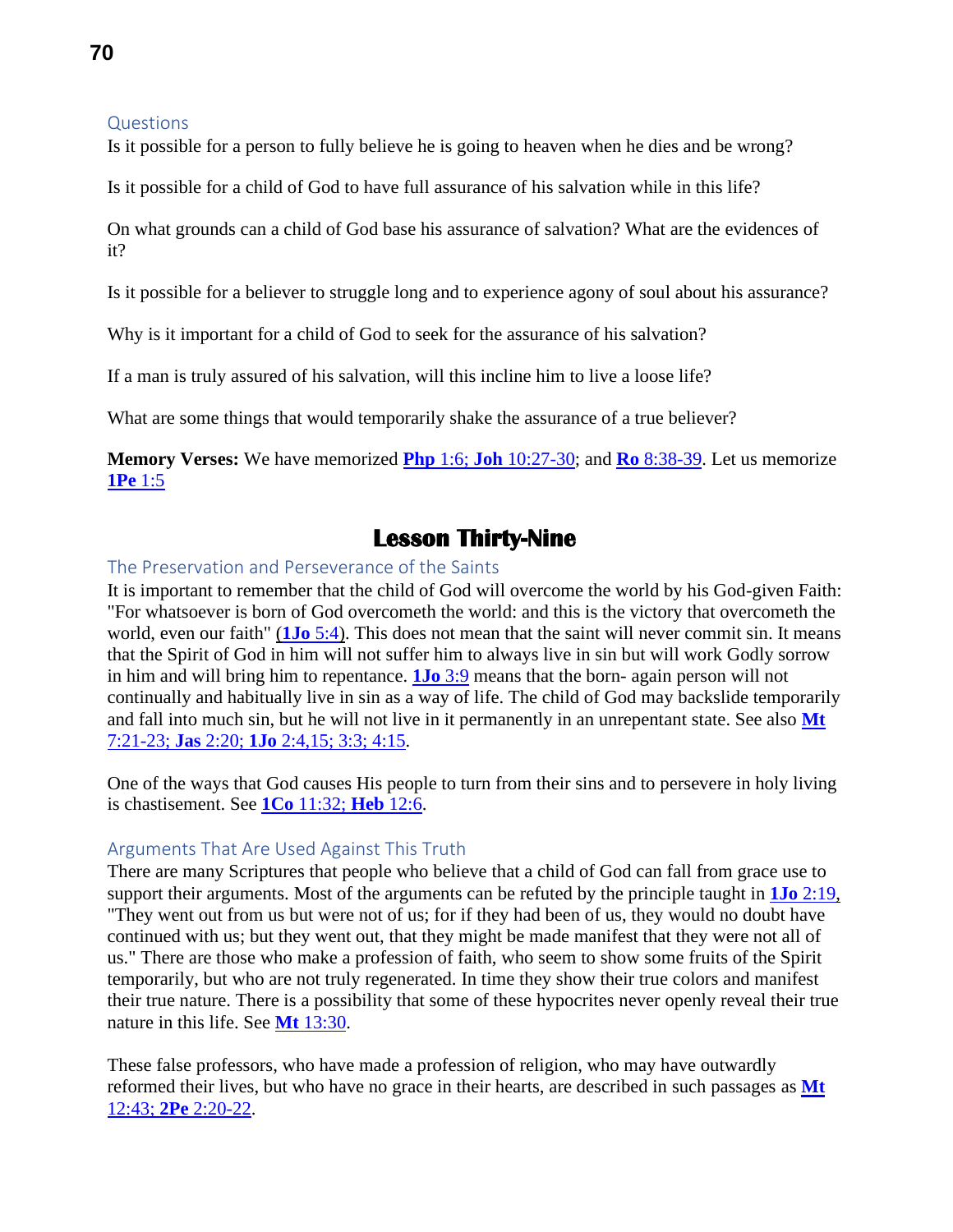Other Scriptures that the opponents of Preservation use to bolster their arguments, are not talking about falling out of relationship with God, but out of fellowship with Him. When David sinned he did not lose his salvation; he lost the joy of salvation (**Ps** 51:12). It is possible for a child of God to so walk for a time that he may appear to have lost his salvation, but no one who has truly been saved can ever be lost.

# The Comfort of This Doctrine

This is a very useful and comforting doctrine. It helps the child of God to live close to the Lord. It encourages him to repent when he falls into sin. Satan tries to throw a child of God into despair when he falls into sin. He tries to keep him down. But the saint remembers that "he which hath begun a good work in you will perform it until the day of Jesus Christ" (**Php** 1:6). He knows the Lord is not through with him. He does not depend on his own faithfulness, but on the faithfulness of God for and in him.

This truth gives hope to one who has fallen into sin. He remembers that David committed some horrible sins: adultery, murder, numbering the people. These are only some of the more prominent sins of David. There was a time when David was overwhelmed because of the burden of his sins (**Ps** 32:3-4). For a time he lived in an unrepentant state until the prophet of God came to him. God faithfully delivered David from his sin and granted him repentance.

All the saints in the Bible had their sins, sometimes grievous sins, but they were forgiven; and these saints are with the Lord. Nothing can change that fact. The one who truly believes this does not serve God from a sense of slavish fear--afraid that he can be saved today and lost tomorrow. He serves God out of a heart filled with gratitude to God for His great faithfulness.

### Questions

What causes the child of God to persevere?

What is one of the primary means that God uses to bring about obedience in His children?

What is meant by a "false-professor", a "temporary believer", or a "hypocrite"?

If a child of God cannot fall out of relationship with God, what happens when he sins?

How is the truth of perseverance a useful doctrine?

How is the truth of perseverance comforting?

**Memory Verses:** We have memorized **Php** 1:6; **Joh** 10:27-30; **Ro** 8:38-39 and **1Pe** 1:5. Let us do **1Jo** 5:4 and **Jude** 25,25.

# **Lesson Forty**

# The Preservation and Perseverance of the Saints

In the last lesson in our little book I would like to further study the relationship between Preservation and Perseverance. To state again the doctrine of Preservation, we say that this means that of all for whom Christ died, none shall finally fall away and be lost. Nothing can pluck them out of the hands of God. None of them can ever lose his salvation. Some Scriptures which prove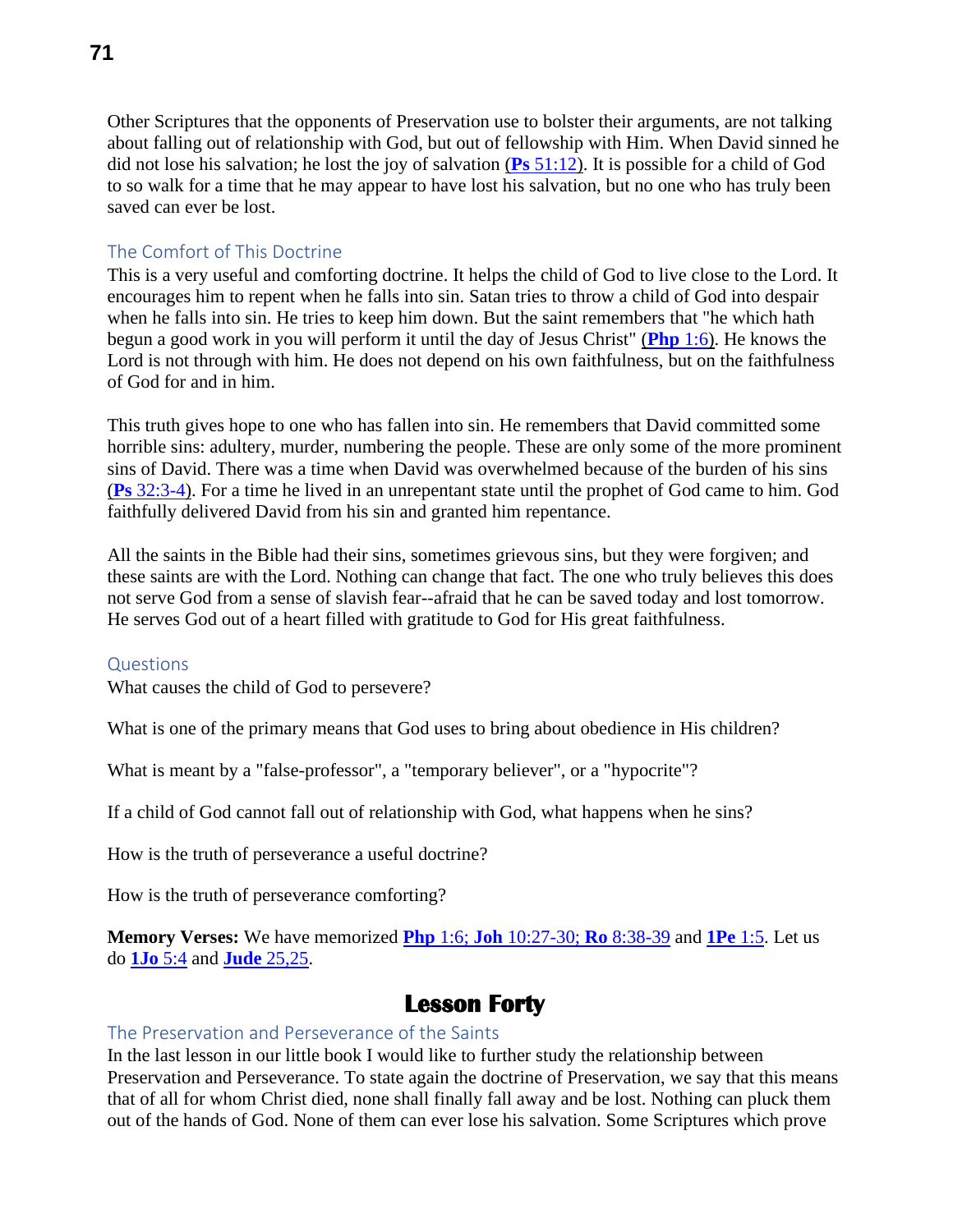this are **Joh** 6:37-39,44; 10:27-30; **Ro** 8:28-39; **Jude** 25; **1Pe** 1:4-5, and **Php** 1:6. This is a glorious truth which has been precious to the temptation-tossed saints all through the ages.

To restate the doctrine of Perseverance, we say that this means that all of the saints shall persevere in faith and holiness. They will never permanently and fundamentally repudiate their faith in the Lord Jesus Christ as their Savior. While troubled by their sinful natures, they will nevertheless show evidences of their being alive in Christ. Grace in one's heart does not lead to a life of careless, licentious living. We believers in grace have been accused of believing it is okay to "continue in sin, that grace may abound." But we say, along with the Apostle Paul, "God forbid. How shall we that are dead to sin, live any longer therein?" (**Ro** 6:2)

The truth of Preservation and Perseverance does not make robots of the saints of God. This truth, properly understood, does not make the saints lazy. In this wonderful truth we see the meshing of the doctrines of God's Sovereignty and Man's Responsibility.

Preservation and Perseverance really represent two sides of the same coin. They inseparably go together. To give a natural example that may shed some light the relationship between Preservation and Perseverance: I have several very small children. Sometimes I take a walk with one of them over some rough places. As we go over the rough places the little hand in mine grips ever so tightly. But what really provides safety to the child is the fact that my hand securely holds the small hand of the child. The gripping power of the little hand is so weak that it would soon be jerked out of my hand unless I was doing some gripping also. The child may think that his safety depends on his little grip, but not so. Compare my big hand to God's Preservation, and the child's little hand to our Perseverance and you begin to see the relationship between the two. But, remember, the little child doesn't cease to grip hard - he does so instinctively. And the child of God doesn't stop trying to persevere - he does to instinctively because of the life of God which has been placed in his heart!

Many, many Scriptures teach the doctrine of Perseverance and show the relationship between Preservation and Perseverance. One of these is **1Co** 15:10. There Paul says, "But by the grace of God I am what I am." (Preservation). "And his grace which was bestowed upon me was not in vain; but I laboured more abundantly than they all." (Perseverance). "Yet not I, but the grace of God which was with me." (Preservation). Notice that Perseverance is dependent on Preservation. Notice also that God gets full credit for it all. God's children are responsible for doing good works, but when they are blessed to perform them, they must give all the glory to God for His enabling grace.

Another passage which shows the relationship of these doctrines is **Php** 2:12-13: "Work out your own salvation with fear and trembling." (Perseverance). "For it is God which worketh in you both to will and to do of his good pleasure." (Preservation).

These truths are also found in **1Jo** 3:2-3. "Beloved, now are we the sons of God, and it doth not yet appear what we shall be: but we know that, when he shall appear, we shall be like him; for we shall see him as he is." (Preservation). "And every man that hath this hope in him purifieth himself, even as he is pure." (Perseverance).

Every Bible believer who has much light knows that election took place before the foundation of the world (**Eph** 1:4; **2Ti** 1:9). Nothing can change the fact whether one is elect or not. Yet Peter in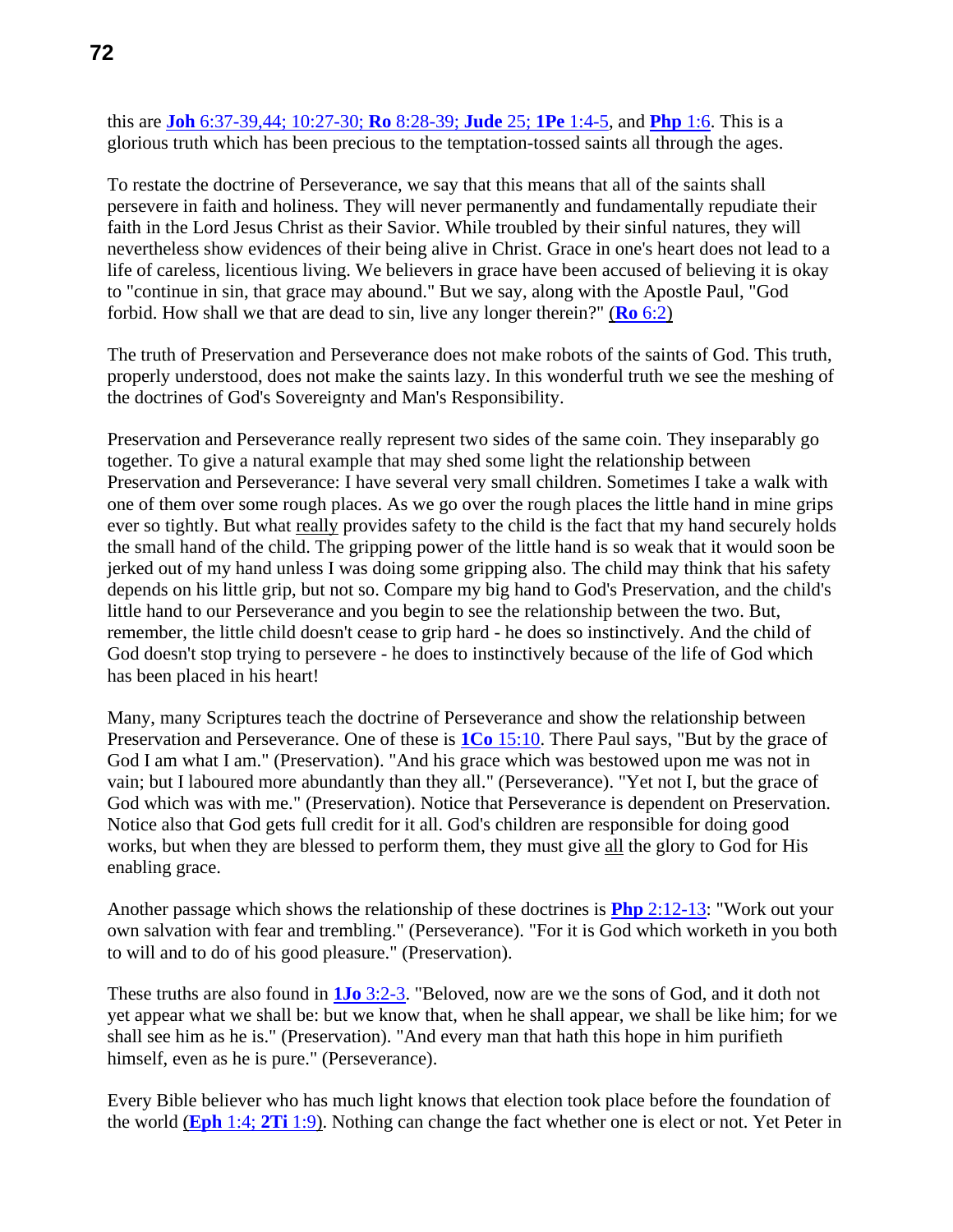**2Pe** 1:10 says, "Brethren, give diligence to make your calling and election sure." This is Perseverance!

There was a song a few years back that said, "Love and Marriage, love and marriage, go together like a horse and carriage." This I tell you brother, you can't have one without the other.

Well, that's the way it is with Preservation and Perseverance. According to the Scriptures, you can't have one without the other.

## **Questions**

All the saints shall persevere in  $\Box$  and  $\Box$ 

Why is it that the truth of Preservation does not make the saints spiritually careless and lazy?

If a grown-up and a child are walking hand in hand over rough terrain, whose hand illustrates Preservation and whose hand illustrates Perseverance?

Who gets credit for the Preservation of the saints? Who gets credit for the Perseverance of the saints?

**Memory Verses:** We have memorized **Php** 1:6; **Joh** 10:27-30; **Ro** 8:38-39; **1Pe** 1:5; **1Jo** 5:4 and **Jude** 25,25. Let us memorize **Heb** 13:5.

## **Appendix**

## Preservation and Perseverance as Sung by the Saints

Introductory note: it is a very interesting phenomenon that in religion the songs that people sing usually reflect their beliefs. This is as it should be. To believe one thing and to sing another would be inconsistent. The Baptist forefathers believed, taught and sang the truths contained in the doctrine of Preservation/Perseverance. Following are a few examples from several standard, widely-used hymnals:

"Lone Pilgrim," No.150 in Old School Hymnal

Ye pilgrims of Zion, and chosen of God, Whose spirits are filled with dismay, Since ye have eternal redemption thru blood, Ye cannot but hold on your way.

As Jesus, in covenant love did engage, A fullness of grace to display, The powers of darkness n malice may rage, The righteous shall hold on his way.

This truth, like its Author, eternal shall stand, Tho' all things in nature decay; Upheld by Jehovah's omnipotent hand, The righteous shall hold on his way.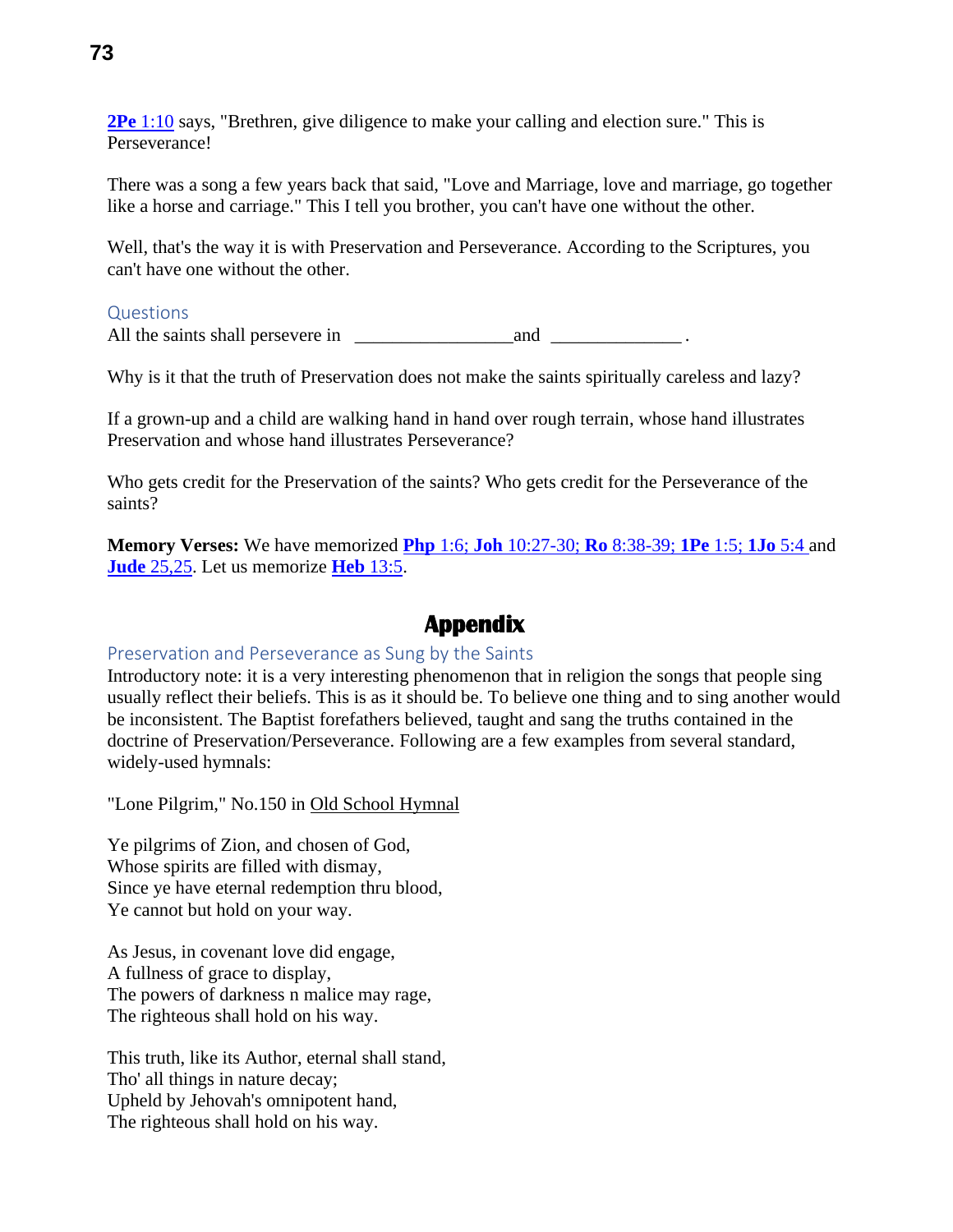They may on the main of temptation be tossed, their sorrows may swell as the sea; But none of the ransomed shall ever be lost; The righteous shall hold on his way.

Surrounded with sorrows, temptations and cares, This truth with delight we survey, And sing as we pass thru this valley of tears, The righteous shall hold on his way.

"Adoration," verse five, No.33 in Old School Hymnal

Twas all of grace we were bro't to obey, While others were suffered to go The road which by nature we choose as our way, Which leads to the regions of woe.

"Grace 'Tis a Charming Sound," verses four and five, No.184 in Old School Hymnal

Grace led my roving feet to tread the heavenly road; And new supplies each hour I meet, while pressing on to God. Grace taught my heart to pray, and made mine eyes o'erflow; Twas grace that kept me to this day, and will not let me go.

"Broad Is The Road," No.235 in the Good Old Songs; also found in the Old School Hymnal and in the Primitive Baptist Hymnal.

Broad is the road that leads to death, and thousands walk together there; But wisdom shows a narrow path, with here and there a traveler. Deny thyself and take thy cross, is the redeemer's great command; Nature must count her gold but dross, if she would gain this heavenly land. Lord, let not all my hopes be vain; create my heart entirely new, Which hypocrites could ne'er attain, which false apostates never knew.

No.157, verse three, in Good Old Songs.

If e'er I go astray, He doth my soul reclaim And guides me in His own right way, For His most holy name

"Palms of Victory," No.232 in Old School Hymnal is an entire song describing the perseverance of a child of God.

"Never Alone," No.201 in Old School Hymnal is a song of Perseverance and Preservation.

This is only a very small sampling of the songs in our hymnals which describe the Preservation and Perseverance of the children of God. Brethren, our faithful fathers sang these truths. They